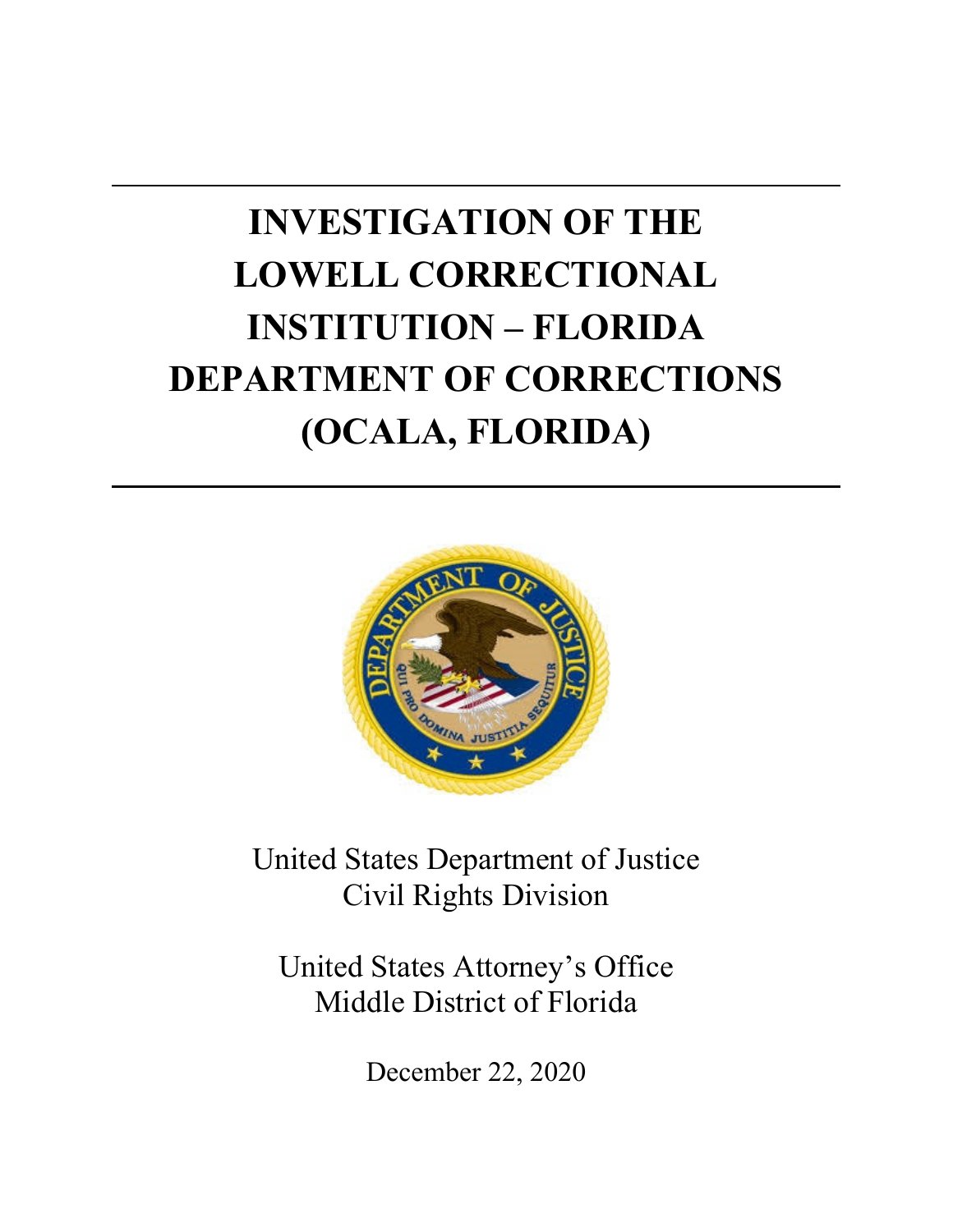# **TABLE OF CONTENTS**

<span id="page-1-0"></span>

| II.          |                |                                                                                                                                                 |
|--------------|----------------|-------------------------------------------------------------------------------------------------------------------------------------------------|
| HI.          |                |                                                                                                                                                 |
| $IV_{\cdot}$ |                |                                                                                                                                                 |
|              | $\mathsf{A}$ . | Staff Sexual Abuse of Lowell Prisoners Violates Prisoners' Constitutional                                                                       |
|              | <b>B.</b>      | Inadequate Systems for Preventing, Detecting, and Responding to Sexual<br>Abuse Place Lowell Prisoners at Substantial Risk of Serious Harm from |
|              | $C_{\cdot}$    | Officials at Lowell Knew of the Risk to Prisoners from Staff Sexual Abuse                                                                       |
|              |                |                                                                                                                                                 |
| V.           |                |                                                                                                                                                 |
| VI           |                |                                                                                                                                                 |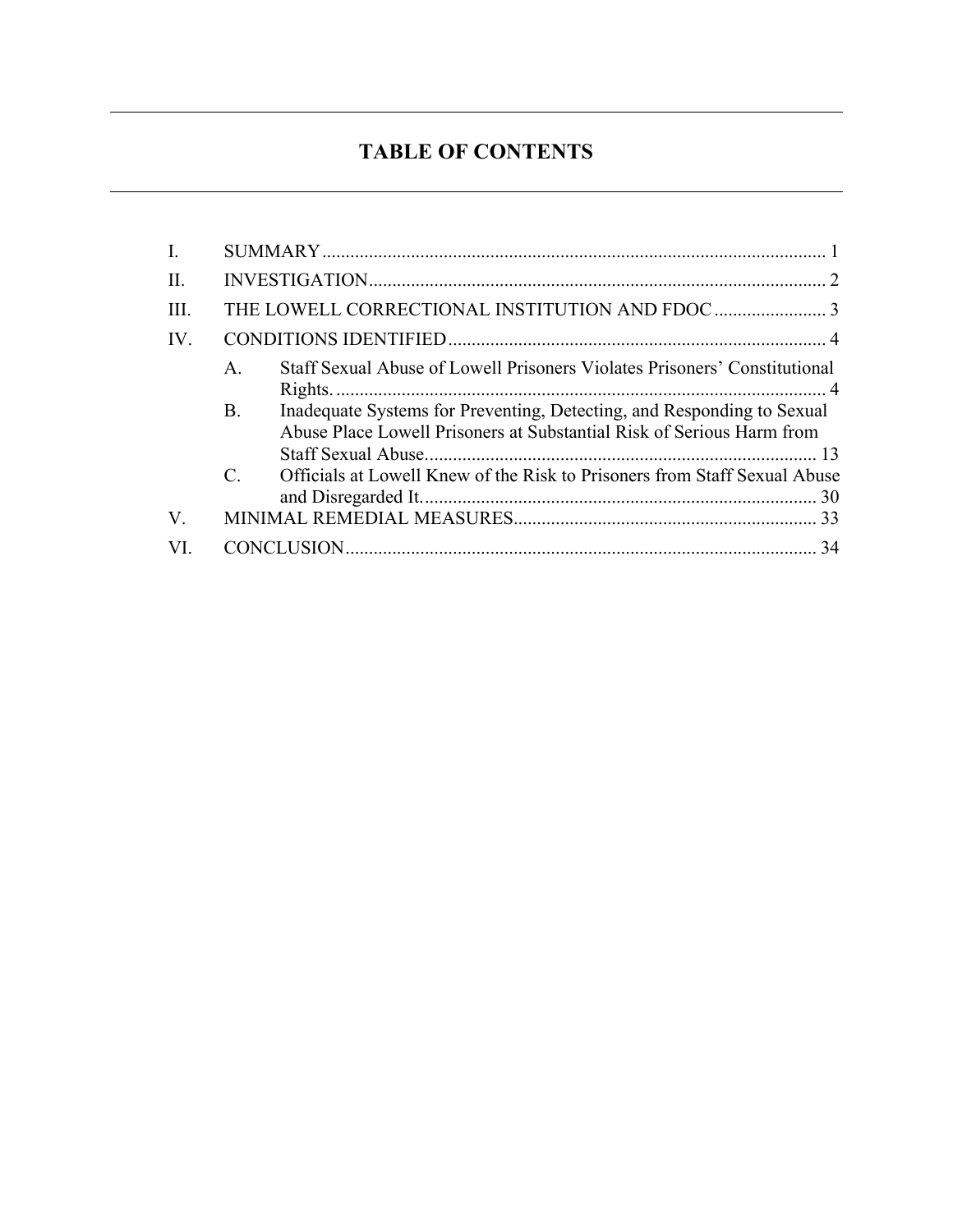# **I. SUMMARY**

 Middle District of Florida (the Department) provide notice, pursuant to the Civil Rights of Institutionalized Persons Act, 42 U.S.C. §§ 1997 *et seq.* (CRIPA), that there is reasonable cause to believe, based on the totality of the conditions, practices, and incidents discovered that: (1) conditions at the Lowell Correctional Institution (Lowell) violate the Eighth Amendment of the United States Constitution due to the sexual abuse of prisoners by the facility's staff; and (2) protected by the Eighth Amendment. The Department does not serve as a tribunal authorized to The Department of Justice's Civil Rights Division and the U.S. Attorney's Office for the these violations are pursuant to a pattern or practice of resistance to the full enjoyment of rights make factual findings and legal conclusions binding on, or admissible in, any court, and nothing in this Notice of Investigative Conclusions (Notice) should be construed as such. Accordingly, this Notice is not intended to be admissible evidence and does not create any legal rights or obligations.

 Specifically, the United States provides notice that the State of Florida, through the Florida Department of Corrections (FDOC), fails to keep prisoners at Lowell safe from sexual abuse by staff. FDOC has documented and been aware of a pattern or practice of staff sexual abuse of Lowell prisoners since at least 2006. Despite being on notice of this sexual abuse, FDOC and Lowell failed to take timely action to remedy the systemic problems that have enabled corrections officers and other staff to continue to sexually abuse Lowell prisoners.

 As documented in this Notice, Lowell prisoners have suffered harm from sexual abuse and are at substantial risk of serious harm because existing systems discourage prisoners from of sexual abuse, including rape, against prisoners. For example, in July 2020, a sergeant was prisoner in the maintenance room of a prisoner dormitory as recently as April 2020. That same the prisoner's throat from oral sex, and then retaliating against the prisoner when she refused his sexual advances. Even though FDOC verified the prisoner's injuries, FDOC never completed reporting sexual abuse and fail to effectively detect and deter sexual abuse. Between 2017 and the present, Lowell sergeants, corrections officers, and other staff have committed notorious acts arrested and charged with sexual misconduct after he admitted to engaging in oral sex with a sergeant had been accused in 2017 of sexually abusing a different prisoner, causing lesions on the investigation for the 2017 incident, and the officer remained employed until his arrest in July 2020.

 allegations of staff sexual abuse. In 2018, another sergeant allegedly raped a prisoner in a storage area, "pull[ing] [her] pants down and forc[ing] his penis in anally." Extensive prisoner to an outdoor area between two buildings, pushed her down, and forced his penis into explicit comments to them. One prisoner alleged in 2018 that an officer boasted to her that he Black woman. It is common for officers to grope prisoners, including their buttocks and breasts; This recent staff arrest is not an isolated incident. The Department identified evidence that Lowell has a long-standing pattern of criminal charges, discipline, and documented photographic evidence documented the prisoner's injuries. Another officer allegedly took a her mouth. Prisoners repeatedly told the Department of officers making harassing, sexually had a large penis, and made graphic comments suggesting he wanted to perform oral sex on a bribe prisoners with contraband including drugs, cigarettes, food, and makeup in exchange for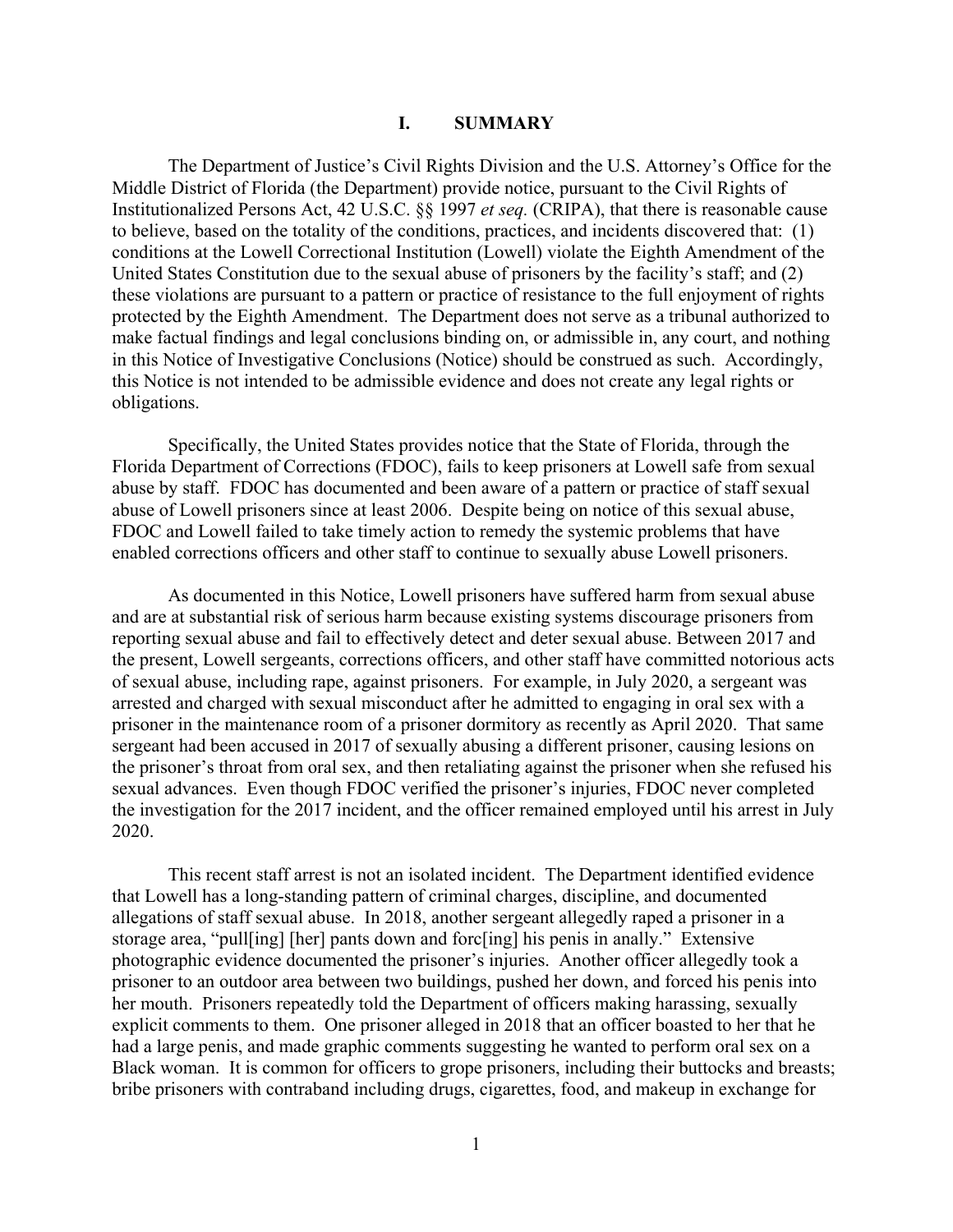sex; comment on prisoners' bodies using crude sexual language and names; compel prisoners into ongoing abusive sexual "relationships;" watch prisoners as they use the toilet or shower, and when changing clothes, without justification; and threaten prisoners with solitary confinement if they report sexual abuse.

 Consistent with the statutory requirements of CRIPA, the Department writes this Notice to notify the State of Florida of our conclusions with respect to these constitutional violations, the facts supporting those conclusions, and the minimum remedial measures necessary to address the identified deficiencies.

#### **II. INVESTIGATION**

<span id="page-3-0"></span> On April 17, 2018, the Department notified the State of Florida of our intent to conduct an investigation of Lowell pursuant to CRIPA. Our investigation focused on whether there is reasonable cause to believe that Lowell violates the constitutional rights of women prisoners by failing to take measures to reasonably protect them from the harm of staff sexual abuse during their incarceration at Lowell.

 subpoenas for documents and information to relevant State and facility officials. In August 2018 of Lowell. An expert consultant in correctional operations and sexual safety of incarcerated former warden of a women's prison with 35 years of experience working with corrections and other criminal-justice related organizations. Over the course of our visits, the Department interviewed FDOC and Lowell administrative staff, security staff, medical and mental health the Lowell campus at different time intervals. We observed and met with prisoners in various housing units. We conducted an exit conference with Lowell and FDOC officials upon the during the course of the investigation. FDOC officials, the Lowell administration and staff, and On July 9, 2018, August 15, 2018, and November 19, 2018, the Department issued and November 2019, representatives from the Department conducted four-day, on-site reviews persons assisted with our investigation and participated in the on-site reviews. Our expert is a staff, and prisoners. In preparation for and during our on-site reviews, we reviewed documentation produced by Lowell and FDOC. Over the course of on-site reviews, we toured settings throughout the facility, including all security levels, vocational programs, and restrictive conclusion of our August 2018 visit in order to provide transparency and technical assistance their legal representatives cooperated with and facilitated our on-site reviews.

 Following our on-site reviews, we requested, and the State produced, additional documentation relevant to our investigation. Throughout the course of our investigation, the grievances, unit logs, orientation materials, training materials, and quality assurance materials. FDOC's Office of the Inspector General (OIG) also cooperated with the Department by related to sexual abuse. State produced over 108,505 pages of documents. The Department and its expert conducted extensive document review of policies and procedures, staffing information, prisoner files, incident reports, investigative reports, disciplinary reports, administrative audit reports, prisoner providing additional clarifying information and documentation throughout the course of the investigation. The State also provided updated information as to its efforts to address issues related to sexual abuse.<br>
2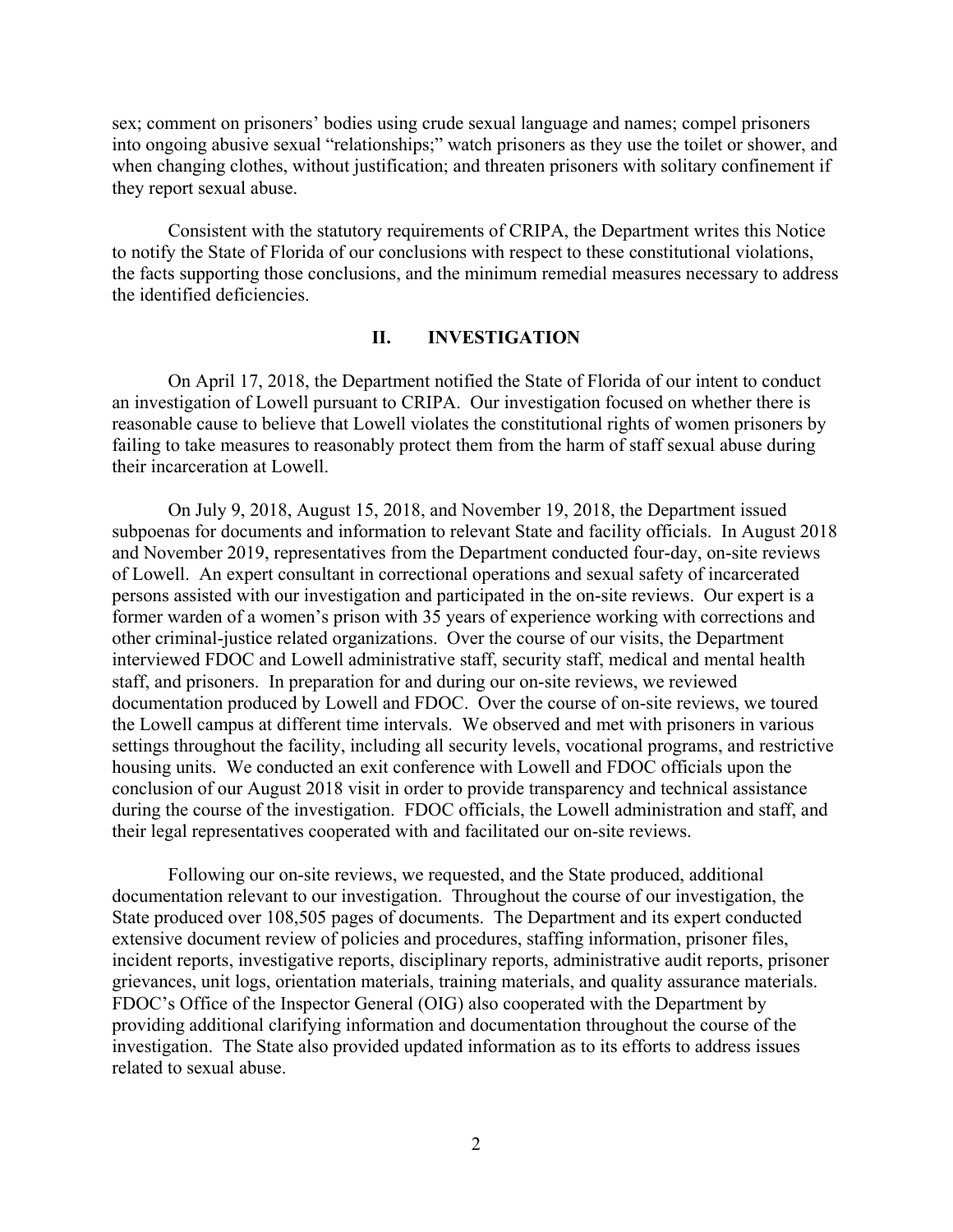# **III. THE LOWELL CORRECTIONAL INSTITUTION AND FDOC**

<span id="page-4-0"></span> Lowell is located in Ocala, Florida, about an hour and a half north of Orlando. It is the oldest women's prison in Florida, having opened in 1956, and is the largest women's prison in Camp.<sup>[1](#page-4-1)</sup> On November 19, 2019, the population of the Main Unit was 893 and the population of the Annex was 1,371, for a total of 2,264 in the two facilities. The population includes adult women and youthful inmates.<sup>[2](#page-4-2)</sup> It also houses pregnant prisoners, prisoners who use wheelchairs, the country. Lowell sits on approximately 315 acres of land. The Lowell campus is comprised of the Lowell Correctional Institution (Main Unit), the Lowell Annex, and the Lowell Work deaf prisoners, and prisoners with other disabilities. The facility holds all custody levels to include community, minimum, medium, close, $3$  and maximum. The number of staff in the entire Lowell campus who have contact with prisoners is 595.

 two are celled housing. The Lowell Main Unit also has one chapel, ten classrooms, two dining dorms and three are celled housing, with one of the three having six death row cells that are segregation, as well as death row. There are a total of 168 cells designated for administrative The physical plant of Lowell consists of 74 buildings, of which 27 are designated for prisoner housing. The Lowell Main Unit has 14 housing units; 12 are open-bay dormitories and halls and one visitation park. The Lowell Annex has eight housing units; five are open-bay single celled. The Lowell Annex houses general population, close management, and prisoners in and disciplinary confinement on the Lowell campus.

 FDOC is the third-largest state prison system in the country with an annual budget of \$2.4 billion. It is the largest state agency in Florida. FDOC houses approximately 96,000 prisoners in its 145 correctional facilities statewide. Of these, approximately 6,600 are women in 14 facilities. FDOC Secretary Mark S. Inch took office in January 2019, becoming the seventh Secretary since 2006. FDOC includes the OIG, which is responsible for investigating criminal and administrative violations, as well as audits to detect fraud, waste, and abuse.<sup>[4](#page-4-4)</sup> The operationally independent OIG falls under the administrative umbrella of FDOC and is funded by FDOC.

 $\overline{a}$ 

<span id="page-4-4"></span> leadership after voicing concerns about FDOC's support of OIG's investigative mandate. *See*  [http://dc.state.fl.us/ig/index.html;](http://dc.state.fl.us/ig/index.html) *see also* Samantha J. Gross, *Florida Prisons, Among Nation's Deadliest, Didn't Like "Demanding" Watchdog. He's Gone*, Miami Herald, Oct. 1, 2020, 4 In late June 2020, Inspector General Lester Fernandez resigned, reportedly under pressure from FDOC [https://www.miamiherald.com/news/special-reports/florida-prisons/article245495495.html.](https://www.miamiherald.com/news/special-reports/florida-prisons/article245495495.html) 

<span id="page-4-1"></span>The Lowell Work Camp, which was not part of our investigation, sits on 14 acres.

<span id="page-4-2"></span> $\sqrt{2}$  and incarcerated or detained in a prison or jail." *See* 28 C.F.R. § 115.5. FDOC's "youthful offender" programs include inmates under 18 and up to age 24. *See* Florida Department of Corrections Annual Report 2018-19 at 23, The term "youthful inmate" refers to "any person under the age of 18 who is under adult court supervision [http://www.dc.state.fl.us/pub/annual/1819/FDC\\_AR2018-19.pdf.](http://www.dc.state.fl.us/pub/annual/1819/FDC_AR2018-19.pdf)

<span id="page-4-3"></span> $\overline{3}$  reasons of security or the order and effective management of the institution, where the inmate, through his or her behavior, has demonstrated an inability to live in the general population without abusing the rights and privileges of others." Fla. Admin. Code R. § 33-601.800(d). 3 "Close management" is defined as "the confinement of an inmate apart from the general population, for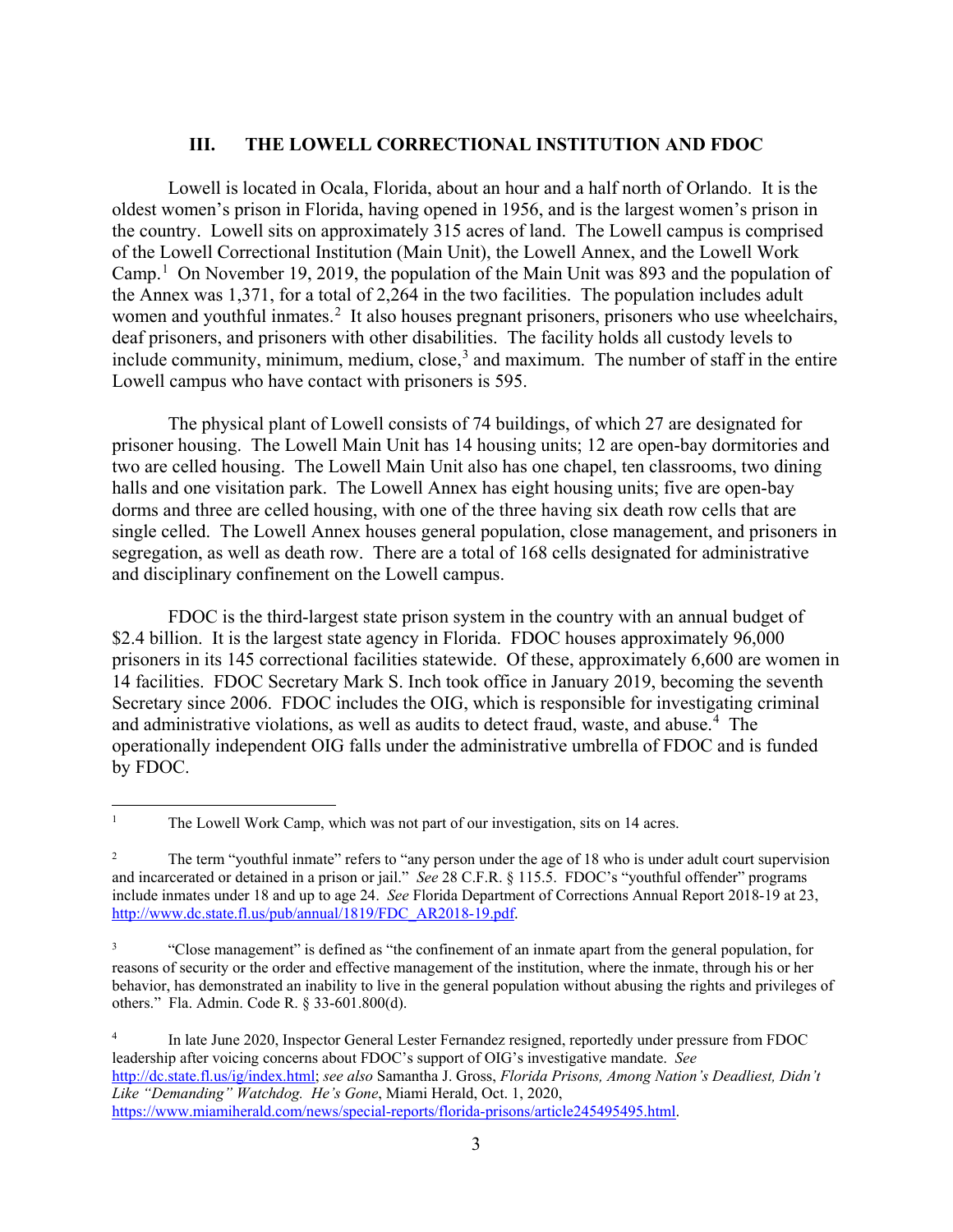#### **IV. CONDITIONS IDENTIFIED**

<span id="page-5-0"></span> FDOC and Lowell are violating the Constitution by failing to protect prisoners from serious harm and a substantial risk of serious harm. *See Farmer v. Brennan*, 511 U.S. 825, 833 uncovered facts that provide reasonable cause to conclude that Lowell (1) fails to protect women result in grossly inadequate supervision that provides opportunities for further sexual abuse. (1994); *Helling v. McKinney*, 509 U.S. 25, 31-35 (1993). The Department's investigation has prisoners from sexual abuse by staff in violation of the Eighth Amendment; and (2) exposes women prisoners to substantial risk of serious harm from sexual abuse in violation of the Eighth Amendment. Systemic failures in Lowell's policies and practices discourage reporting of sexual abuse; lead to an inadequate response to, and investigation of, allegations of sexual abuse; and

 *Int'l Bhd. of Teamsters v. United States*, 431 U.S. 324, 336 (1977)). In some sections we provide others we focus on one or two examples that demonstrate the nature of the violations we found. upon which we base our conclusions. As detailed below, the combination of numerous, specific, and repeated violations of the Eighth Amendment at Lowell, taken together with multiple deficient policies and practices that caused or contributed to those violations, establishes a pattern or practice of constitutional violations. CRIPA authorizes the Attorney General to investigate and take appropriate action to enforce the constitutional rights of prisoners whose rights are violated subject to a pattern or practice of unconstitutional conduct or conditions. 42 U.S.C. § 1997. To establish a pattern or practice of violations, the United States must establish by a preponderance of the evidence that violating federal law was "standard operating procedure—the regular rather than the unusual practice." *Hipp v. Liberty Nat'l Life Ins. Co.*, 252 F.3d 1208, 1227 (11th Cir. 2001) (quoting more examples to illustrate the variety of circumstances in which the violations occur, while in The number of examples included in a particular section is not indicative of the number of violations we found. These examples comprise a small subset of the total number of incidents

#### <span id="page-5-1"></span>**A. Staff Sexual Abuse of Lowell Prisoners Violates Prisoners' Constitutional Rights.**

# **1.** *Failure to Protect Prisoners from Harm from Sexual Abuse Violates the Eighth Amendment***.**

 conditions under which [s]he is confined." *Helling*, 509 U.S. at 31. Prisons are required under measures to protect prisoners' safety. *Farmer*, 511 U.S. at 832 (citing *Hudson v. Palmer*, 468 Amendment protects prisoners from sexual abuse, even when there is no serious physical injury. his pants did not fail as a matter of law, and such a claim was not barred even if any resulting The Eighth Amendment governs "the treatment a prisoner receives in prison and the the Eighth Amendment to protect prisoners from a range of types of harm and to take reasonable U.S. 517, 526-527 (1984)). The "unnecessary and wanton infliction of pain" constitutes cruel and unusual punishment forbidden by the Eighth Amendment. *Farrow v. West*, 320 F.3d 1235, 1243 (11th Cir. 2003) (quoting *Estelle v. Gamble*, 429 U.S. 97, 104 (1976)). The Eighth *Sconiers v. Lockhart*, 946 F.3d 1256, 1267 (11th Cir. 2020) (holding that an Eighth Amendment claim of sexual assault where a corrections officer digitally penetrated a prisoner's anus through injuries were *de minimis*). Sexual misconduct by corrections officers and other prison staff can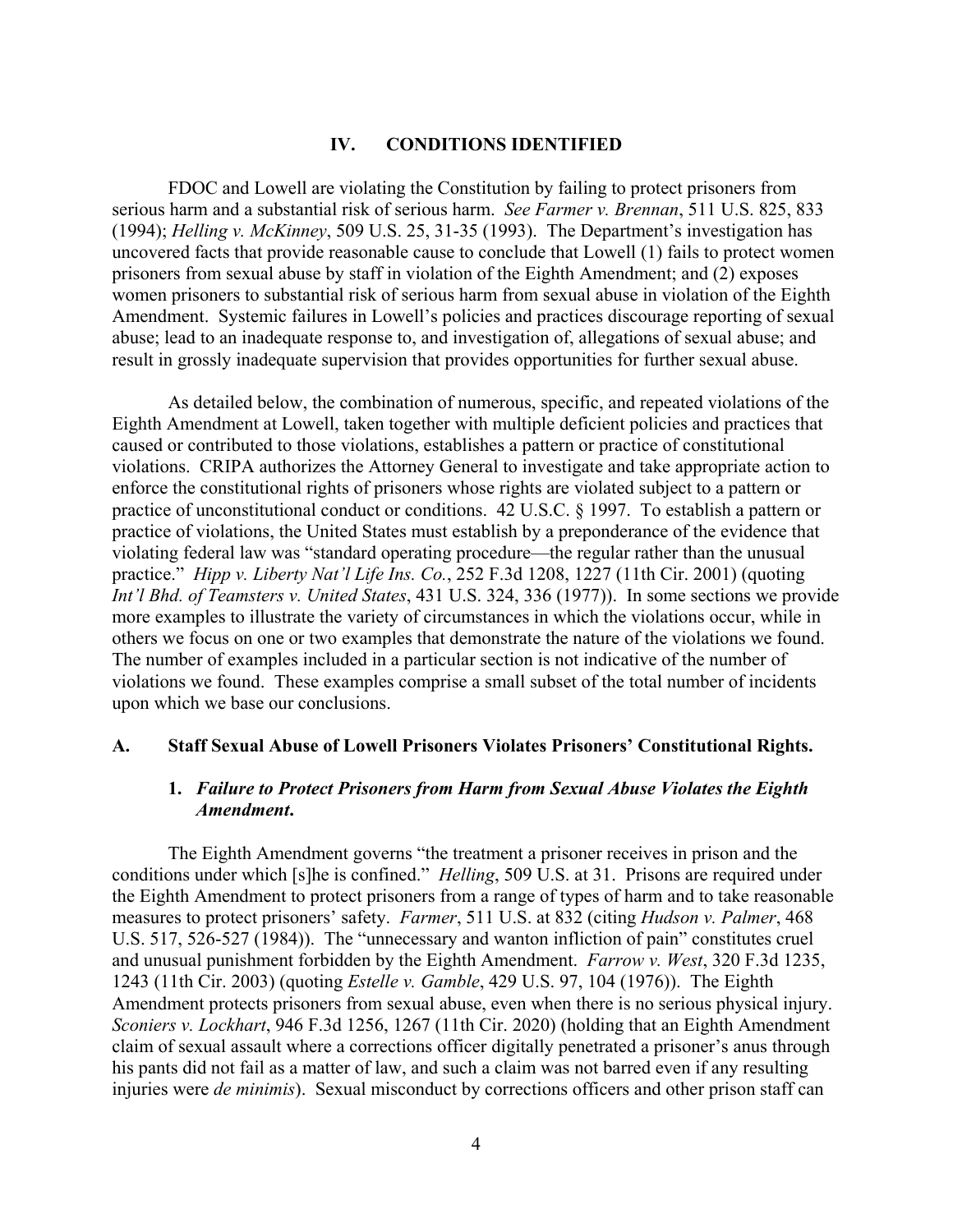violate the Eighth Amendment, regardless of whether physical force is used. *See id.* ("The lack of serious physical injury, considered in a vacuum, cannot snuff out Eighth Amendment sexualassault claims."); *Crawford v. Cuomo*, 796 F.3d 252, 257 (2d Cir. 2015) ("To show that an incident or series of incidents was serious enough to implicate the Constitution, an inmate need not allege that there was penetration, physical injury, or direct contact with uncovered genitalia.").

 Prison conditions violate the Eighth Amendment's prohibition against cruel and unusual punishment if they are caused by deliberate indifference to a substantial risk of serious harm to prisoners. *Farmer*, 511 U.S*.* at 828. To establish a prison official's deliberate indifference, a complainant must meet both objective and subjective requirements of this standard. *See id.* at 834. Specifically, the claimant must show: (1) facts presenting an objectively substantial risk to prisoners and awareness of these facts on the part of the officials charged with deliberate indifference; (2) that the officials drew the subjective inference from known facts that a substantial risk of serious harm existed; and (3) that the officials responded in an objectively unreasonable manner. *Doe v. Georgia Dept. of Corrs.*, 248 F. App'x 67, 70 (11th Cir. 2007).

 objectively harmful enough to establish a constitutional violation." *Hudson v. McMillian*, 503 U.S. 1, 8 (1992). The prison officials need not be complicit in the harmful acts, nor have specific knowledge that a particular prisoner is suffering abuse; "it is enough that the official acted or failed to act despite his knowledge of a substantial risk of serious harm." *Farmer*, 511 U.S. at 839, 842. Prison officials who are aware of a substantial risk to prisoner safety must respond reasonably to the risk in order to ensure "reasonable safety." *Id.* at 844 (noting that prison was not averted."). "Whether a prison official had the requisite knowledge of a substantial risk is circumstantial evidence." *Id.* at 842. The subjective component requires that the prison official "acted with a sufficiently culpable state of mind," while an objective component requires that "the alleged wrongdoing was officials may avoid liability "if they responded reasonably to the risk, even if the harm ultimately a question of fact subject to demonstration in the usual ways, including inference from

 (internal quotation marks and citation omitted). "Some things are never acceptable, no matter the circumstances. Sexual abuse is one." *Sconiers*, 946 F.3d at 1259. Sexual abuse of a prisoner assaultive behavior constitutes an Eighth Amendment violation. *Id.* at 1266 (quoting *Crawford*, 796 F.3d at 259-60); *Johnson v. Breeden*, 280 F.3d 1308, 1321 (11th Cir. 2002)). In an Eighth or to humiliate the victim. *See, e.g.*, *Crawford*, 796 F.3d at 257 ("A corrections officer's intentional contact with an inmate's genitalia or other intimate area, which serves no penological purpose and is undertaken *with the intent to gratify the officer's sexual desire* or to humiliate the (3d Cir. 2018) ("Absent a legitimate penological purpose, the type of touching involved in, for A prisoner has a right, secured by the Eighth Amendment, to be reasonably protected from sexual abuse. *Diamond v. Owens*, 131 F. Supp. 3d 1346, 1379 (M.D. Ga. 2015) (quoting *Purcell ex rel. Estate of Morgan v. Toombs Cnty.*, Ga., 400 F.3d 1313, 1320 (11th Cir. 2005)) by a corrections officer has "no legitimate penological purpose"; if the purpose of an official's action is to gratify himself or to "sadistically and maliciously . . . caus[e] harm," then sexually Amendment analysis, an officer's intent to harm can be inferred, not only from behavior that is injurious or "malicious," but also from behavior whose purpose is to sexually gratify the officer inmate, violates the Eighth Amendment.") (emphasis added); *Ricks v. Shover*, 891 F.3d 468, 476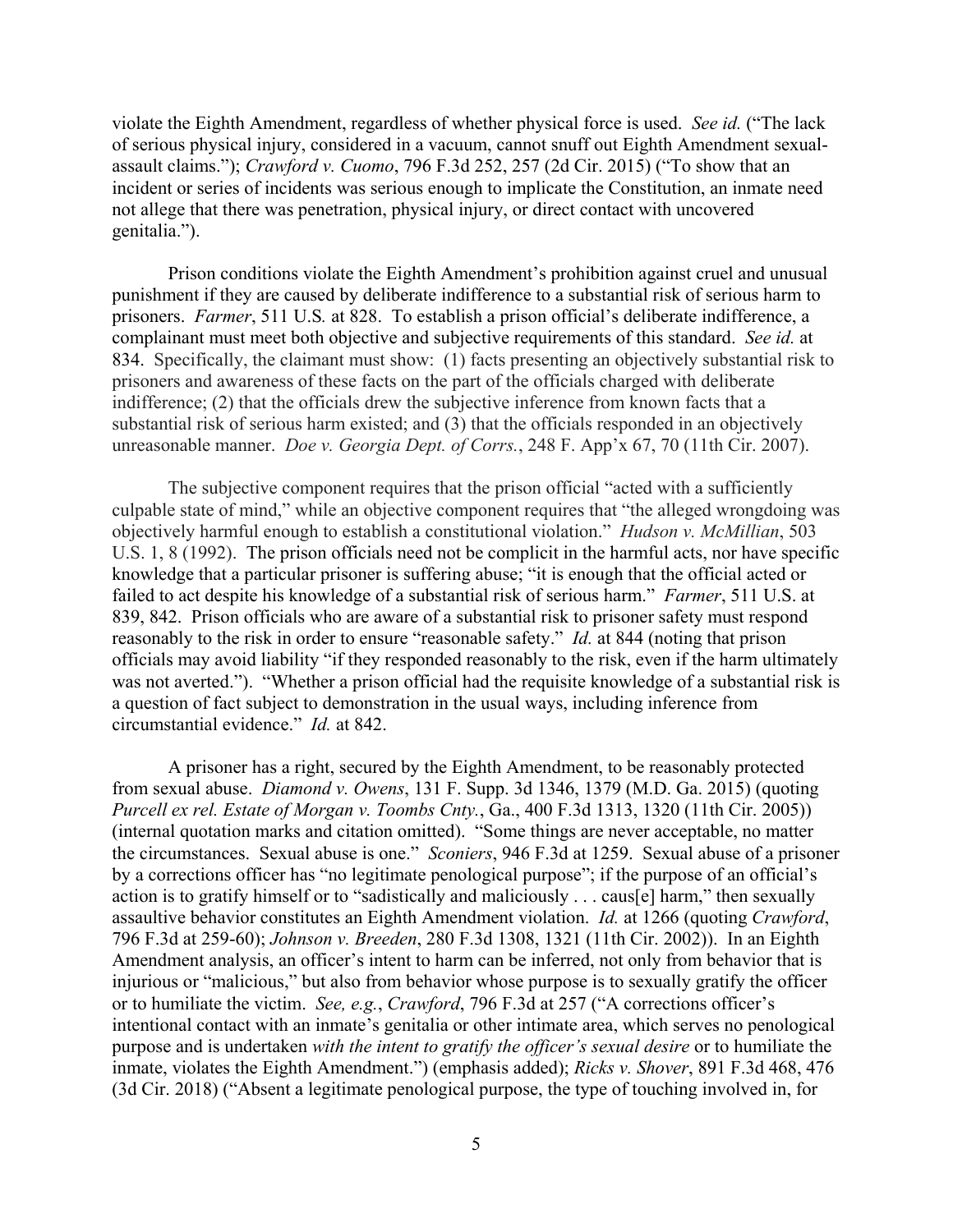2012) (holding that sexual contact "intended to humiliate the victim *or gratify the assailant's*  ("By 'sexual abuse,' I mean coerced sexual contact that is engaged in by a correctional official to humiliate a prisoner, to maliciously and sadistically harm a prisoner, *or to sexually gratify a*  instance, a body-cavity search, would be undoubtedly cruel and unusual. And a desire to humiliate the inmate *or gratify the officer*—inferred through the officer's conduct—is a reasonable way to distinguish between invasive touching that is permitted by law to ensure safety and that which is not.") (emphasis added); *Washington v. Hively*, 695 F.3d 641, 643 (7th Cir. *sexual desires*, can violate a prisoner's constitutional rights whether or not the force exerted by the assailant is significant") (emphasis added); *Ullery v. Bradley*, 949 F.3d 1282, 1295-98 (10th Cir. 2020) (collecting cases); *see also Sconiers*, 946 F.3d at 1270 (Rosenbaum, J., concurring) *correctional official* (or some combination of these reasons).") (emphasis added).

 harassment and abuse, and exchanges of sexual activity for special treatment or to avoid (holding that a prisoner stated a claim under the Eighth Amendment when a sheriff failed to remove a deputy despite knowing that the deputy used threats to force the prisoner to perform Sexual abuse through coercion, threats, preferential treatment, or disciplinary action also can constitute abuse in violation of the Eighth Amendment. *See, e.g.*, *Ricks*, 891 F.3d at 478 (noting that "objectively serious sexual contact" sufficient to establish an Eighth Amendment claim "would include sexualized fondling, coerced sexual activity, combinations of ongoing discipline"); *Brown v. Riley*, No. 08-cv-804, 2010 WL 3069490, at \*4-5 (M.D. Fla. Aug. 4, 2010); *Walker v. Freeman*, No. 07-cv-3155, 2009 WL 63051, at \*2 (N.D. Ga. Jan. 9, 2009) and submit to sexual acts).

 intimate relationships at the hands of corrections officers. *See J.K.J. v. Polk Cnty.*, 960 F.3d 367, 378-79 (7th Cir. 2020) (upholding a jury verdict finding deliberate indifference where *County of Erie*, 654 F.3d 324, 337 (2d Cir. 2011) (upholding a *Monell* jury verdict because egregious misconduct"). Deliberate indifference may be established where a jurisdiction fails to protect prisoners from "obvious and known risks" including sexual harassment, physical assault, and coerced municipality's policies and practices failed to prevent and detect sexual abuse); *see also Cash v.*  "knowledge that an established practice has proved insufficient to deter lesser [sexual] misconduct can be found to serve [as] notice that the practice is also insufficient to deter more

 abuse in correctional settings. 34 U.S.C. § 30301, *et seq*. In 2012, the Attorney General standards). 28 C.F.R. part 115, *et seq*. The PREA standards require zero tolerance for sexual at reducing correctional sexual abuse and sexual harassment and ensuring an adequate response standard, alone, is not sufficient to support a finding of a constitutional violation, the PREA standards provide notice to jurisdictions of their obligations to protect prisoners from sexual abuse and sexual harassment.<sup>5</sup> Knowledge of, and failure to comply with, the PREA standards In 2003, Congress enacted the Prison Rape Elimination Act (PREA) to combat sexual published the National Standards to Prevent, Detect, and Respond to Prison Rape (PREA abuse and sexual harassment of prisoners and detail a series of policy and practice reforms aimed to allegations of sexual abuse or sexual harassment. Although non-compliance with a PREA

<u>.</u>

<span id="page-7-0"></span> assault within prisons involves actual and potential violations of the United States Constitution[;] States that do not <sup>5</sup>*See* Prison Rape Elimination Act of 2003, 34 U.S.C. § 30301(13) (2003) ("The high incidents of sexual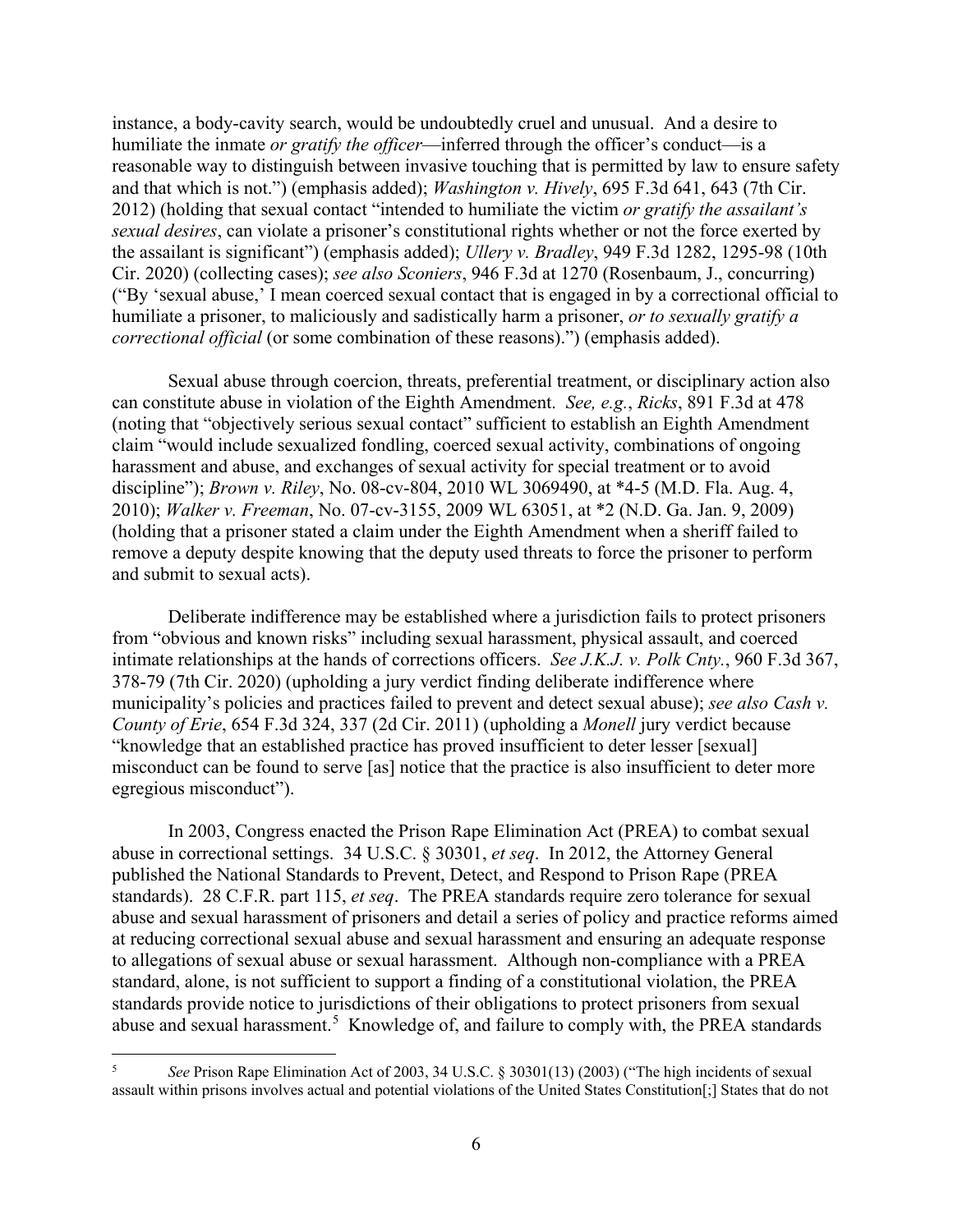can serve as further evidence of subjective recklessness with regard to prisoner safety. *See, e.g.*, evidence of contemporary standards of decency and, thus, relevant in evaluating whether specific indifference under the Eighth Amendment). *Crawford*, 796 F.3d at 260 (finding PREA and state legislative enactments to be reliable acts of sexual abuse or sexual harassment give rise to an Eighth Amendment claim); *see also Farmer*, 511 U.S. at 839-40 (adopting "subjective recklessness" as the test for deliberate

 punishment is cruel and unusual." *Bass v. Perrin*, 170 F.3d 1312, 1316 (11th Cir. 1999); *see*  in the legislation enacted by the country's legislatures"). At the state level, Florida criminalizes sexual relations between a corrections officer and a prisoner. Fla. Stat. §§ 794.011 (4)(b), felony). Florida recognizes that, because of the imbalance of power between prison staff and raised as a defense. . . ."); *see also* Fla. Stat. § 794.011 (e)(7) (criminalizing sex between a "Contemporary standards of decency must be brought to bear in determining whether a *also Estelle*, 429 U.S. at 102. State laws criminalizing sexual abuse by prison staff are important indicia that such acts violate contemporary standards of decency. *See Penry v. Lynaugh*, 492 U.S. 302, 331 (1989) ("The clearest and most reliable objective evidence of contemporary values (4)(e)(7) (making sexual battery by a corrections officer a first-degree felony); Fla. Stat. §§ 944.35 (3)(b)(1)-(2) (making sexual misconduct by a corrections officer a third-degree prisoners, a prisoner cannot consent to sex with an officer; consent is not a defense. Fla. Stat. § 944.35 (3)(b)(3) ("The consent of the inmate . . . to any act of sexual misconduct may not be corrections officer and a prisoner where the prisoner may "reasonably believe that the offender is in a position of control or authority. . . .").

 misconduct, including non-penetrative sexual contact and sexual abuse of prisoners that does not result in any physical injury. Under PREA, rape includes not only penetration, but oral sodomy, sexual assault with an object, and sexual fondling.  $34$  U.S.C. § 30309(9).<sup>6</sup> Likewise, the Prison emotional injury due to sexual abuse. *See Sconiers*, 946 F.3d at 1259 (noting that "Congress showing of physical injury,' when the prisoner can demonstrate 'the commission of a sexual act' as the basis for the damages he seeks") (quoting 42 U.S.C. § 199[7](#page-8-1)e(e) (2013)).<sup>7</sup> In addition, the Nor do contemporary standards of decency permit a broad array of staff sexual Litigation Reform Act permits prisoners to recover damages based on, among other things, itself implicitly recognized" that sexual abuse of prisoners does not comport with contemporary standards of decency "when it amended the Prison Litigation Reform Act . . . to allow prisoners to recover damages 'for mental or emotional injury suffered while in custody[,] without a prior

<u>.</u>

 demonstrate [deliberate] indifference."); National Standards to Prevent, Detect, and Respond to Prison Rape, 77 Fed. Reg. 37106, 37189 (June 20, 2012) ("[T]he costs of full nationwide compliance [with the PREA standards] do not amount to substantial additional costs…"). take basic steps to abate prison rape by adopting standards that do not generate significant additional expenditures

<span id="page-8-0"></span> $\sqrt{6}$  staff voyeurism, staff exhibitionism, and mere "requests" by staff to engage in sexual contact. 28 C.F.R. § 115.6. 6 Moreover, under the National Standards promulgated pursuant to PREA, staff sexual abuse also includes

<span id="page-8-1"></span> $\tau$  harassment because women prisoners are disproportionately likely to have previously experienced sexual abuse. Studies have confirmed high rates of previous victimization among women prisoners and that women with histories of sexual abuse are particularly traumatized by subsequent abuse. *See* National Standards to Prevent, Detect, and Respond to Prison Rape, 77 Fed. Reg. 37106, 37131-32 (June 20, 2012); *see also Jordan v. Gardner*, 986 F.2d Women prisoners are especially vulnerable to and likely to suffer harm from staff sexual abuse and sexual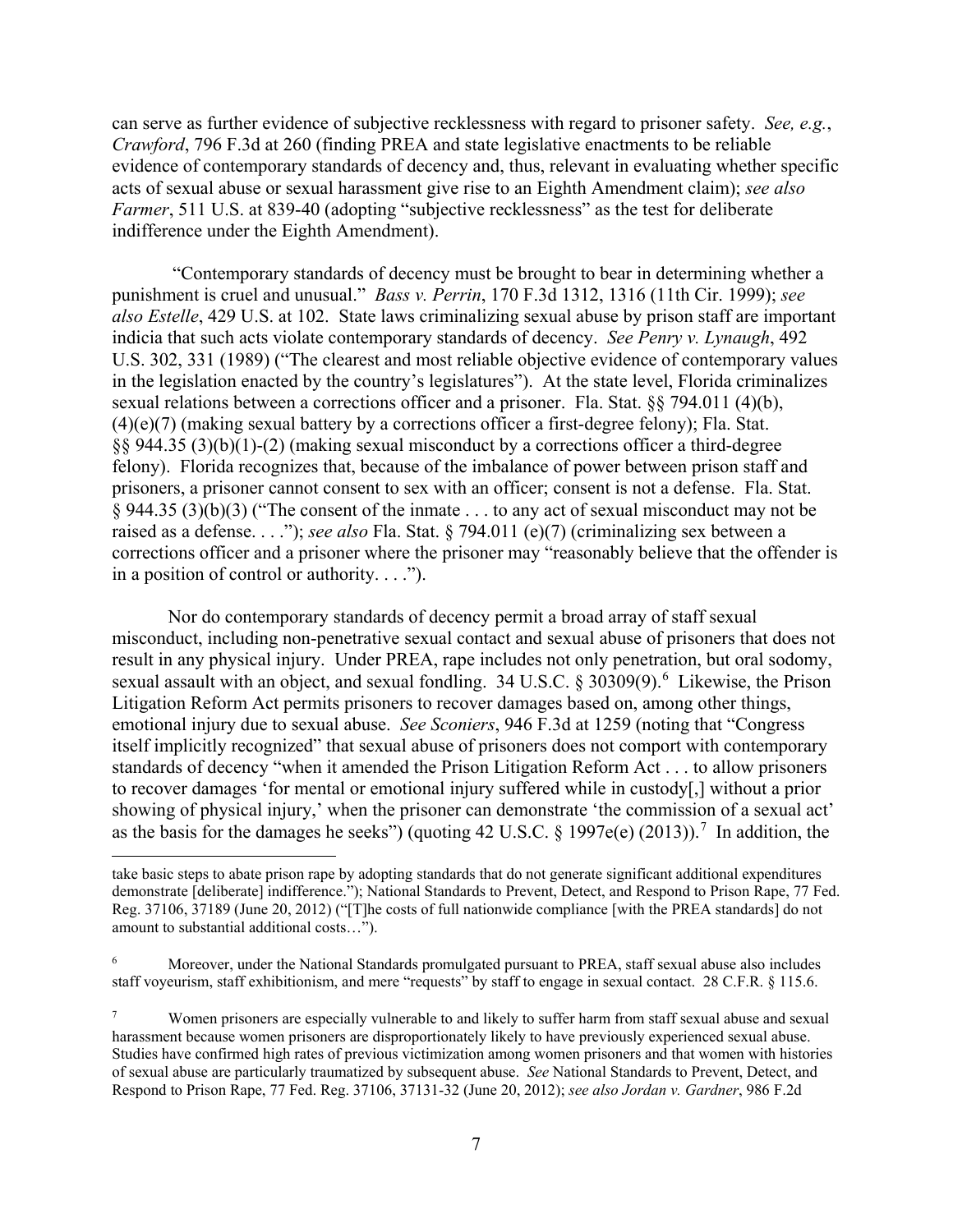humiliating.'" *Fortner v. Thomas*, 983 F.2d 1024, 1030 (11th Cir. 1993) (quoting *Lee v. Downs*, 641 F.2d 1117, 1119 (4th Cir. 1981)). Fourth Amendment guarantees women prisoners' "constitutional right to bodily privacy" with regard to strip searches and unnecessary viewing of their unclothed bodies by male correctional staff "because most people have 'a special sense of privacy in their genitals, and involuntary exposure of them in the presence of people of the other sex may be especially demeaning and

# **2.** *Lowell Prisoners Have Suffered Serious Harm from Staff Sexual Abuse and the Substantial Risk of Serious Harm***.**

 Sexual abuse of women prisoners by Lowell corrections officers and staff is severe and sexual harassment of Lowell prisoners over several years, including 161 investigations of staff- on-prisoner allegations from 2015 through 2019. Of the 161 sexual misconduct investigations and complaints our expert reviewed, eight were closed by arrest of the officer. In several cases, officers resigned in lieu of separation for cause or resigned while under investigation for sexual committing felony or misdemeanor perjury or for making false statements. [8](#page-9-0) Dozens more contained detailed, credible allegations of sexual abuse. In total, we identified a sufficient number of incidents of sexual abuse to provide compelling evidence in support of our conclusion that there is reasonable cause to believe there is a pattern and practice of sexual abuse at Lowell. prevalent throughout the prison. In the course of our investigation, the Department and its expert reviewed 100% of the investigation files produced by FDOC of reports of sexual abuse and misconduct; more than two dozen more officers were dismissed due to "agency policy" or for This pattern and practice conclusion is bolstered by evidence of pervasive sexual harassment.

 Incidents of staff sexual abuse of prisoners at Lowell are varied and disturbing. Some penetration, and groping. Prisoners were forced or coerced to perform fellatio on or touch the intimate body parts of staff. In other instances, staff demanded that prisoners undress in front of them, sometimes in exchange for basic necessities, such as toilet paper. Many prisoners reported Lowell has a long history of tolerance for sexual abuse and harassment, which continues to the present. In interviews with the Department prisoners spoke of sex between staff and prisoners as staff abused prisoners through unwanted and coerced sexual contact, including sexual that staff watch them while they shower or use the toilet, with no penological justification. a regular event, suggesting a normalization of sexual abuse by staff. Some current and former staff made similar representations.

 abuse women who are vulnerable to sexual victimization and fear retaliation, violence, deprivation of privileges, or endure sexual abuse in exchange for food, medication, or The incidents of sexual abuse follow similar patterns where officers and staff sexually

 Amendment rights due to high likelihood that they will be traumatized by such searches in light of many women prisoners' histories of past sexual abuse). 1521, 1525 (9th Cir. 1993) (en banc) (finding that cross-gender pat searches of women prisoners violate their Eighth

<span id="page-9-0"></span> ten for committing a felony or misdemeanor involving perjury or a false statement. In these cases, FDOC has closed its investigation on the basis of a policy violation or false statement, rather than following through on the underlying allegations to determine their basis and accuracy, and whether sexual abuse was a predicate offense. These dismissals, thus, suggest that FDOC may knowingly be avoiding making findings of sexual abuse in some cases. 8 Between July 2015 and June 2018, fifteen Lowell officers were dismissed for violating agency policy and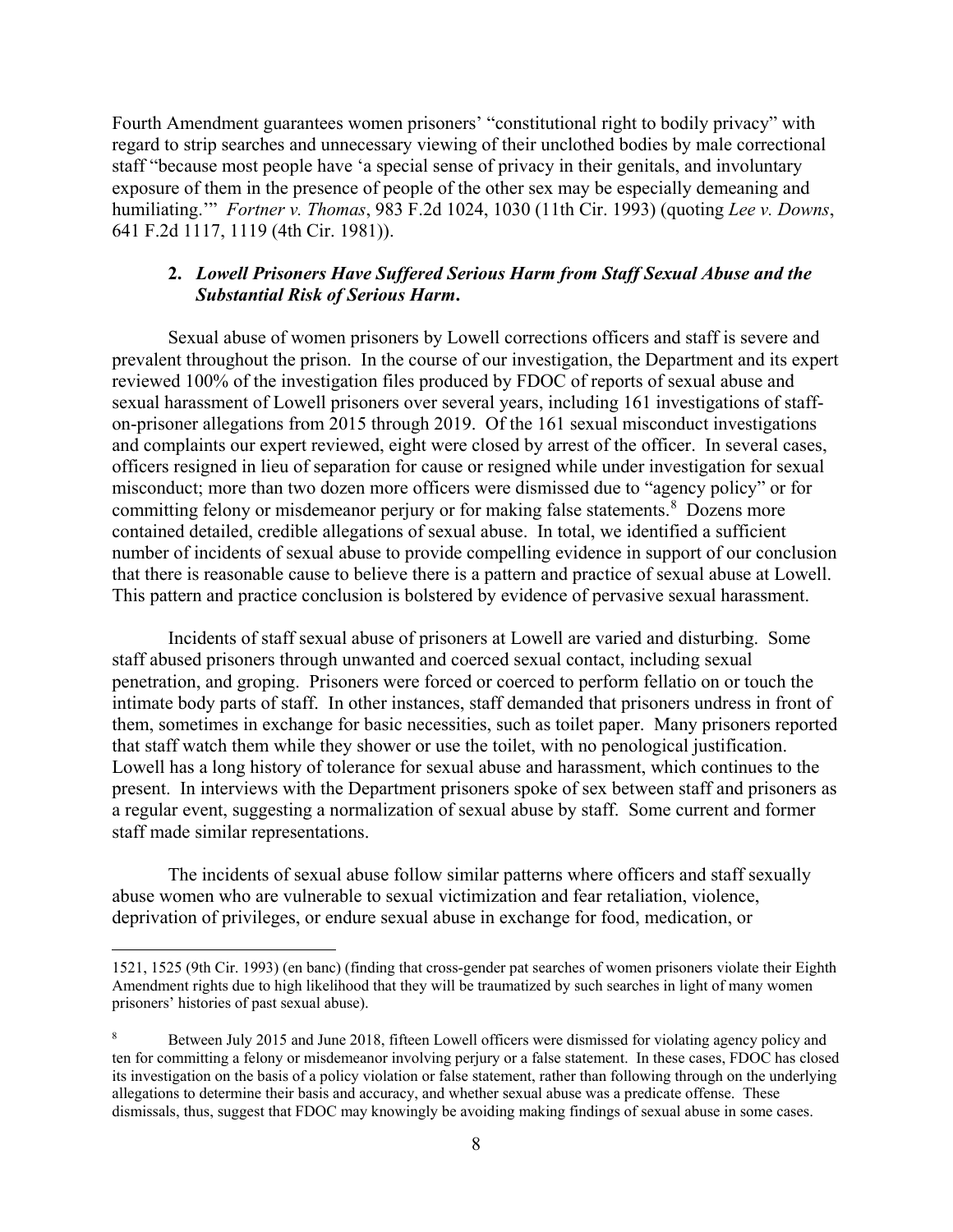contraband, in violation of the prisoners' constitutional rights. Prisoners who report sexual abuse prisoners who report abuse with retaliation, including placement in confinement. It is fewer checks and balances to detect and prevent abuse throughout the staff. In some cases, abuse often are placed in confinement pending investigation, and it is common for staff to threaten particularly disturbing that supervisors are among the repeat perpetrators of sexual abuse at Lowell. Not only does this misconduct set a poor example for line staff, but it also results in allegations were channeled through alleged abusers, who were tasked with writing up incident reports on behalf of alleged victims.

Several Lowell officers and other staff have faced criminal charges based on allegations of sexual abuse of prisoners. For example:

- and the officer also had sexual intercourse. The officer was charged with one count of sexual misconduct. This officer was credibly accused of sexual abuse previously, but had remained employed at Lowell and in close contact with prisoners. In February 2017, this the previous two-and-a-half months. The prisoner also alleged that he had provided her for oral sex. A medical exam noted that the prisoner had two lesions on her throat, which she said resulted from performing oral sex on the officer. OIG opened an investigation into these allegations, but did not interview the officer and never completed the • In July 2020, a corrections officer was arrested after he admitted to engaging in oral sex with a prisoner in a dormitory maintenance room at Lowell; the prisoner alleged that she officer allegedly handcuffed a prisoner, groped her vagina and breasts, placed her in confinement, and withheld hygiene products from her after she refused to go to the "usual place" to perform oral sex on the officer, as she had on multiple previous occasions over with contraband including "nail polish, lip gloss and small pinches of snuff" in exchange investigation. The officer remained employed at Lowell until he was arrested based on new allegations three years later.
- The prisoner alleged that, on two separate occasions in September 2018, the officer, who prisoners who were being escorted to the pill line outside the dormitory. The officer then suboxone, a prescription drug used to treat opioid withdrawal. The officer was dismissed • In September 2019, a trainee corrections officer was sentenced to two years in prison after he pleaded guilty to sexual misconduct with a prisoner, a felony under Florida law. was assigned to her housing unit, woke her up in the middle of the night along with walked her to a bathroom, where she had sexual intercourse with him in exchange for for cause in September 2018.
- • In February 2020, a former Lowell officer trainee turned himself in to the Marion County Sheriff's Office on charges of two counts of sexual misconduct with a prisoner. Forensic evidence from the prisoner identified the officer's DNA on the prisoner's shirt, which she reported was caused when he ejaculated during one of their sexual encounters. The "scared." According to an anonymous grievance, this prisoner also was helping the officer distribute contraband around the prison, and another prisoner allegedly also helped him distribute contraband; around the same time, she feared she was pregnant by prisoner reported that the officer demanded that she perform oral sex on him on two occasions in August 2018 and that she complied because she was "panicked" and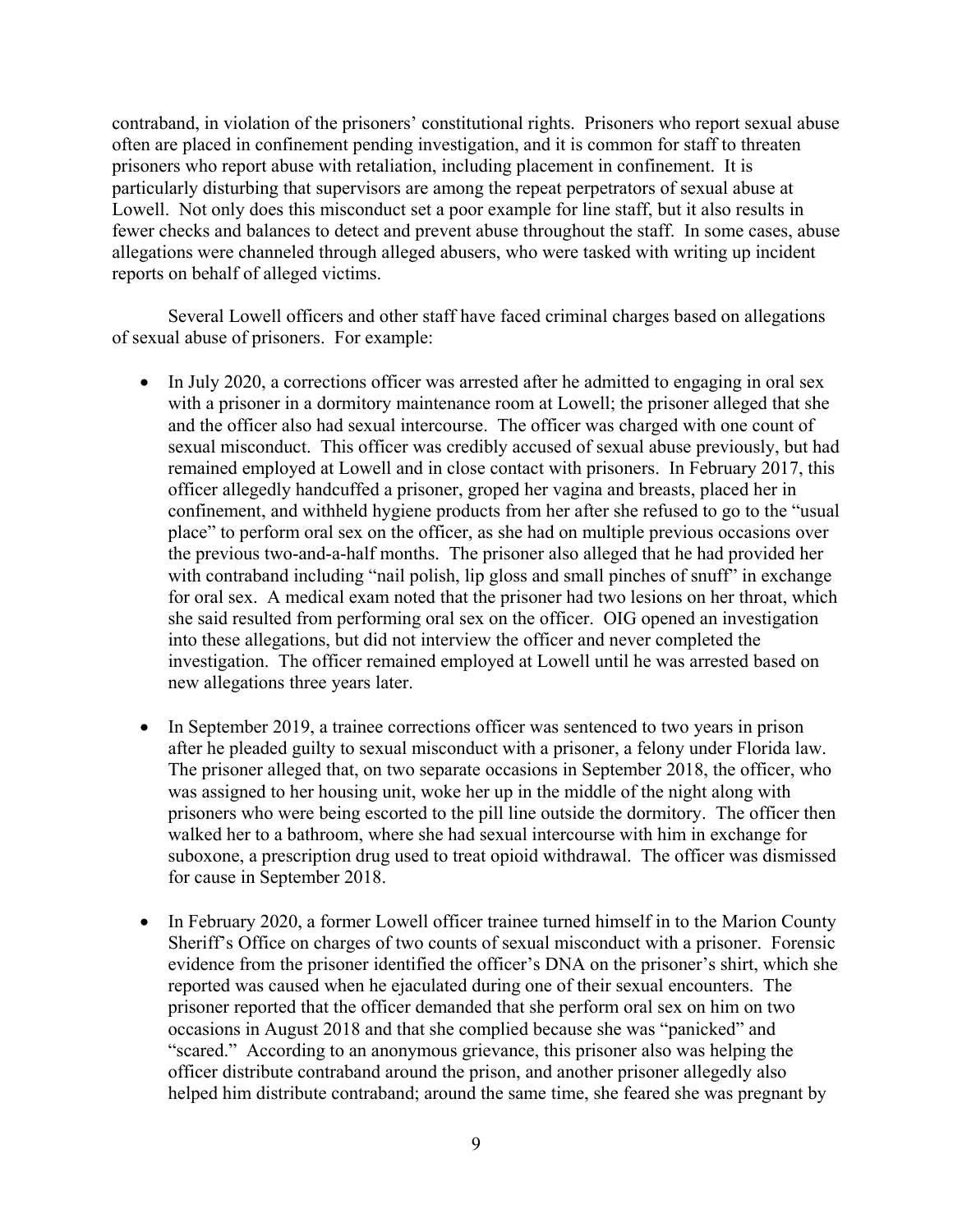this officer. In September 2018, the officer was dismissed after contraband was found in his vehicle and he admitted to attempting to introduce contraband into the prison. OIG's investigation into allegations that this officer repeatedly coerced a prisoner to perform oral sex on him remained open for almost a year and a half following his dismissal; it was eventually closed in February 2020 due to the officer's arrest.

 • A Lowell lieutenant was accused repeatedly of sexually abusing multiple prisoners at close contact with and able to harm prisoners for several years. In 2019, another prisoner lieutenant twice in a Lowell Annex dormitory in exchange for "favors" from him. This prisoner was transferred to another institution for her own safety. In 2018, another prisoner filed a third-party grievance accusing this lieutenant of receiving oral sex from of "sexually attack[ing]" another prisoner who alleged he groped her buttocks and "ma[de] comments that her butt is soft." This prisoner was transferred, but the lieutenant remained on duty, supervising prisoners at Lowell. At least two of these cases remained open as of November 2019 with no investigative findings on record. Lowell over several years, but remained in his position until 2019, when he was arrested for sexually molesting two minor girls in the community. FDOC did not respond adequately to previous allegations against this lieutenant, resulting in his remaining in alleged that between March and April 2018 she had sexual intercourse with this another prisoner, and, after the report was made, calling the prisoner who made the report a "PREA bitch" and told her to "suck a dick." In 2017, the same lieutenant was accused

 2020, FDOC settled the lawsuit related to the prisoner's paralysis for \$4.65 million. As gain time" if you did not "take care" of him, which the prisoner understood to mean "oral or regular sex."<sup>9</sup> The prisoner testified that "some of the girls were so desperate to not lose their gain time they would have sexual intercourse" with this lieutenant. In addition to being a repeat sexual predator, this lieutenant also was credibly accused of unjustified use of force against a Lowell prisoner; in August 2019, he was accused of brutally beating a handcuffed Lowell prisoner and leaving her a quadriplegic. In August part of that case, a former prisoner who recently had been released from Lowell testified under oath that this lieutenant threatened "to put you under investigation and take your

 • In February 2017, a Lowell corrections sergeant was arrested and charged with sexual witnessed the sergeant kissing a prisoner in July 2016, the prisoner told investigators that inappropriate relationship. Despite this strong forensic and circumstantial evidence of requires. However, the sergeant's termination stood, for violating the FDOC moral character standards. misconduct involving a prisoner, and terminated from employment. After another officer she had sexual intercourse with the sergeant on multiple occasions, and forensic testing ultimately revealed the sergeant's DNA on the prisoner's pants. Another officer investigated the scene and found a letter between the prisoner and staff confirming an sexual abuse, the charge was subsequently dropped because the victim's refusal to cooperate precluded the state from proving "sexual penetration" as the charging statute

<span id="page-11-0"></span> $\overline{a}$ 9 Some prisoners may earn "gain time," resulting in an earlier release date, based on good behavior while in prison.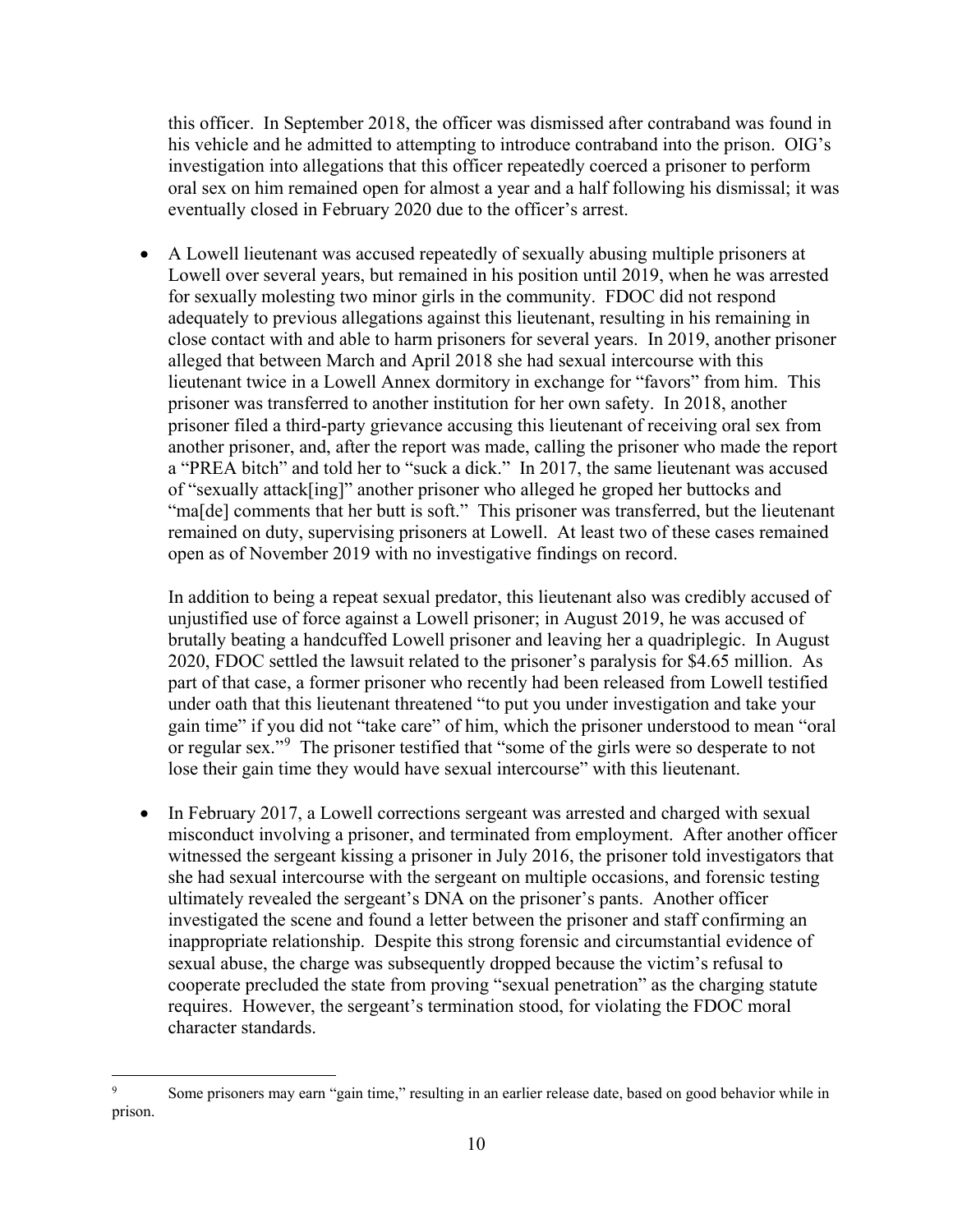• A food service coordinator at Lowell Correctional Institution was arrested on September battery. Although the charge was subsequently dropped, this alleged battery was cleaning." The complaining witness was cleaning the kitchen area of the prison, in the middle of the day, when the food service coordinator grabbed the prisoner's buttocks, terminating him. Earlier in 2018, a prisoner alleged that another prisoner had engaged in 18, 2019 on suspicion of sexual battery on a prisoner, and charged with one count of corroborated by surveillance video, which showed the staff member "waited until no one was in the immediate area," then "rubs/grabs [the prisoner's] buttocks, while she is still which investigators subsequently confirmed in reviewing video evidence. At the time of the staff member's arrest, it was reported that DOC officials were in the process of oral sex with this staff member, but OIG closed that case as "unfounded" without interviewing the staff member.

Many more officers at Lowells have been investigated for credible accusations of sexual abuse, including forcible rape, sexual acts in exchange for contraband, and other forms of coerced sexual activity. For example:

- • In March 2018, a Lowell sergeant allegedly anally raped a female prisoner in a storage area at Lowell. She alleged that the sergeant forcefully "turned [her] around, pulled [her] suffering "back pain" and "rectal pain" and had "loose stool" and "loss of bowel control." mishandled the alleged victim's clothing in the immediate aftermath of her report, so no rape, the sergeant went on leave; he subsequently resigned from his position with FDOC. As of September 2020—two and a half years after the alleged incident—OIG's investigation remained open. pants down and forced his penis in anally, then he wiped himself off on [her] thermals." Extensive evidence, including photographs showing anal trauma, documents the victim's injuries. A forensic examination of the victim after the assault found that she was An OIG inspector who worked on the case told the Department that Lowell staff DNA evidence was collected for subsequent forensic lab testing. Shortly after the alleged
- misconduct, violence, and threats against prisoners since 2013, including in at least 10 documented complaints. In March 2017, Lowell's Warden at the time wrote in an email that the sergeant should be removed from the female prisoner population because he "has had multiple allegations of misconduct with several being sexual in nature. There have allegations made by inmates and no substantiated cases, the number and trend is certainly concerning." The complaints against the sergeant included an allegation that he "threatened [a prisoner] with bodily harm and slammed her head into a wall," that he cigarettes, pills, and other contraband for sex with prisoners. • One corrections sergeant resigned in 2019 after having been accused of sexual been 10 assigned as IG investigations with six remaining under open investigation and four not-sustained thus far. . . . While I hesitate to condemn staff solely based on sexually abused prisoners including "touching [a prisoner's] buttocks," that he had repeatedly propositioned prisoners for sex and sexually harassed prisoners, that he was having sex with a prisoner who was selling cigarettes for him, and that he exchanged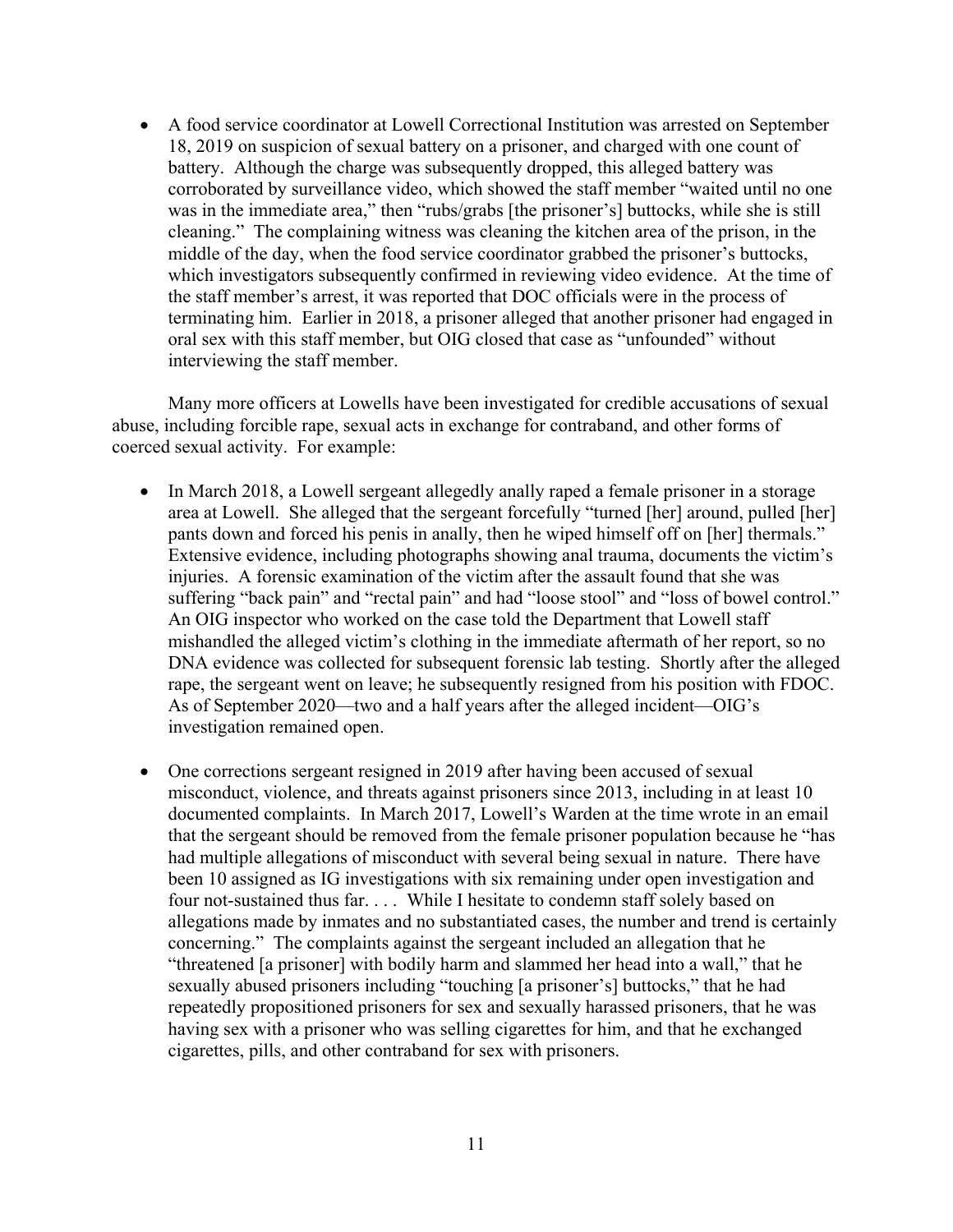Several of the specific allegations against the sergeant were disturbing. In early 2017, a occasions when am I going to . . . let him f--k [me]." She alleged that she was "in fear" the sergeant be placed on "no contact status" or transferred to another facility; he was until he resigned in March 2019. All OIG cases against this former officer have been prisoner in the Lowell Annex made repeated allegations that the same sergeant had repeatedly propositioned her for sex, alleging that he "has asked her on numerous of the sergeant and a female officer with whom he was also allegedly involved, and she described specific incidents and alleged that he offered her cigarettes in exchange for exposing her naked body. In another 2017 case, a prisoner's aunt contacted Lowell and reported that her niece regularly was having sex with the sergeant and selling cigarettes to other prisoners for him. In March 2017, due to this pattern of sexual misconduct allegations, including six cases that remained open at the time, the warden requested that listed on the "no inmate contact" list from March 2017 until he resigned three years later, and briefly was reassigned to a nearby men's facility. However, he remained employed as a sergeant at FDOC, moving between the Annex, the Main Unit, and other facilities, closed or suspended with no sustained violations.

- • In April 2018, a Lowell corrections officer allegedly raped a prisoner in the outdoor and gave him oral and he zip[ped] his pants up and took me back to [the dormitory]." space between two buildings. According to the prisoner's written allegation, while she was working in a dormitory in April 2018, the officer "took [her] to a side of the building" between the dorm and the canteen, "pushed [her] down," told her he "knew what kind of girl [she] was," and forced his penis into her mouth: "I did what he told me The prisoner repeatedly maintained the details of her allegation. In December 2018, she reported that she had been "harass[ed]" by "several officers" for reporting the abuse. OIG ultimately closed the investigation as unfounded.
- • Between 2015 and 2019, one corrections sergeant was the subject of at least six facility, but returned to positions directly supervising prisoners at Lowell. During on-site them with confinement or discipline if they spoke frankly with the Department. him, and Lowell's Warden informed the sergeant in April 2019 that permanently Institution." That same month, the sergeant voluntarily resigned from the FDOC. Prior investigations into allegations of sexual abuse, sexual harassment, and inappropriate interactions with prisoners, one of which was partially sustained in an OIG investigation. The sergeant repeatedly was placed on the "no inmate contact" list due to these allegations, and was transferred between Lowell assignments and an FDOC men's interviews with the Department, multiple prisoners accused this sergeant of threatening Administrators placed the sergeant on "no inmate contact" status, and planned to transfer reassigning him to the other facility was "in the best interest of Lowell Correctional to his voluntary resignation, this sergeant—an admitted sexual harasser who was repeatedly accused of sexual abuse over several years—continued working within FDOC. By failing to implement meaningful corrective actions, FDOC and Lowell officials allowed this sergeant to directly supervise prisoners on and off over several years.

The Department also reviewed Lowell staff discipline records, which demonstrate a persistent pattern of sexual misconduct. For example, Lowell staff discipline logs for April and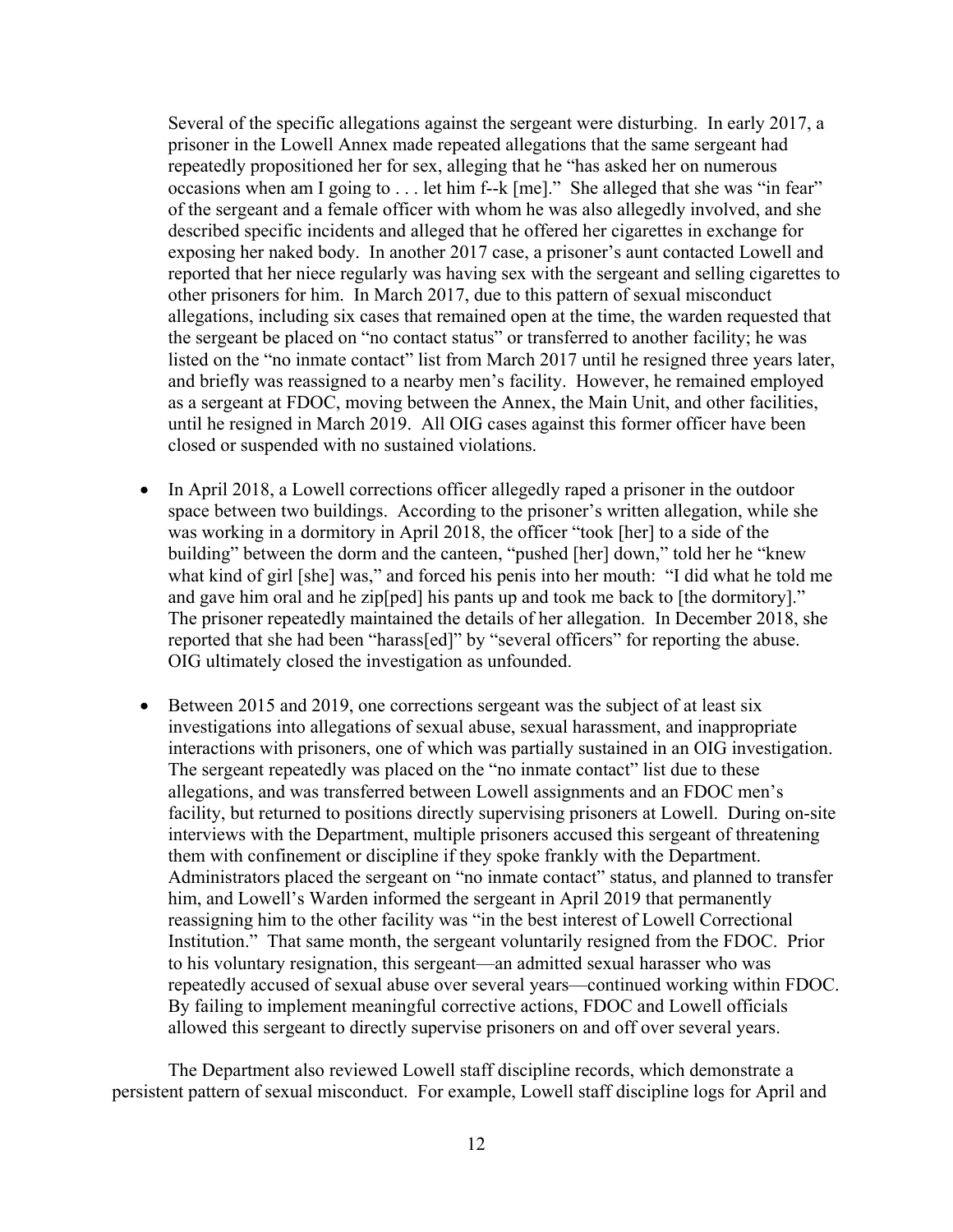violations over those two months, as follows: May 2017 indicate that at least 18 officers and other staff faced discipline for PREA-related

- One for "Arrest (sexual relationship with inmate)"
- Ten for "Inappropriate Relationship"
- One for "Conduct Unbecoming (sexually assaulted another person)"
- One for "Conduct Unbecoming (seen inappropriately touching herself in food service area)"
- Two for "Conduct Unbecoming"
- One for "Inmate Abuse (vulgar language against inmates)"
- One for failure to follow reporting procedures after inmate reported being raped
- between another officer and a prisoner • One for "Failure to Report Violation" for failure to report an inappropriate relationship

 staff. Between November 2017 and March 2019, at least a dozen officers and other staff were removed from prisoner contact positions based on credibly alleged or confirmed misconduct apparently of a sexual nature, as follows: Lowell's "no inmate contact" lists also demonstrate a pattern of sexual predation among

- One for allegations of prisoner assault
- • Four for allegations of misconduct, inappropriate conduct, or inappropriate contact with prisoners
- Five for "inappropriate relationship" or allegations of inappropriate relationship
- One for multiple cases, both closed and open, of alleged misconduct
- One for "inmate abuse"

Some of these individuals were arrested, terminated, or resigned while under investigation, while others remained employed at Lowell or other FDOC facilities.

# <span id="page-14-0"></span>**B. Inadequate Systems for Preventing, Detecting, and Responding to Sexual Abuse Place Lowell Prisoners at Substantial Risk of Serious Harm from Staff Sexual Abuse.**

 Lowell exposes women prisoners to a substantial risk of serious harm from sexual abuse because Lowell: (1) provides inadequate supervision of prisoners, which presents opportunities for sexual abuse to occur; (2) deters prisoners from reporting staff sexual abuse due to the threat and (4) fails to provide effective and confidential reporting mechanisms. A lack of gender- responsive and trauma-informed policies and practices exacerbates these problems and exposes victims to additional harm. These systemic deficiencies combine to result in Lowell's failure to of retaliation; (3) fails to respond with appropriate investigations when women do report abuse; protect women prisoners from the harm of sexual abuse.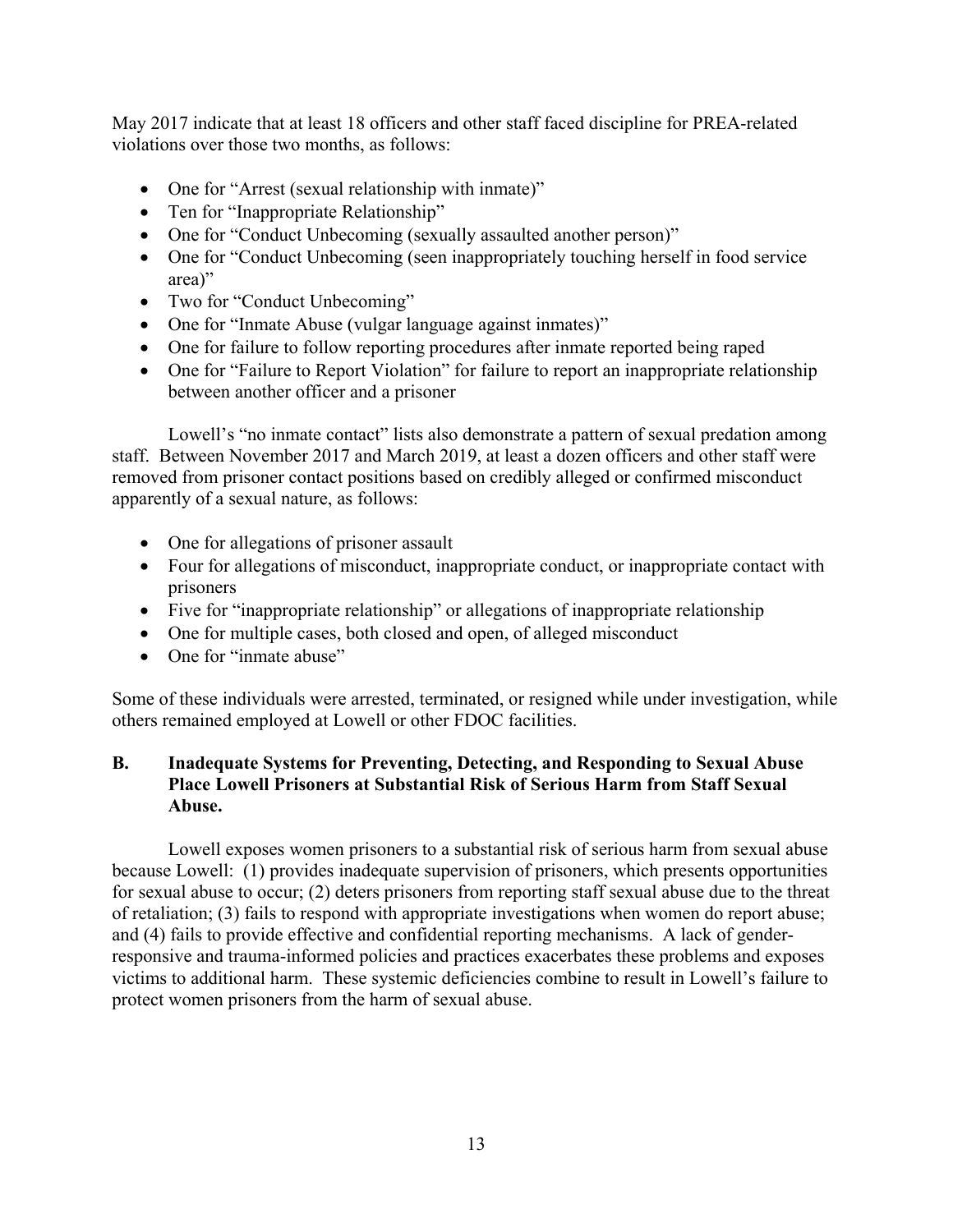#### *1. Lowell's Policies and Practices Enable Sexual Abuse of Prisoners by Staff by Failing to Ensure a Reasonably Safe Environment.*

### **a. Staffing Inadequacies Place Lowell Prisoners at Substantial Risk of Harm.**

 exposing them to the substantial risk of harm from sexual abuse. Understaffing is an almost numbers of staff on duty.<sup>10</sup> The Lowell Correctional Institution Staffing Plan provides for Severe staffing shortages at Lowell result in inadequate supervision of women prisoners, constant problem at Lowell, with designated security posts often left vacant due to inadequate security staffing positions at Level I, Level II, and Level III, with Level I positions the most essential. Internal reviews have repeatedly concluded that unless posts at all levels are filled according to the Staffing Plan, supervision and monitoring are inadequate to prevent, detect, and respond to sexual abuse and sexual harassment allegations. In spite of the mandate to ensure that all posts are filled, the actual deployment of staff at Lowell consistently fails to meet adequate staffing levels.

 Lowell Main indicated that vacancy rates among security staff were approximately 15 percent; Throughout 2017 and 2018, staff vacancies were recorded at high levels. Reports logging vacant staffing of Level I posts for Lowell Main from January 1, 2017 through December 31, 2017 Staff vacancies and staff availability to work are serious problems at Lowell. For example, during a three-day period from February 12-14, 2018, daily security staff rosters for *i.e.*, 15 percent of security posts were not filled at all. On top of these vacancy rates, staff availability to work is extremely low, further reducing the number of staff actually working at the facility. On February 14, 2018, 41 percent of security staff scheduled to work were either on leave, out for training, or on "special assignment," with only 59 percent recorded as "working" their assigned security posts. Only approximately 65 percent of security staff scheduled to work were recorded as working their assigned posts on February 12 and 13, 2018. Daily security staff rosters for Lowell Annex on January 22, 2018 indicated similarly concerning vacancy rates and unmanned posts: vacancy rates among security staff were approximately 14 percent, and only 59 percent of security staff were "working" while 35 percent of filled posts were unmanned. indicate a total of 1,104 Level I shifts were vacant between January 1 and December 31, 2017, for a total of over 13,000 hours. For the period between January 1 and August 28, 2018, 113 Level I shifts were vacant, totaling over 1,300 hours. The vast majority of these vacancies were housing officer shifts, that is, posts supervising prisoners on housing units.

 an ad-hoc basis to secondary posts, leaving primary security posts vacant. The Staffing Plan assignments, and that these posts should be fully staffed. In practice, however, as noted in the duties or "special assignments," leaving posts vacant. The Lowell Annual PREA Staffing Lowell's inadequate staffing levels result in security staff frequently being reassigned on indicates that all Level I, II, and III posts should be filled, with additional posts for special 2018 Staffing Plan, security staff often are reassigned from their designated posts to secondary

<span id="page-15-0"></span> assignments. The Lowell Warden told us that this lack of rotation leads staff to become "overfamiliar" with the prisoners they supervise, an observation shared by an OIG supervisor. Despite the acknowledgment of this risk, Lowell has not changed its staff assignment practices. 10 In addition to inadequate numbers of staff, Lowell also fails to adequately rotate staff housing unit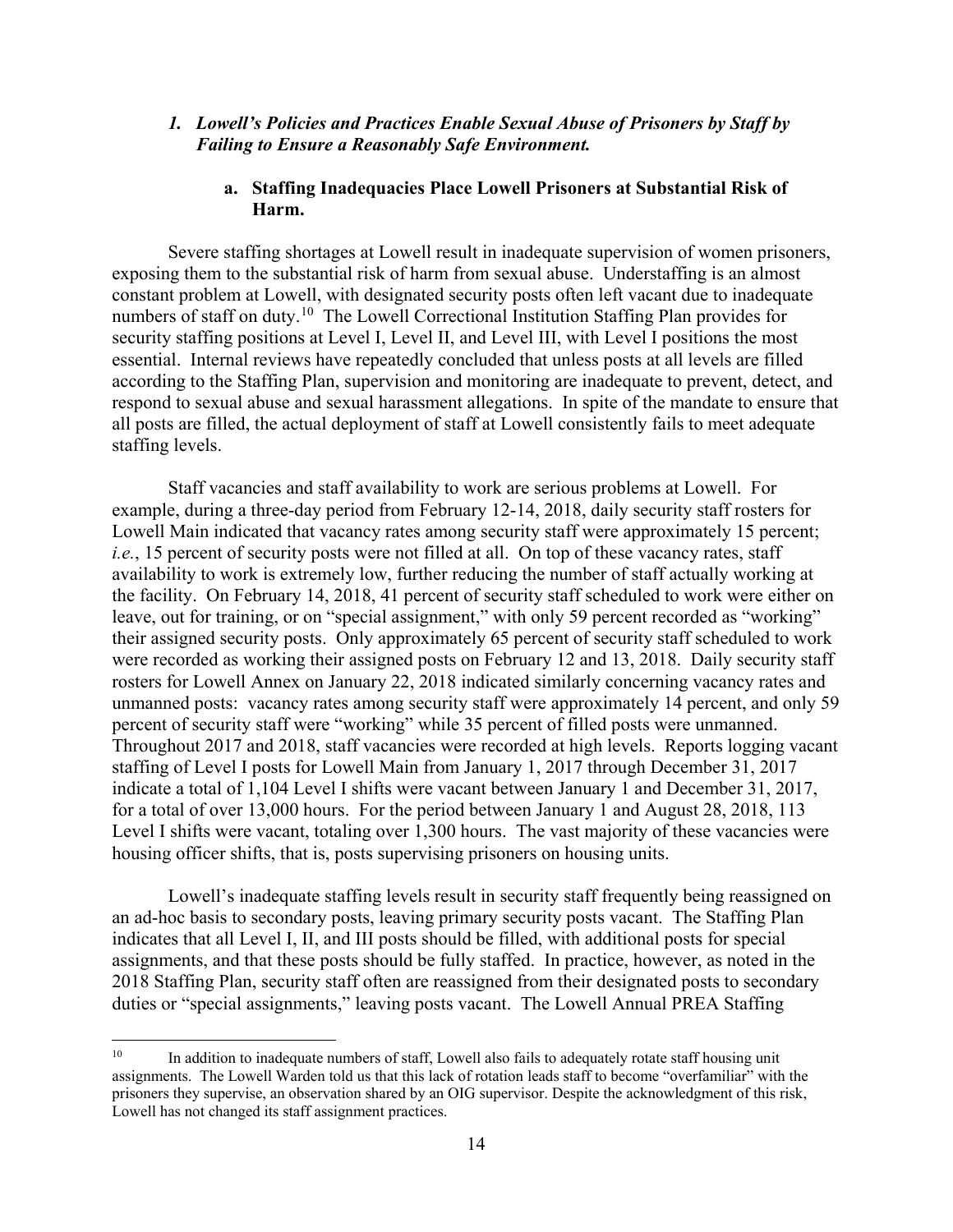posts were left vacant, due to secondary duties. These secondary-duty reassignments can lead to dangerous gaps in security staff coverage. Because open-bay housing units are assigned two supervisory staff each, only one of whom is designated Level I, any time the second assigned prisoners. Review identified 141 times in 2017 when staffing levels fell "below critical," meaning Level I officer is redirected to perform secondary duties such as dining supervision, pill line, or escorts, a single officer is left to supervise an entire housing unit alone. This means one officer may be responsible for supervising, on average, anywhere from approximately 60 to well over 100

 assignments. However, severe staffing shortages persist. The problem of staffing shortages at Lowell has been highlighted repeatedly by internal and third-party reviews as a risk factor placing prisoners at risk of sexual abuse. In a 2016 email to the Lowell PREA manager, the FDOC PREA coordinator cautioned that posts were left vacant for hours at a time due to secondary duty reassignments. Serious staffing shortages were also highlighted in a Staffing Assessment conducted in November 2016 by the Association of State Correctional Administrators (ASCA), and in a November 2015 study of FDOC operations ordered by the Florida legislature and conducted by a third-party consultant company. FDOC officials have acknowledged the need to modify staffing levels to provide more relief staff positions so that security staff are not called away from designated posts to perform special

 Lowell's chronic staffing problems are due in part to a failure to retain qualified staff and a high staff turnover rate, which requires the facility to constantly invest in training large numbers of new staff. Indeed, during the one-year period from May 21, 2018 to May 21, 2019, 149 staff were hired; although the Warden at the time of our first tour told us she had hired over 700 new staff in the previous three years. The continued high staff vacancy rate in spite of this level of hiring demonstrates problems with attrition. Because of the high staff turnover rate at Lowell, staff often are young and inexperienced; the trainee eligibility age was recently lowered from 19 to 18. Our expert noted that such high turnover and high proportion of new, untrained, inexperienced staff leads to instability, prisoners feeling insecure and anxious in their environment, and makes prisoners more vulnerable to predatory behavior.

 camera surveillance. In many cases, sexual abuse has occurred during the night when an officer coverage. Lowell's severe understaffing problem results in inadequate supervision and creates an unacceptably high risk of sexual abuse by creating the opportunity for staff to engage in misconduct without detection. The ongoing staffing deficiencies at Lowell create an environment where staff are less likely to notice other staff taking advantage of vulnerable prisoners, and where those engaging in unlawful schemes can easily avoid supervision and is supervising one or more housing units alone, or during other times of insufficient staffing

# **b. Failure to Secure and Monitor the Physical Plant of Lowell Enables Staff Sexual Abuse of Prisoners.**

 replete with blind spots and unsecured areas that are difficult to supervise and provide The effect of Lowell's staffing deficiencies is exacerbated by a physical plant that is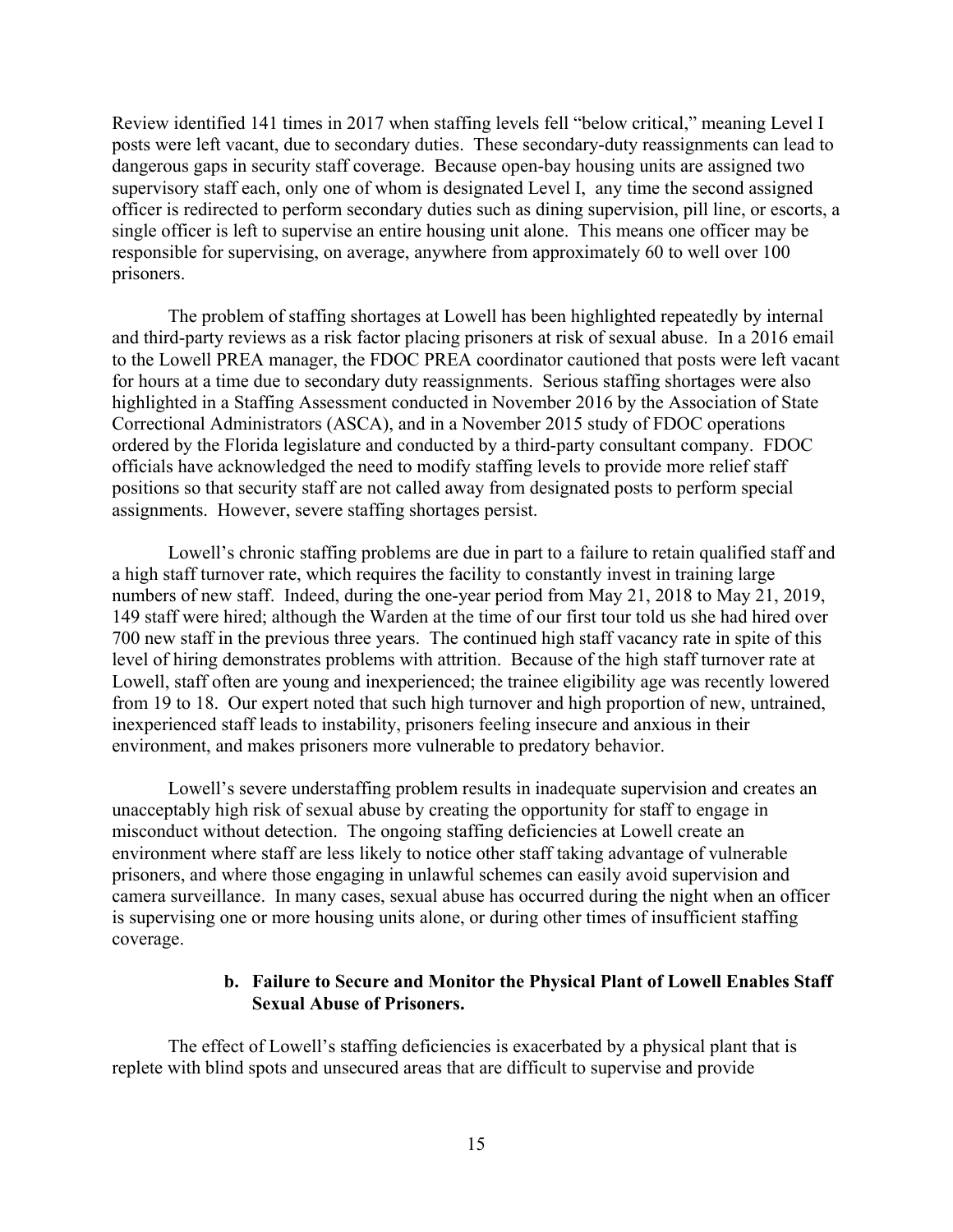weaknesses in Lowell's physical structure and security practices to abuse prisoners. opportunities for abuse. In an effort to avoid detection, Lowell staff purposely exploit

 footage to review as part of the investigation. Surveillance camera coverage throughout the facility is inadequate to protect prisoners from unreasonable risk of harm from sexual abuse. Many alleged incidents of sexual abuse and other misconduct have occurred in areas without surveillance camera coverage or with inadequate coverage of entrances and exits. For example, in March 2018, a sergeant allegedly raped a prisoner in a storage room near the foyer area of a dormitory in Lowell Annex; the allegations were supported by extensive photographic evidence and medical records of the prisoner's injuries, but there were no cameras in the foyer area and therefore no surveillance

spaces were repeatedly noted as locations of staff sexual abuse of prisoners. Lowell's physical plant includes spaces completely out of view of any common areas, security posts, or other people, with no surveillance camera coverage. These spaces include mezzanines, which are large attic spaces running the length of a housing unit dorm, and HVAC rooms. In interviews with the Department and in documented allegations of sexual abuse, these

 plant, to include areas where cameras were located, as well as areas that were and were not During its first tour, the Department had an opportunity to observe Lowell's physical monitored by a camera.

 both prior to and during the tour, the Department was made aware of a specific mezzanine where there was an alleged incident of sexual abuse. The Department confirmed not only the absence the door leading to the mezzanine area was not monitored. During the Department's second covered by surveillance cameras or other monitoring. Lowell's Warden informed the Department in November 2019 that there are no plans for cameras to be installed in these areas. insufficient and cannot take the place of in-room camera coverage or other monitoring, prisoners. For example, in one dormitory, the Department observed blind spots on camera angles within the laundry room, as well as an inoperative camera. Also in this particular dormitory, of any cameras or other monitoring in the mezzanine area, but also observed that the area was a clear risk for incidents of sexual abuse to take place given the size, which extended the length of the dormitory. Additionally, there were also no cameras at the back of this dormitory, such that tour, we noted the absence of any cameras outside of some dormitories. Despite the fact that these areas pose clear risks of sexual abuse, should be off-limits to all prisoners, and repeatedly have been raised to the attention of OIG and Lowell authorities, they remain insufficiently Although the Warden stated that cameras will be placed on walkways around these areas, that is especially given the frequency of reports alleging the use of these spaces for sexual abuse of

to impermissible cross-gender viewing for reasons unrelated to security.<sup>11</sup> In many of the The configuration of housing units at Lowell further contributes to an environment where there is an unacceptable risk of harm from sexual abuse, because women prisoners are vulnerable

<span id="page-17-0"></span> $11\,$ 11 The PREA standards requires facilities to "implement policies and procedures that enable inmates to shower, perform bodily functions, and change clothing without nonmedical staff of the opposite gender viewing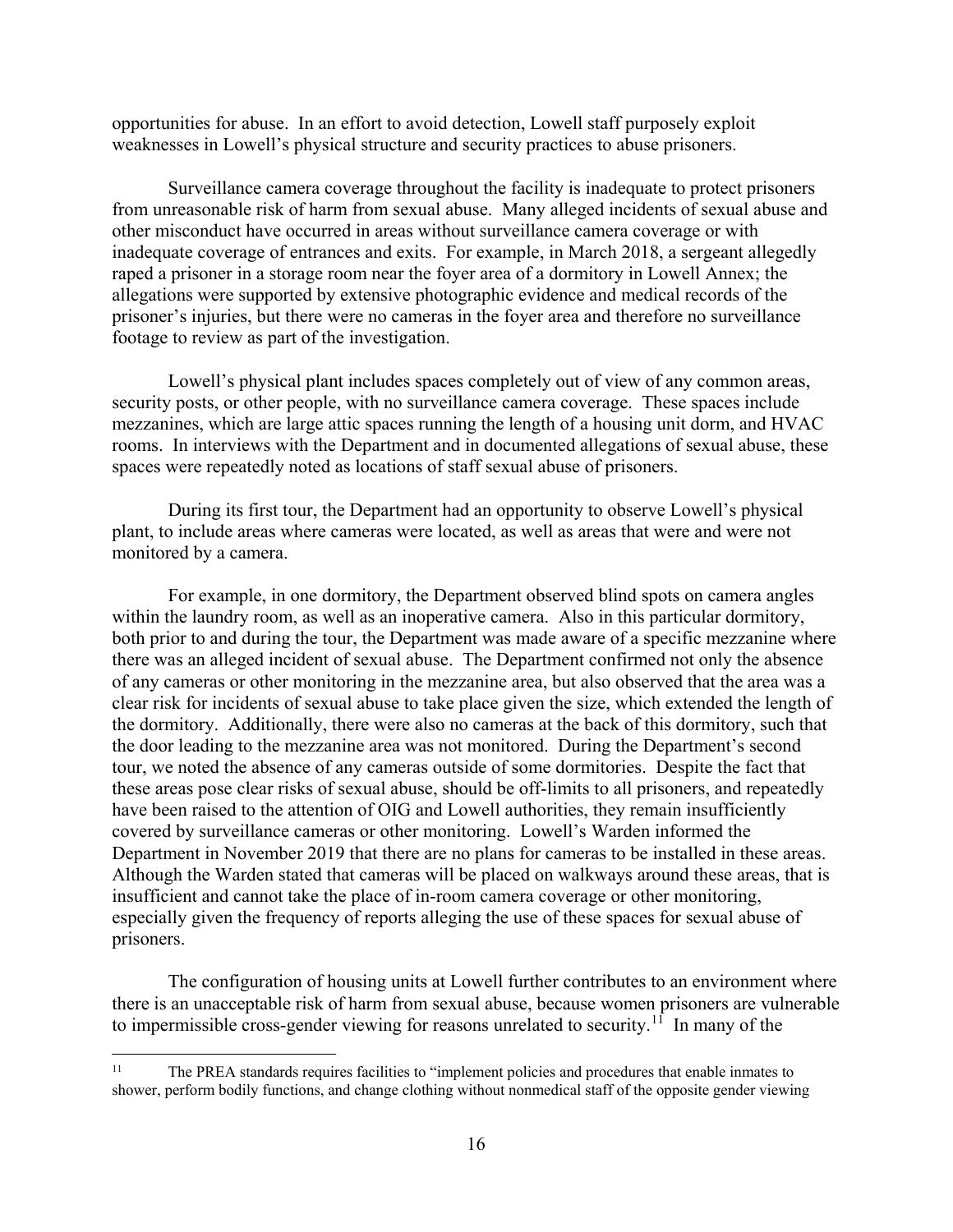housing units in Lowell Main and the Annex, including the youthful inmate dormitory, male staff into the bathrooms and can view the first rows of toilets. Many showers have saloon-style showering. In some housing units, windows lining the external corridors allow male staff a view are using the toilet. Some showers are equipped with doors or screens that cover only part of the Depending on the height of the prisoner using the facilities, private parts of her body may be can view the female prisoners while they are showering and using the toilet. In many open-bay housing units at Lowell Main and Lowell Annex, the on-unit officer station is elevated and situated between the two sides of the unit. Male staff in the officer stations have clear visibility swinging double doors with a gap in the middle, resulting in women being exposed while into the toilets and showers. In celled housing units, male officers can view prisoners while they prisoner's body, from above the knees to below the shoulders of a prisoner of average height. seen from outside the shower area. Having a configuration that allows for male staff to engage in prurient viewing of women prisoners while showering or using the toilet can create a sexualized environment that creates a risk of harm of sexual abuse and harassment. For example, several prisoners interviewed complained that male staff frequently comment on their bodies in a harassing manner. When the environment is such that male staff have the ability to view women prisoners under these circumstances on a daily basis, the risk of harm is increased.

 or 2019 a frosted film was added to some of the windows of the dorms such that individuals entering the dorm from the outside could not observe the bathroom and shower area. Still, male Attempts to mitigate privacy violations have been insufficient. For example, in late 2018 staff can see into these areas from the officers' station, in part because anyone who is taller than average height can easily see over the frosted portion of the window.

 elements of the physical plant to view women prisoners in the toilet and shower areas. When the been turned so that officers could see directly into the restroom/shower area from their "bubble." that the mirrors faced the entry door area to the dormitory to allow male officers in the officers' The behavior of Lowell staff exacerbates these privacy violations. Staff can manipulate Department toured Lowell in November 2019, we observed that the mirrors in one dormitory had The Department compared the configuration of the mirrors in other dormitories and observed station to observe activity in the entryway located behind them. In the dormitory where the mirrors were turned, it was evident that the angle of the mirrors was intended to observe the restroom/shower areas only, as the entry door area was not in view of the mirrors. When we brought this to management's attention, they brought in a maintenance team to adjust the direction of the mirrors, but the problem had been obvious and could have been corrected without the Department commenting.

 other areas where prisoners are showering or getting dressed. Although the 2019 PREA Facility Male staff also consistently fail to announce themselves when entering a housing unit or Audit Report indicates that a "majority" of male staff announce themselves before entering an

<u>.</u>

 [announced] routine cell checks." 28 C.F.R. § 115.15(d). These prohibitions are intended to prevent staff "voyeurism" which PREA defines as "sexual abuse." 28 C.F.R. § 115.6 ("an invasion of privacy of an inmate… by staff for reasons unrelated to official duties, such as peering at an inmate who is using a toilet in his or her cell to perform bodily functions; requiring an inmate to expose his or her buttocks, genitals, or breasts; or taking images of all or part of an inmate's naked body or of an inmate performing bodily functions."). their breasts, buttocks, or genitalia, except in exigent circumstances or when such viewing is incidental to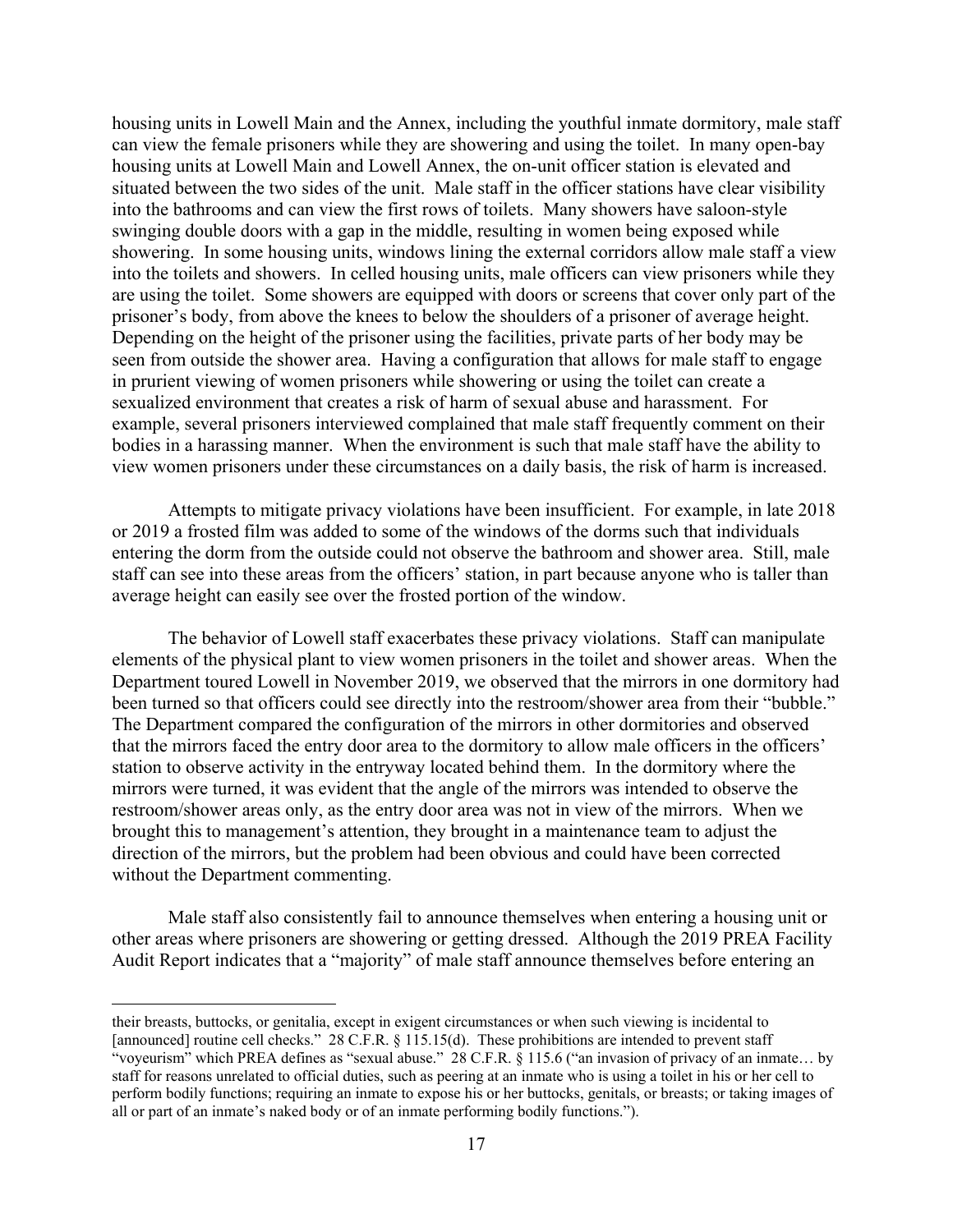they believe the protocol is to announce once at the beginning of the shift in the morning, with avoid exposure.<sup>12</sup> Similarly, a sign indicating that "male staff may be on duty at any time" is not area where prisoners might be undressed, prisoners consistently reported to the Department that this is not the case. Moreover, Lowell staff evinced a lack clarity on the proper protocol for a male officer to announce himself. In interviews with the Department, some officers stated that no obligation to announce again; others informed us that they were required to announce every time a male corrections officer stepped into the housing unit. However, an announcement only at the beginning of a shift is clearly not adequate for providing prisoners with the opportunity to helpful. $13$ 

# *2. Lowell and OIG Procedures and Practices Discourage Prisoners from Making Reports of Sexual Abuse.*

are much less likely to report the abuse.<sup>[14](#page-19-2)</sup> We identified this problem at Lowell, where many "punished" or "feared retaliation" for making allegations against staff. These women's concerns are rooted in fact. Prisoners at Lowell who make sexual abuse allegations routinely are placed in negative consequences if they cooperated with the Department's investigation. Prisoner sexual abuse victims who face adverse consequences for reporting sexual abuse prisoners the Department interviewed during our investigation informed us that prisoners were involuntary segregated housing, forfeiting access to regular programming, services, and property. In addition, during our site visits, supervisory staff warned some of the prisoners there would be

# **a. Lowell Routinely Places Sexual Abuse Victims in Involuntary Segregated Housing.**

 Prisoner victims of sexual abuse are less likely to report the abuse if a facility punishes loss of programs or privileges, placement in isolation or segregation, and removal of property. confinement. This belief was corroborated by staff. For example, a sergeant we interviewed administrative confinement. the reporter. Punishment, as perceived by the reporting prisoner, may take many forms such as Dozens of women reported that they believed prisoners who report sexual abuse are sent to stated that prisoners are most definitely placed in handcuffs and taken to confinement after reporting abuse. This same sergeant indicated that prisoners do not get visitation when placed in

<span id="page-19-0"></span>National PREA Resource Center (Feb. 19. 2014)[, https://www.prearesourcecenter.org/node/3262](https://www.prearesourcecenter.org/node/3262) ("In adult prisons and jails . . . 'staff of the opposite gender' are required to 'announce their presence when entering an inmate housing unit.' This is sometimes referred to as the 'cover-up rule' and is intended to put inmates on notice when opposite- gender staff may be viewing them. … When the status quo of the gender-supervision on a housing unit changes from exclusively same gender, to mixed- or cross-gender supervision, the opposite-gender staff is required to verbally announce their arrival on the unit."). See What is Required by the Cross-Gender Announcement in Standard 115.15(d) and 115.315(d)?

<span id="page-19-1"></span> $13$ See *id.* 

<span id="page-19-2"></span> $14$  prisons for women, "[o]nly about one-third of [sexual abuse] victims reported the incidents to prison officials [because] they feared retaliation..." NPREC Report 38, June 2009, [https://www.ncjrs.gov/pdffiles1/226680.pdf.](https://www.ncjrs.gov/pdffiles1/226680.pdf) The National Prison Rape Elimination Commission reported in 2009 that, in a survey of three Midwestern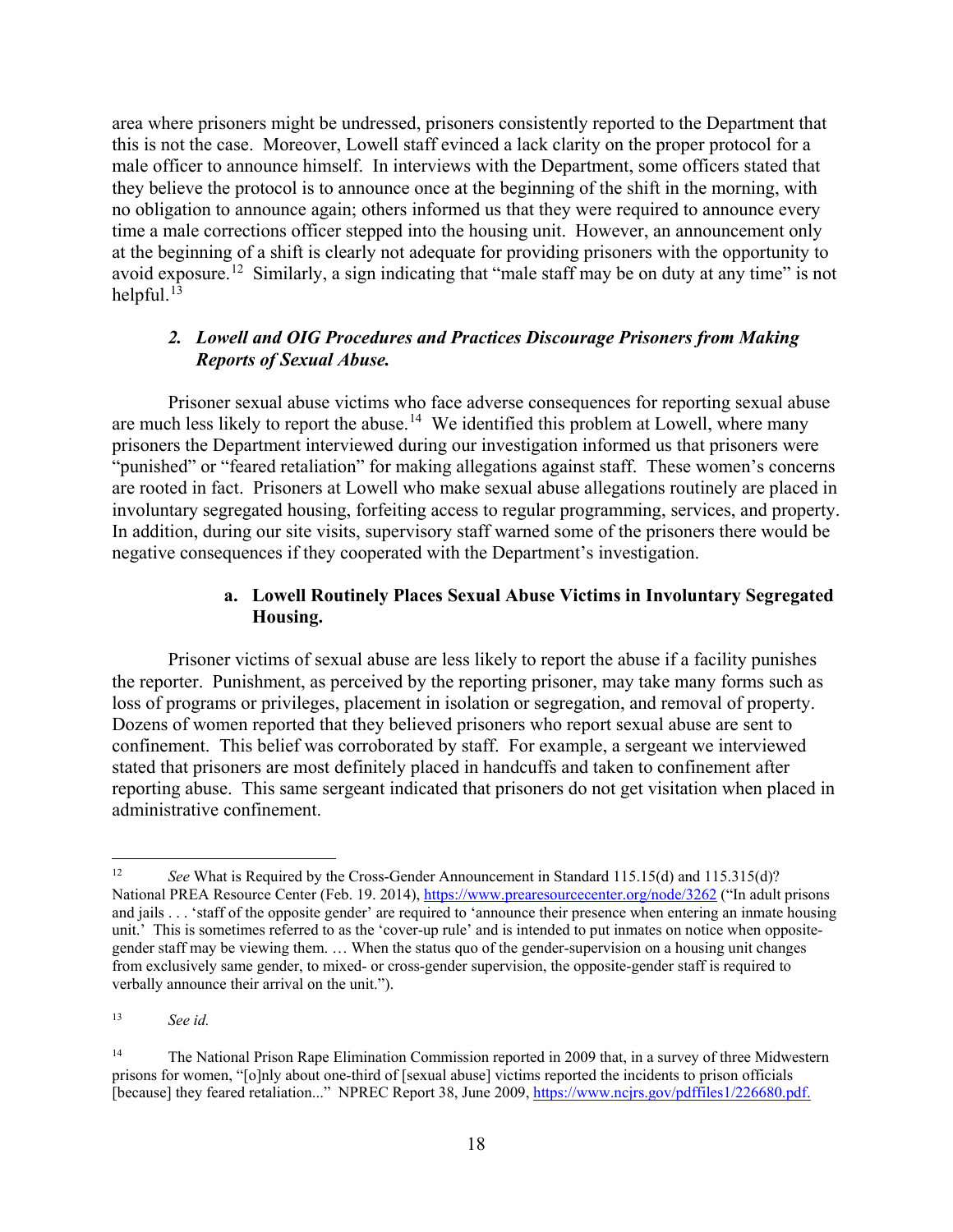Accordingly, the PREA standards severely restrict the involuntary placement of victims in segregated housing. *See* 28 C.F.R. § 115.68 ("[a]ny use of segregated housing to protect an inmate who is alleged to have suffered sexual abuse shall be subject to the requirements of segregated housing for *less than 24 hours* while completing the assessment.") (emphasis added). justified. *See* 28 C.F.R. § 115.43(d) ("[i]f an involuntary segregated housing assignment is made § 115.43."); 28 C.F.R. § 115.43 ("[i]nmates… shall not be placed in involuntary segregated housing unless an assessment of all available alternatives has been made, and a determination has been made that there is no available means of separation from likely abusers." "If a facility cannot conduct such an assessment immediately, the facility may hold the inmate in involuntary In addition, any use of involuntary segregated housing for victims must be fully documented and pursuant to [this standard], the facility shall clearly document: (1) the basis for the facility's concern for the inmate's safety; and (2) The reason why no alternative means of separation can be arranged.").

Confinement for days or weeks at a time.<sup>15</sup> While Administrative Confinement is distinct from the prisoner victim. In fact, one of the permitted uses of Administrative Confinement is for the placement of prisoners who have charges pending against them for major rule violations "in order to provide for security or safety. . . ."<sup>16</sup> FDOC's Prison Rape: Prevention, Detection, and Response procedure ("PREA Policy") permits the placement of prisoner victims in Administrative Confinement, even when the prisoner has indicated a preference to remain in separation from likely abusers.  $\dots$ <sup>17</sup> In such cases, the confinement must be reviewed by the Institutional Classification Team within 72 hours. <sup>18</sup> However, the PREA Policy also provides Prisoners who report sexual abuse at Lowell are routinely placed in Administrative Disciplinary Confinement, the restrictive nature of Administrative Confinement feels punitive to general population, if "it has been determined that there are no available alternative means of

<span id="page-20-0"></span><sup>15</sup>  inmate population in order to provide for security and safety until such time as more permanent inmate management processes can be concluded." FLA. ADMIN. CODE ANN. r. 33-602.220(1)(a) (2020). This type of confinement status "may limit conditions and privileges… as a means of promoting the security, order and effective management of the institution." FLA. ADMIN. CODE ANN. r. 33-602.220(2)(a) (2020). 15 The FDOC defines Administrative Confinement as "the temporary removal of an inmate from the general

<span id="page-20-1"></span> $16\,$ <sup>16</sup>*See* FLA. ADMIN. CODE ANN. r. 33-602.220 (3)(a) (2020).

<span id="page-20-2"></span><sup>17</sup>  of separation from likely abuser(s)…" *See* Fla. Dep't of Corr. Prison Rape Elimination Act (PREA) Guide, June 2018, at 17 (on file with the Department). FDOC's current PREA Policy, which became effective on July 31, 2018, represents a significant improvement over the prior version, from 2016, which permitted automatic placement of reporting victims in Administrative Confinement "[u]pon notification" of an incident. The 2016 PREA Policy permitted this placement to continue for *up to 72 hours* before the facility was required to review the placement, alternative options, and the prisoner's housing preference. 17 It appears that the Officer in Charge makes the initial determination that "that there is no available means

<span id="page-20-3"></span><sup>&</sup>lt;sup>18</sup> "The Institutional Classification Team (ICT) will then conduct a 72-hour review of the named PREA victim. The ICT will further review the inmate and the allegation, verify the inmate's housing preference, and reassess the availability of any alternative housing. If the inmate victim remains involuntarily segregated ICT will ensure proper documentation… related to the basis of the facilities [sic] concern for the inmate's safety and why no alternative means of separation can be arranged." Fla. Dep't of Corr., *Procedure 602.053, Prison Rape: Prevention, Detection, and Response*, § 4(a)(2)(b) (July 31, 2018).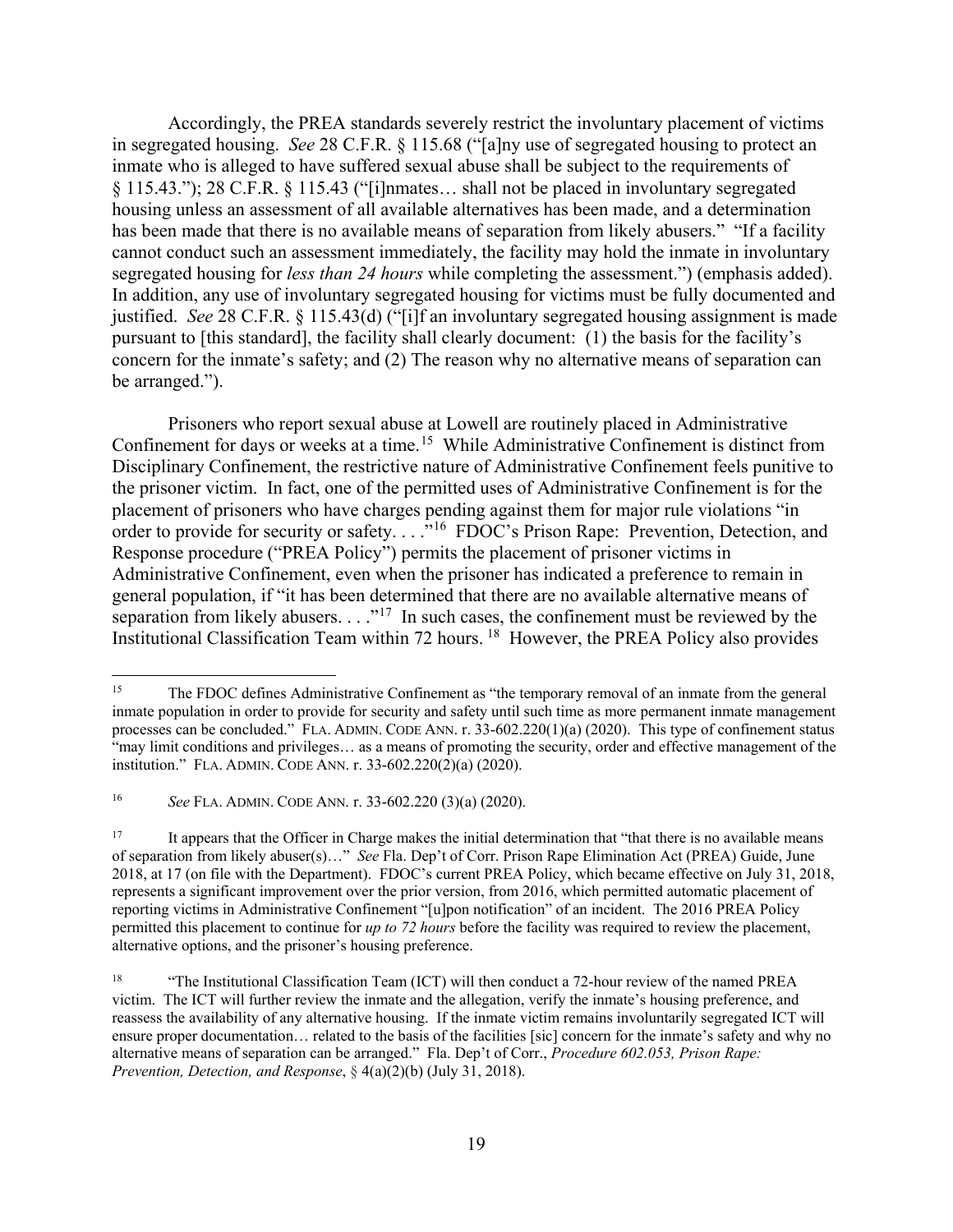that, under some circumstances, the normal placement review may take up to five days.<sup>[19](#page-21-0)</sup> In any event, in practice, the PREA Policy's requirement that the victim have a choice about placement in confinement pending investigaton often does not occur, as described to us by senior security staff, investigative staff, prisoners, and advocates. Some prisoner victims at Lowell are ultimately placed in Administrative Confinement for several days or weeks. Between January 2017 and June 2018, 24 different Lowell prisoners who were allegedly victims of sexual misconduct were placed in Administrative Confinement for days or weeks pending investigation. They spent an average of more than seven days in confinement; seven different prisoners were held in Administrative Confinement for longer than a week at a time during that period. Some alleged victims were placed in confinement pending investigation multiple times.

 temporarily reassign the accused staff, or place the accused staff on no-contact status with the available option is to move the prisoner victim to another general population housing unit where the accused staff does not have access. Instead of placing alleged victims in Administrative Confinement, Lowell could prisoner victim or on paid administrative leave pending outcome of the investigation. Another

 emergency situations, when necessary to ensure the inmate's access to courts, or in any other circumstance when a call is authorized by the warden or duty warden." FLA. ADMIN. CODE ANN. confidential emotional support services hotline afforded to general population prisoners.<sup>[20](#page-21-1)</sup> In Placement in Administrative Confinement at Lowell involves considerable restrictions on privileges and programming. For example, "telephone privileges are [only] allowed for r. 33-602.220(5)(j) (2020). This is particularly problematic for victims of recent sexual abuse because, absent access to the telephone, the victims have no timely access to the outside addition, lack of telephone access deprives these victims of timely avenues to report retaliation or additional mistreatment to the OIG "TIPS" line and the external Gulf Coast Children's Advocacy Center line.

 Confinement provide considerable discretion in restricting privileges generally enjoyed by at the discretion of the ICT, warden, or warden designee. In practice, multiple prisoners reported to the Department that it was typical and expected that they would lose canteen items, access to phones, visitation, programming, and other privileges when they were placed in Administrative In addition, procedures regarding Conditions and Privileges in Administrative prisoners in general population housing units. For example, personal property, comfort items, canteen items, and visitation may be restricted if "there is an indication of a security problem" or

<u>.</u>

<span id="page-21-0"></span> allotted timeframe due to a holiday. If the review cannot be completed within 72 hours, the action of the senior correctional officer shall be reviewed within 72 hours by the duty warden . . . and evaluated within 5 days by the ICT. Inmates placed into administrative confinement shall not be released from this status until approved by the ICT." FLA. ADMIN. CODE ANN. r. 33-602.220 (2)(c) (2020). 19 The Rule permits an exception for the 72-hour review "when the ICT cannot complete its review within the

<span id="page-21-1"></span> $20\,$  partnered with Domestic Violence/Sexual Assault Center of Ocala/Creative Services, Inc. to provide survivors of sexual abuse with emotional support services." The posters provide a phone number and a post office box mailing PREA posters in general population housing units inform prisoners: "Lowell Correctional Institution has address.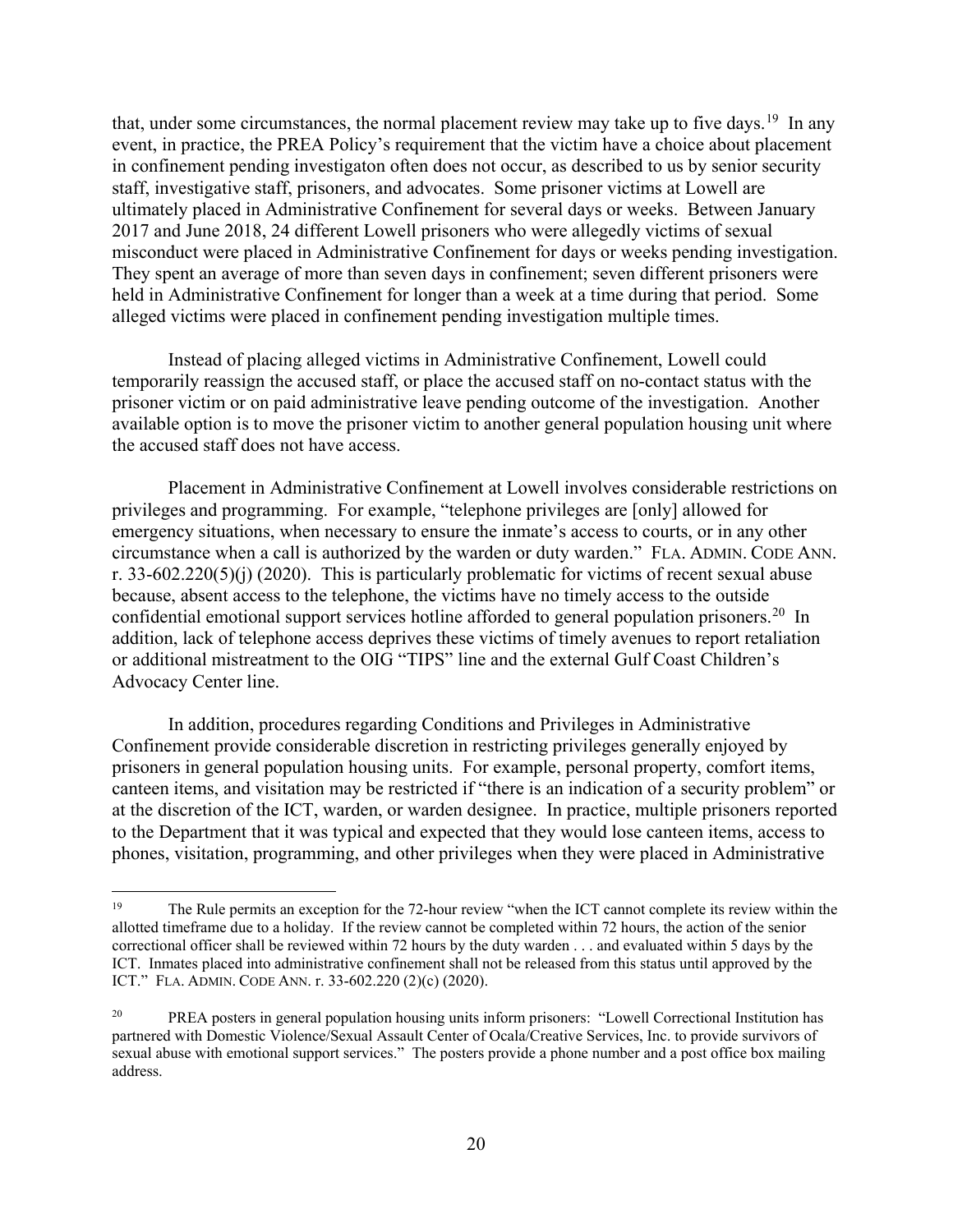Confinement, which is why they were afraid to make PREA allegations. *See generally* FLA. ADMIN. CODE ANN. r. 33-602.220(5) (2020). As discussed below, one prisoner told us that she Confinement, which would result in her forfeiting a scheduled visit with her son. did not report sexual harassment because it would mean placement in Administrative

 During the course of our investigation, staff, prisoners, and victim advocates told us in chorus that making a report of sexual abuse means going to confinement. While Lowell told repeatedly that prisoner preferences are ignored.<sup>[21](#page-22-0)</sup> In November 2019, a senior corrections supervisor informed us that prisoners are "always" sent to segregation if they report a PREArelated allegation involving a staff member, "even if the inmate says she does not want to go." related allegation involving a staff member, "even if the inmate says she does not want to go."<br>In 2020, OIG staff informed us that they routinely (but not always) order prisoner victims into Administrative Confinement for as long as necessary to complete an investigation or determine sometimes fail to accurately document their justification for the placement order.<sup>[22](#page-22-1)</sup> The prisoners, however, perceive this prolonged confinement as punitive and the effect is to increasingly utilizes the "PREA Victim Housing Preference" form DC6-2084 to determine whether placement in Administrative Confinement would be voluntary or involuntary, we were continuing risk to the victim. OIG indicated that, until they have an opportunity to interview the victim, they do not necessarily consider the preferences of the prisoner, and that security staff discourage prisoners from reporting sexual abuse.

# **b. Lowell Supervisory Staff Threatened Prisoners About Cooperating with DOJ Personnel.**

 During the Department's onsite visits to Lowell, we received information that supervisory staff had threatened prisoners against cooperating with our investigation, and in one case retaliated against a prisoner for providing us with information.

 Department attorneys and investigators visiting Lowell. Specifically, several prisoners reported investigation." In this case, the Warden took the unusual measure of writing a letter to the interest of Lowell Correctional Institution." The sergeant voluntarily resigned from FDOC in During our August 2018 tour, we learned that a sergeant, who was the subject of a long list of PREA-related allegations, had warned prisoners in Dormitory A not to speak with that the sergeant warned the prisoners to "be careful what you say because you may end up under sergeant indicating that his permanent reassignment to a different FDOC facility was "in the best April 2019.

 stated that a sergeant, who also was the subject of several PREA-related allegations over a During our November 2019 tour, a prisoner approached the Department's team, and number of years, was repeatedly sexually harassing her but she was afraid to report it because

<span id="page-22-0"></span> generally left with the choice of returning to the housing unit where the alleged staff perpetrator may be stationed, or 21 Because Lowell does not offer meaningful alternatives to Administrative Confinement, prisoners are agree to being placed in Administrative Confinement.

<span id="page-22-1"></span> $22\,$  such an order being issued by OIG, and that facility staff nevertheless will state in their written justification for the placement "per OIG." 22 OIG staff informed us that the facility sometimes places victims in Administrative Confinement without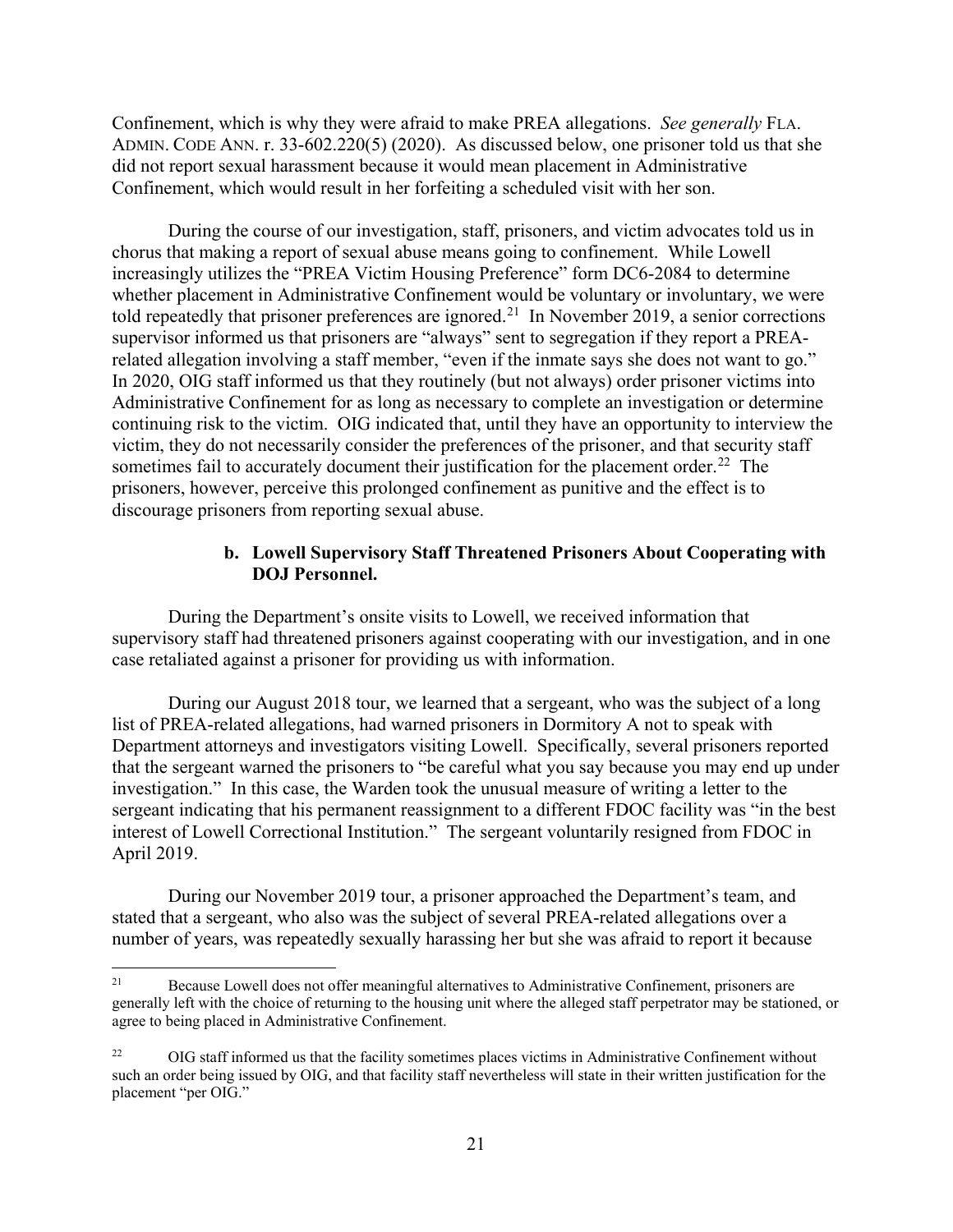she was going to be getting a visit from her son and did not want that to be taken away. The team reported this to facility leadership. The next day we learned that the reporting prisoner had been placed in Administrative Confinement. The prisoner's mother had called the shift supervisor that night, stating she feared for her daughter's life because the sergeant made threats against her daughter when he found out her daughter talked to Department personnel. This same that "you can keep telling DOJ your lies, it doesn't matter how much trouble I get in, I can retire and lay at home." The team relayed this information to the Warden who then released the prisoner from Administrative Confinement and transferred the sergeant to a different FDOC sergeant was reported by several prisoners to have said to prisoners during the morning count facility.

While the Department's team was able to speak with a number of prisoners while onsite, dozens of others declined to be interviewed, expressing fear of being seen cooperating with our investigators. And many of the prisoners with whom we spoke similarly indicated that they were fearful that they would be retaliated against.

# *3. Lowell's Inadequate System for Investigating Reports of Sexual Abuse Subjects Prisoners to Substantial Risk of Harm.*

 Despite an investigations policy that is adequate on paper, Lowell fails to meaningfully investigate allegations of sexual abuse. The inadequacies identified include: closing cases without conducting appropriate investigation of available evidence, closing cases upon the accused staff's termination or resignation, delays in reviewing and investigating allegations, and inaccuracies in documenting and tracking employee terminations and dismissals.

# **a. Investigations Are Closed, Suspended, or Disposed of with Minimal Disciplinary Action After Inadequate Investigation of Available Evidence.**

 review or no additional potential witnesses could be identified, without explanation as to what Many sexual abuse allegations are closed prematurely based on OIG's determination that allegations are "unfounded" after taking only preliminary investigative steps. Of the 161 sexual misconduct cases we reviewed, more than half were closed as "unfounded"—78 at the preinvestigation "complaint review" stage and 6 after being opened as criminal investigations. All but a handful of the "unfounded" cases reviewed contained conclusory findings based on insufficient factfinding, such as failing to interview the alleged perpetrator and potential witnesses; many contained conclusory assertions that no surveillance footage was available to efforts were made to identify such evidence.

 questioned. Although an uncooperative victim may present challenges to a criminal investigation, it is essential to follow through with an administrative investigation in these abuse of a vulnerable population who may understandably be reluctant to report against those who have authority over them. Prisoners may also fear discipline if they admit, for example, to exchanging sex for contraband or other allegations that the prisoner broke prison rules. Third-Many of the cases that OIG summarily closed as "unfounded" were based on third-party and anonymous complaints and grievances where the victim denied the allegations when first circumstances. Adequately investigating all allegations helps to protect against potential sexual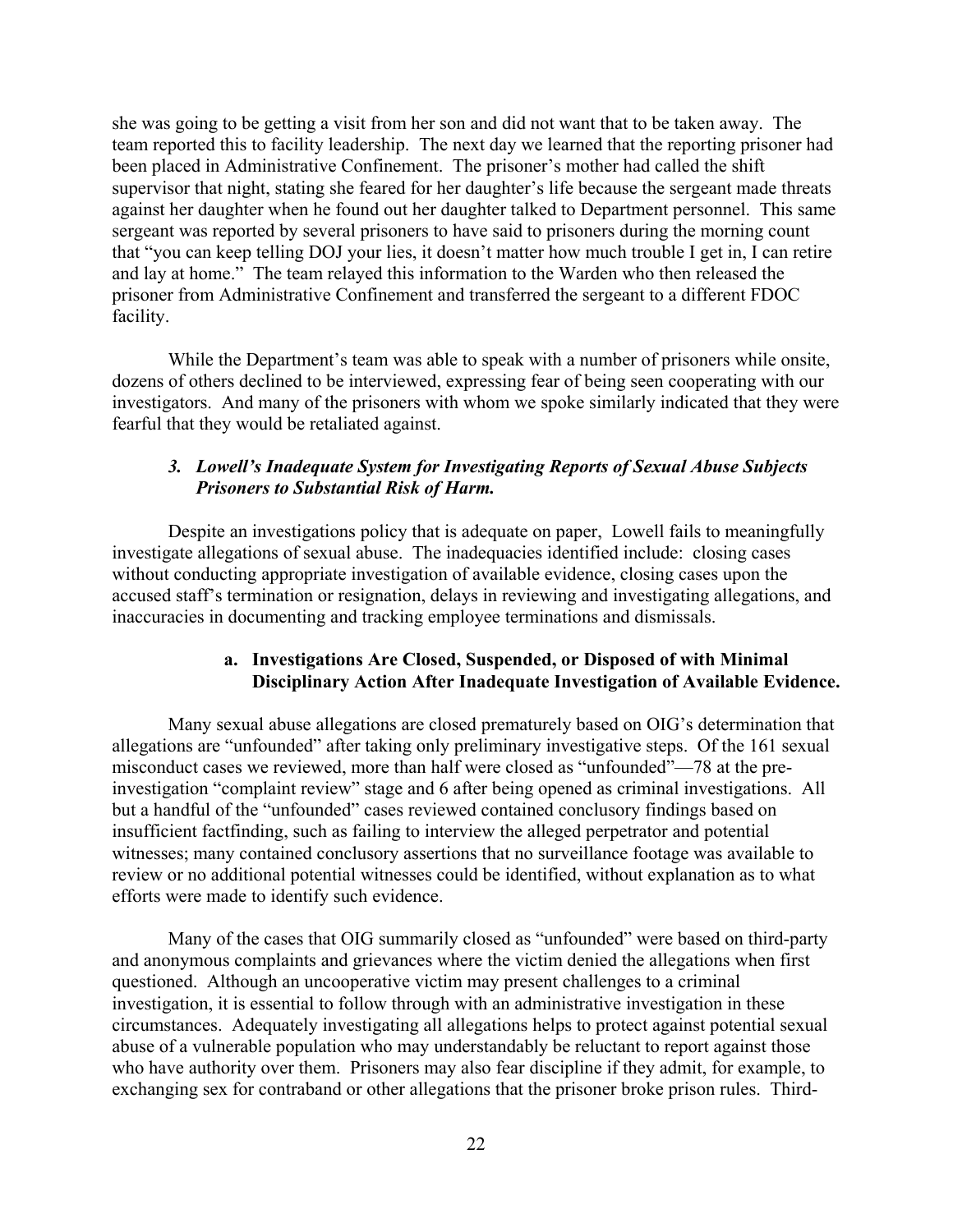the victim herself is too fearful to come forward. In practice, however, a full investigation does not occur. An OIG inspector acknowledged in an interview with the Department that inspectors often close cases as "unfounded" after interviewing only the alleged victim. This blunt party or anonymous complaints and grievances may be the first indication of a problem where assessment was consistent with the individual cases we reviewed. For example:

- • In 2018 an anonymous note reported that a prisoner was having sex with a corrections sergeant in exchange for cigarettes. When she was interviewed, the prisoner admitted regarding the source of the cigarettes, no futher interviews were conducted, and the further. (The investigation documents indicate no discipline of the prisoner for the disciplined her for tattooing.) Although the anonymous report contained details about the date, time, and location of an alleged private encounter between the prisoner and the that she had sold cigarettes to other prisoners, but "denied knowing" where the cigarettes came from and denied having had sexual contact with the sergeant. The case was closed as unfounded at the complaint review stage. Despite the prisoner's dubious statements prisoner's admission that she was selling contraband apparently was not investigated contraband violation, although the complaint review report indicates that the sergeant officer in an "A/C room," the inspector does not explain whether any surveillance video was sought or reviewed.
- alleged that a prisoner was involved sexually with a corrections officer and, separately, with two other prisoners, one of whom was a "Youthful Offender." An inspector never to have witnessed any staff sexual abuse of any kind at Lowell. The inspector named in the complaint. The inspector noted that no dates or times were given to permit made to identify relevant dates, times, and locations based on the allegations made.<sup>[23](#page-24-0)</sup> In • In April 2019, OIG closed a complaint as unfounded although the inspector interviewed only one alleged victim. Specifically, a third-party grievance filed in November 2018 interviewed the prisoner victim in April 2019, and she denied the allegations and claimed closed the case as unfounded without interviewing the alleged perpetrator, who was review of surveillance video, although the inspector does not explain if any attempt was

<span id="page-24-0"></span> $\overline{a}$  work shifts in the bathroom, but there was no attempt to identify any youthful inmates who worked the same shift as the alleged victim, or to review surveillance video footage from the alleged victim's work shifts. OIG had an extra burden to pursue these allegations to the furthest extent possible because, in addition to sexual abuse of inmates by staff, they potentially involved sexual abuse of a minor by an adult prisoner. FDOC considers prisoners between the ages of 14 and 24 "youthful" inmates. *See* FDOC, Lowell Correctional Institution, General Information, [http://www.dc.state.fl.us/ci/314.html.](http://www.dc.state.fl.us/ci/314.html) Although allegations of sexual misconduct between prisoners are outside the scope of the Department's investigation, the apparent failure to investigate allegations of sexual abuse of a youthful inmate is consistent with other problems identified in the Department's investigation, in particular severe staffing problems resulting in inadequate supervision of prisoners. Under Florida statute, any person who "has reasonable cause to suspect that a child is abused . . . by . . . [a] person responsible for the child's welfare . . . is a mandatory reporter" of the abuse to the Florida Department of Children and Families. *See* § 39.201. The statute defines "child" as "any unmarried person under the age of 18 years who has not been emancipated by order of the court." § 39.01; *see also* PREA standard 61(d) ("If the alleged victim is under the age of 18 . . . the agency shall report the allegation to the designated State or local services agency under applicable mandatory reporting laws."). 28 C.F.R. § 115.61(d). There is no evidence that anyone at FDOC reviewed this matter to determine the age of the youthful inmate mentioned in the grievance, and if a referral should have been made. 23 For example, the grievance alleged that the prisoner was having sex with a "Youthful Offender" during her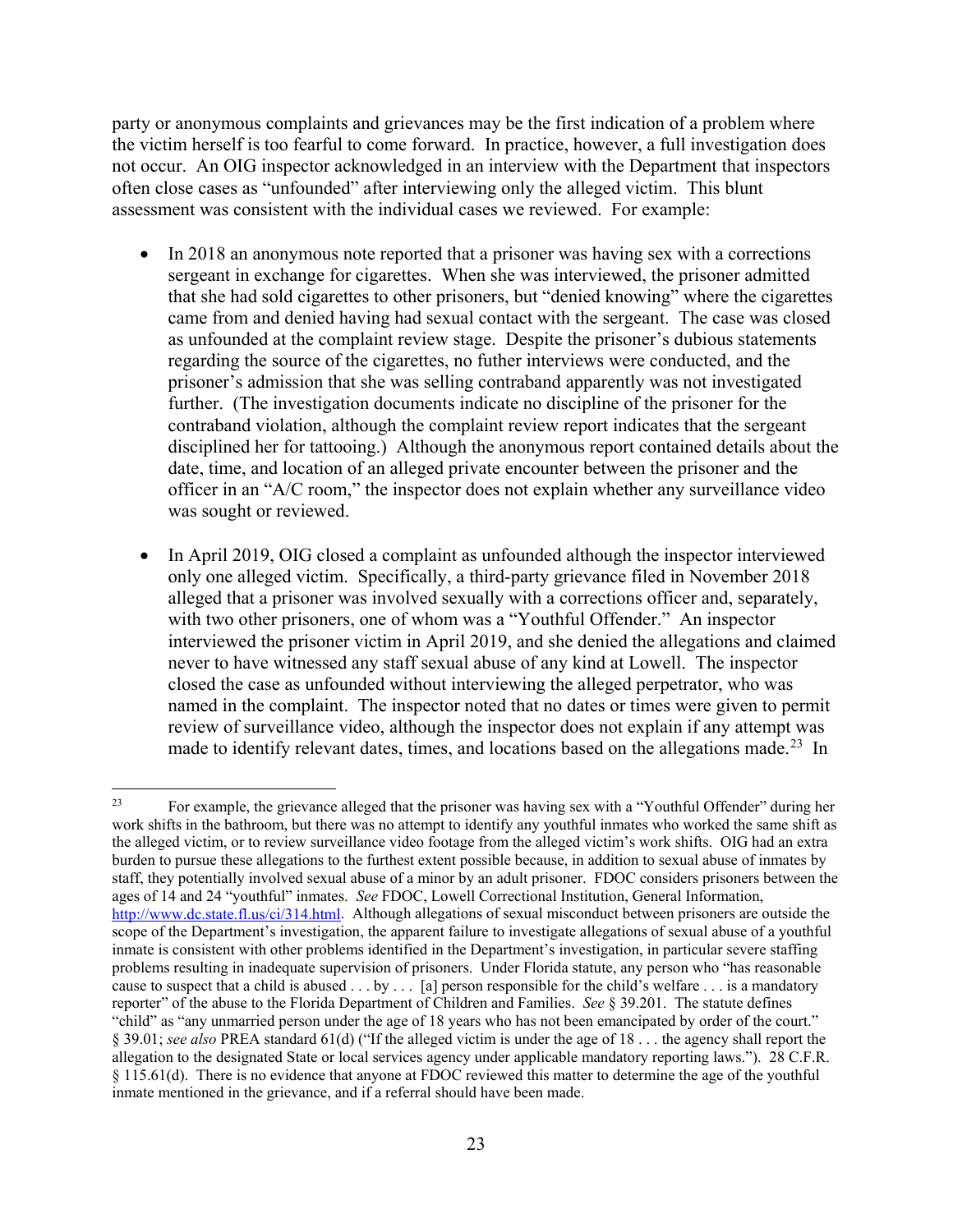short, the inspector closed the case as unfounded without taking adequate investigative steps.

 The risk of harm from these inadequate reviews and conclusory findings is not positions for years, despite serious allegations that were inadequately investigated. Some of theoretical; the risk of harm is apparent in several cases of Lowell officers who remained in their these officers later were criminally charged, terminated, or investigated again for sexual assault and other grave abuse. For example:

- accused of other sexual misconduct in cases that OIG closed as unfounded without adequate investigation. In 2017, OIG closed as unfounded a case against the same sergeant in which two prisoners reported that the sergeant had sexual intercourse with • A Lowell sergeant, who remains under investigation based on credible and corroborated allegations that he forcibly anally raped a prisoner in March 2018, was previously and received oral sex from a third prisoner. The complainants reported specific dates and other details. OIG closed the case as unfounded after the alleged victim denied the allegations; OIG did not interview the sergeant, the complainants, or other available witnesses.
- For example, in January 2016 a prisoner accused the sergeant of receiving oral sex from another prisoner in the bathroom of a Lowell dormitory; the sergeant denied the that she had been joking when she told another prisoner that she had performed oral sex • A Lowell sergeant, who was arrested in February 2017 on charges of having sexual intercourse with a prisoner, had been the subject of numerous allegations for years, some of which had been closed by OIG as unfounded despite being inadequately investigated. allegations in a written statement and the alleged victim claimed in a written statement on the sergeant. OIG closed the case as unfounded without conducting any in-person interviews and without reviewing any surveillance footage.

 In other cases, OIG effectively ends investigations by indefinitely "suspending" them, expert that OIG sometimes suspends cases that cannot proceed unless new information becomes available. In practice, however, it appears that some suspended cases were not adequately investigated. For example, in March 2019, a prisoner alleged that she had been sexually abused by a Lowell psychiatrist during medical appointments over a period of six months. The prisoner alleged that she performed oral sex on the doctor and that he digitally penetrated her and touched and sucked her breasts. The prisoner also alleged that the doctor gave her candy, chips, makeup, maintained her allegations; the doctor admitted he had given the prisoner a cough drop, but including cases involving serious sexual abuse allegations. An OIG inspector supervisor told our and cough drops. The prisoner and the doctor were the only people interviewed. The prisoner denied everything else. No further investigation was conducted, and the case was suspended. OIG did not make any determinations as to whether medical call-out logs corroborated the prisoner's accounts, whether the prisoner had an unusually high number of appointments with the doctor, or whether the prisoner was able to make appointments more easily than other patients. No other medical staff were interviewed to inquire about the doctor's behavior. The doctor's office was not searched. The report details no efforts to identify other potential victims,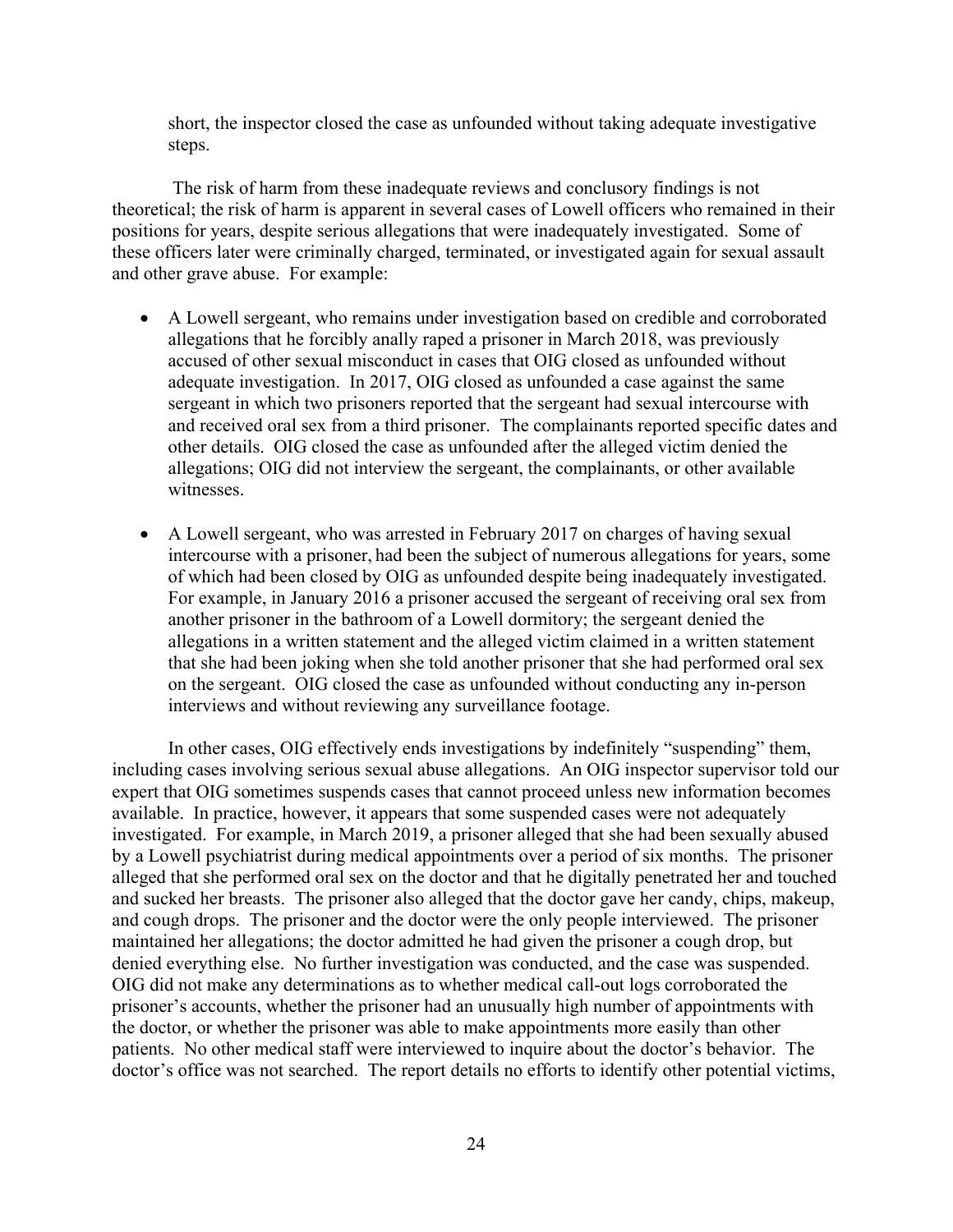such as other patients who saw the same doctor around the same time, or any corroborating witnesses.

 making investigative findings, upon employees' dismissal or resignation. Separation of a staff of sexual abuse. A number of staff who allegedly sexually abused prisoners have been dismissed or resigned while under investigation, instead of being terminated for cause based on data, two officers in 2017 and one in 2018 resigned or retired while being investigated. In 2017 "in lieu of separation" for cause, and several more voluntarily separated for unspecified reasons resignations. For example, several officers and other staff were involuntarily dismissed for "excessive absence" or failure to report; the Department's separate review of individual cases following investigation for sexual abuse allegations. By allowing sexual predators to resign OIG also has closed cases or stopped investigating sexual abuse allegations without member under investigation does not alleviate FDOC's responsibility to investigate allegations investigative findings. In some of these instances, OIG terminated its investigation or failed to make progress investigating what may have been criminal misconduct. According to FDOC and 2018, five more were involuntarily "terminated for violating agency policy," one resigned other than misconduct. Among officers whose separations were "voluntary" or otherwise did not officially indicate misconduct, the Department identified several who previously had been accused of sexual abuse in investigations that ended inconclusively. The Department also identified additional examples of investigations stalling or closing without findings due to staff has identified at least one case where an officer was terminated for unexcused absences quietly or terminating them for ambiguous "policy" violations, instead of making a finding of sexual misconduct and terminating them for that reason, FDOC fails to deter criminal behavior and sends a message to other officers that punishing sexual misconduct is not a priority.

 In underexploring or ignoring potential available evidence in sexual abuse cases— whether ultimately making an improper "unfounded" determination, leaving a case open but administration to implement monitoring for retaliation and corrective action to prevent future sexual abuse. Making investigative findings can trigger important remedial actions to prevent determinations drive requirements for notice to the victim about the result of the investigation;<sup>[24](#page-26-0)</sup> notice to prospective employers if an allegation against a staff member was substantiated or if he monitoring;<sup>[27](#page-26-3)</sup> and the sexual abuse incident review process.<sup>[28](#page-26-4)</sup> Lowell's insufficient investigative "suspended" for years, or abruptly closing a case by dismissal or resignation without completing the investigative process—OIG fails to provide accountability and direction to the facility future incidents of sexual abuse and harassment in confinement settings. These specific or she resigned during a pending investigation of sexual abuse;  $^{25}$  consideration of both substantiated and unsubstantiated incidents in the facility staffing plan;<sup>[26](#page-26-2)</sup> retaliation

<span id="page-26-0"></span><sup>24</sup>*See* 28 C.F.R. § 115.73.

<span id="page-26-1"></span><sup>25</sup> <sup>25</sup>*See* 28 C.F.R. § 115.17.

<span id="page-26-2"></span><sup>26</sup> <sup>26</sup>*See* 28 C.F.R. § 115.13.

<span id="page-26-3"></span><sup>27</sup> <sup>27</sup>*See* 28 C.F.R. § 115.67.

<span id="page-26-4"></span><sup>28</sup>*See* 28 C.F.R. § 115.86.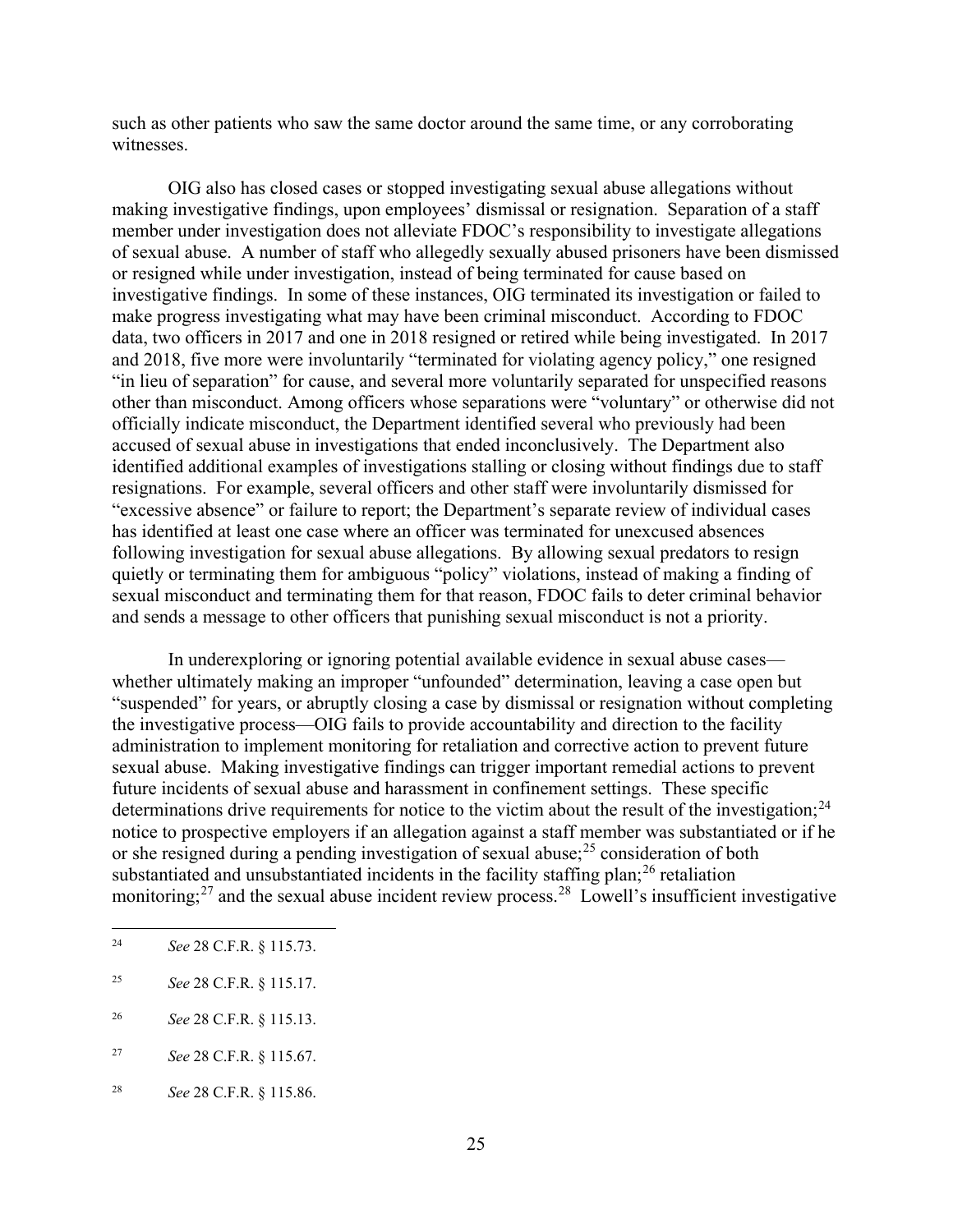findings also hinder the facility from taking steps to protect vulnerable prisoners by taking appropriate remedial actions to prevent future sexual abuse.

Similarly harmful are cases where serious misconduct was identified, but trivial discipline, if any, was imposed. For example:

- witnesses reported that the officer had begun a "relationship" with this prisoner when the another prisoner, including allegations that she engaged in oral sex with the prisoner numerous times and gave the prisoner gifts. The officer later was dismissed for failure to • In 2017, a Lowell corrections officer was investigated based on allegations that she was having an inappropriate relationship with a prisoner; OIG found that the officer failed to maintain a professional relationship with a prisoner and failed to report receiving personal phone calls from the prisoner's family members. Among other allegations, prisoner previously was a youthful inmate at Lowell. Despite these sustained findings, the officer was disciplined only with a 48-hour suspension. OIG subsequently opened another investigation, in 2018, into allegations that the same officer was sexually abusing report to work for almost two months while under investigation.
- • In 2016, a corrections sergeant told a prisoner, twice, to "Eat a dick." Another officer corners to ensure he was unobserved, entered a restroom area that the prisoner had entered, and that the two were alone together in the restroom area for several minutes. The officer also reported that the sergeant and the prisoner were acting overly familiar with each other in a common area. Despite the officer's detailed contemporaneous area together.. The sergeant admitted he had made the crude comments and was disciplined with a 12-hour suspension. This individual remains a sergeant at Lowell and reported the inappropriate language and also that the sergeant, after "peeping" around report, OIG subsequently found insufficient evidence to support a finding of sexual misconduct based on review, three months later, of surveillance video, because the video did not show the sergeant and the prisoner engaging in sex acts or going into a private his name appears repeatedly in prisoner sexual misconduct complaints, including allegations that he engaged in sex acts with prisoners in exchange for contraband, and that he verbally abused or sexually propositioned prisoners.

 stay in contact with and supervise vulnerable prisoners, and may embolden some staff to engage Failing to impose discipline commensurate with misconduct allows potential abusers to in abuse while discouraging others from reporting misconduct.

# **b. Investigations Often Are Inordinately Delayed.**

which place prisoners at risk of continuing serious harm even after they report abuse.<sup>[29](#page-27-0)</sup> OIG's We identified other serious inadequacies in OIG's investigations practice. Notably, there are significant delays in opening sexual abuse cases after OIG becomes aware of allegations,

<span id="page-27-0"></span> $\overline{a}$  29 departed under a cloud of criticism that his office delayed or thwarted investigations of suspicious deaths and complaints of abuse. In April 2016, the State announced the appointment of a new Inspector General, who in turn Investigative delays long have been a problem at Lowell. In late 2015, a previous FDOC Inspector General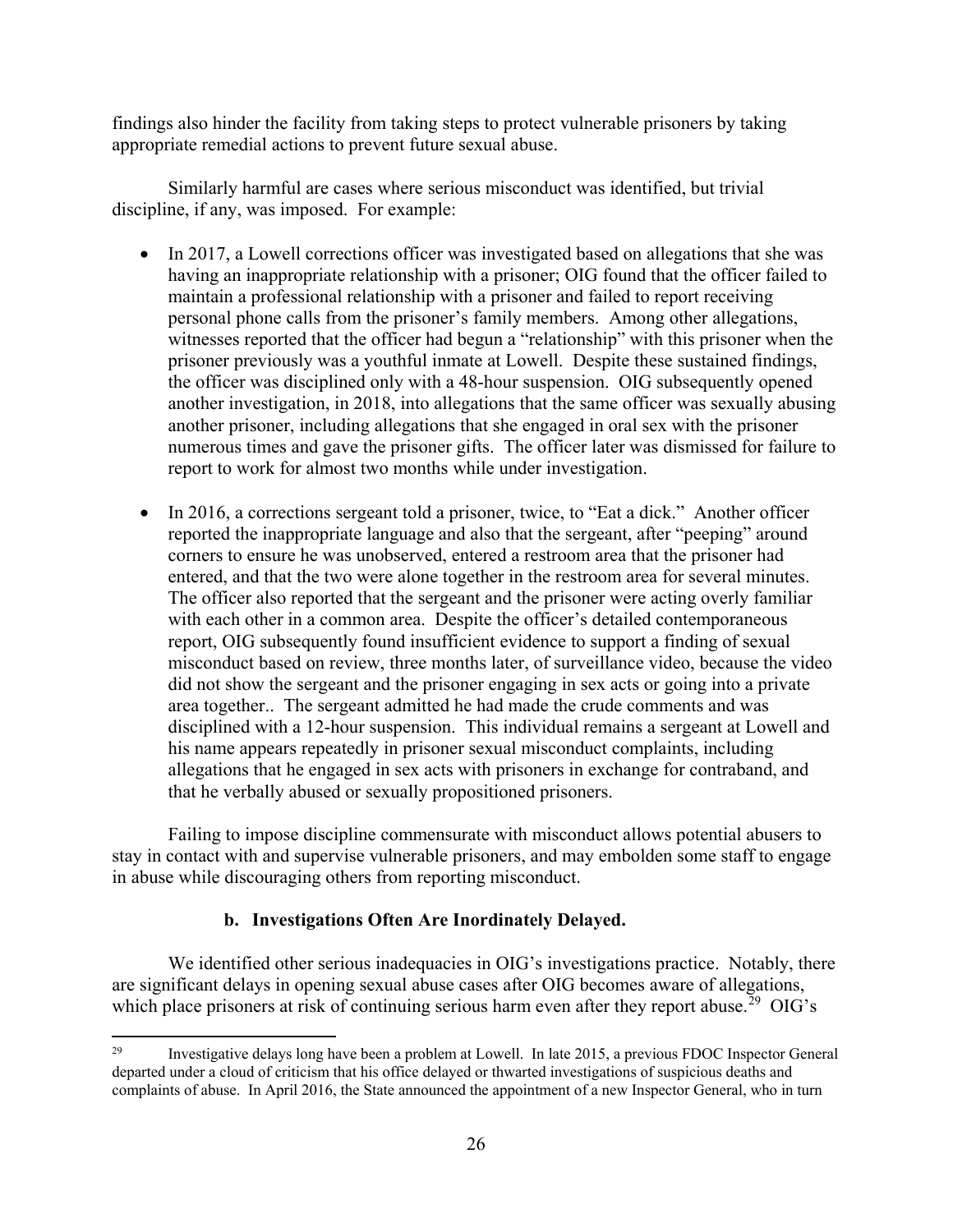to field offices, where they are then reviewed by OIG inspectors to determine whether a full "investigation" should be opened. While the centralized intake unit helps relieve the workload in field offices, staffing of the central intake reviewers may not be adequate. There are six staff to 10,214 total cases and 4,191 TIPS line calls reporting allegations (including sexual abuse and other complaints)—a tremendous workload that inevitably results in cursory review of many allegations and causes delay at the first step of the investigative process. We found cases in which delays between an allegation being intered into the system as an incident and receipt by central intake unit conducts the first line of review of allegations before complaints are assigned review all complaints; in the 2016-2017 fiscal year, OIG's centralized intake unit received the OIG Lowell field office lasted several days or longer during which prisoners remained vulnerable to alleged abusers.

 staff sexual misconduct, 16 of which were still in an ongoing investigation as of January 10, ongoing investigation as of January 10, 2019. Our review of individual case timelines also indicates serious delays in investigating cases. For example, on November 14, 2018, an 2019, for the alleged victim to be interviewed by an inspector, only for the case to be closed as Even once investigations have been referred to OIG inspectors and are underway, they can be delayed for long periods. Statistics on the outcomes of staff sexual abuse cases in Lowell's PREA corrective action plans indicate that the majority of PREA allegations remain under pending investigation for years on end. In 2017, Lowell had 21 documented allegations of 2019. In 2018, there were 44 cases of staff sexual misconduct, 34 of which were still in an anonymous third party filed a grievance alleging that another Lowell prisoner was having a "sexual relationship" with a corrections officer, who was named in the complaint. The case was assigned for complaint review on November 16, 2018, but it took five months, until April 16, unfounded at the complaint review stage, based on the alleged victim's denial of the allegations and lack of further interviews or other investigation.

 adequately investigate the volume of cases. In fiscal year 2017-2018, department-wide, 106 investigative staff maintained an average individual caseload of 250 distinct matters. The OIG also is under-resourced, leading to high turnover and too few inspectors to

 Investigative delays can have serious consequences. A timely and responsive alleged abusers sometimes remaining in close contact with and supervising prisoners, with prisoners at risk of harm on an ongoing basis. Potential witnesses may over time forget details of an incident. Video footage is overwritten after 15-30 days and therefore unavailable if a victim sexual abuse may be available, prompt action is critical to avoid spoliation of highly relevant evidence. Moreover, delay in investigating allegations of sexual abuse can directly result in the alleged victim's continued exposure to risk because the alleged perpetrator remains in their investigatory review process, which Lowell has failed to ensure, is essential to identifying contributing factors to sexual abuse and recommending any changes to policy or practice to help prevent such incidents of abuse in the future. These overly long investigation timelines result in does not come forward until several weeks after an alleged incident. Where DNA evidence of position until action is taken. We identified investigations that were inordinately delayed for

 personnel and to the complaint review process, serious delays persist, as described herein. left the position in 2020 and has been replaced by an Interim Inspector General. Despite these changes in top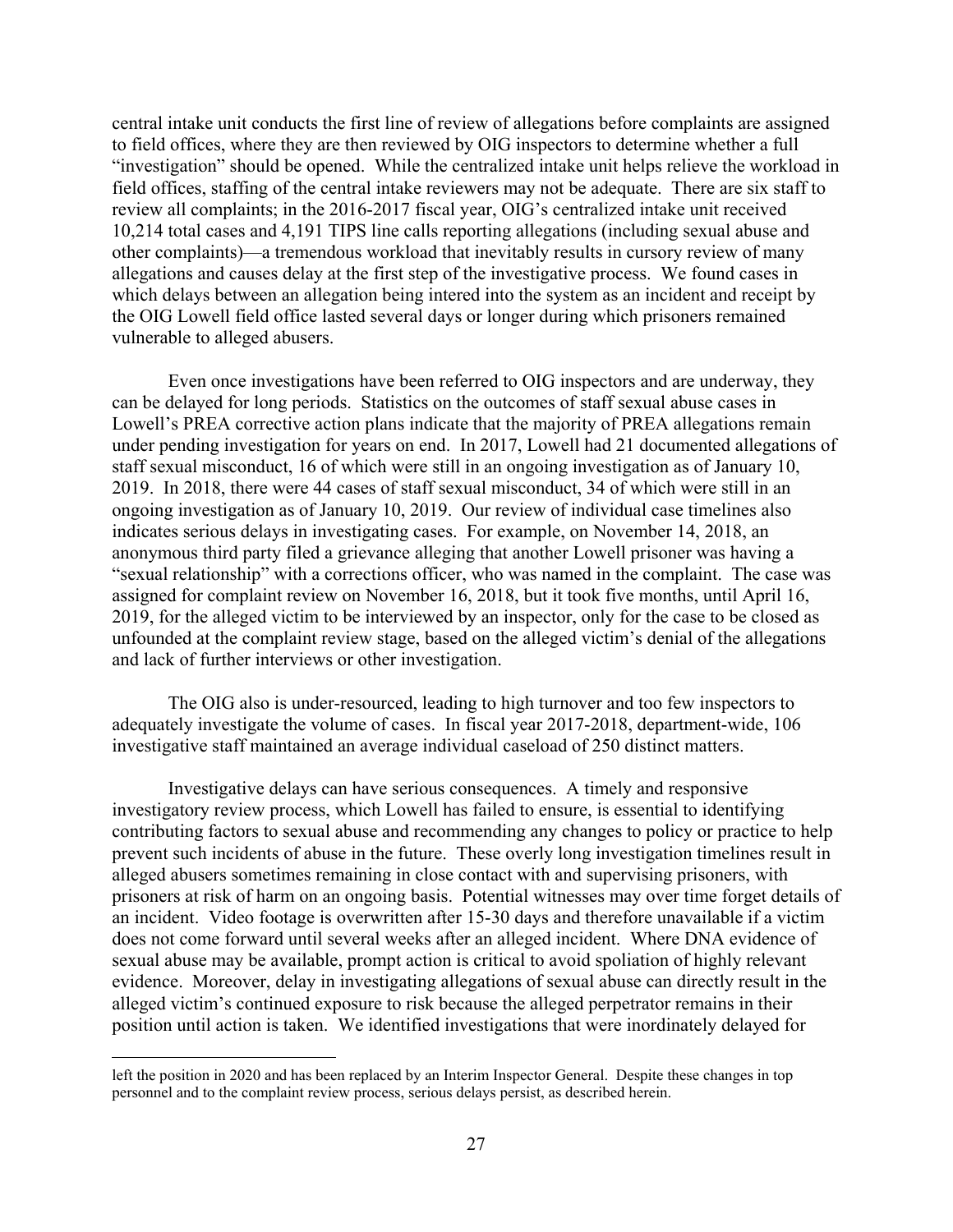several years, for no apparent reason. Delay sends a message to staff and prisoners that prompt action may not be taken and abuse can continue to occur.

#### **c. Recordkeeping Inaccuracies Hinder Adequate Investigation.**

 Recordkeeping inaccuracies contribute to inadequate investigation systems. We reviewed incomplete case files in which dates and times of interviews were not recorded, or missing. OIG tracks and aggregates data on investigations, but these reports contain errors that confirm was dismissed for cause, related to sexual misconduct allegations and other misconduct, in 2016. In the spreadsheet we reviewed, a reason for separation was not recorded for basic paperwork, such as case closure notifications to prisoner complainants, appeared to be hinder FDOC's ability to prevent and respond to sexual abuse. One consistent problem is that FDOC fails to track terminations of officers who were dismissed or resigned while under investigation for sexual abuse. Our expert identified reports on dismissals that contained significant inaccuracies. For example, a spreadsheet documenting employee terminations and dismissals from July 2015 through June 2018 did not include an officer who other records approximately one-third of the cases listed. The inaccurate tracking system and vague or missing information about terminations mean finding relevant information on abusive officers is difficult.

 location, so records of counseling memoranda, adverse actions taken, or other indicia of sexual abuse complaint prevalence about a particular officer may not be readily accessible through Moreover, FDOC does not track the number of sexual abuse claims against each officer. In an interview with the Department in November 2019, Lowell's then-warden reported that OIG was responsible for tracking such information, but OIG told the Department that it did not track the number of complaints against officers and did not know whose responsibility it was to do so. Additionally, personnel files on Lowell officers are maintained off-site at another FDOC Lowell's official tracking systems.

# *4. Lack of Adequate Reporting and Emotional Support Systems Discourage Lowell Prisoners from Reporting Sexual Abuse and Accessing Needed Services.*

 these systems at Lowell and that they would not report sexual abuse and harassment allegations Sexual abuse reporting and emotional support systems are only effective if prisoners are provided with clear, accurate, and uncontradicted information regarding those systems. During our investigation many prisoners informed us that, for a variety of reasons, they did not trust or seek outside support services. We identified a number of serious flaws with these systems.

# **a. Lowell Fails to Provide Prisoners with Sufficient Timely and Confidential Access to PREA Reporting Hotlines.**

 preserve forensic evidence, and obtain victim advocacy services. At Lowell, the window to Prisoners who have been sexually abused require timely and confidential methods to make a report. Such reporting permits the victim to receive protection, obtain medical care, make timely and confidential reports is extremely narrow and revolves around access to the telephones outside secure living units.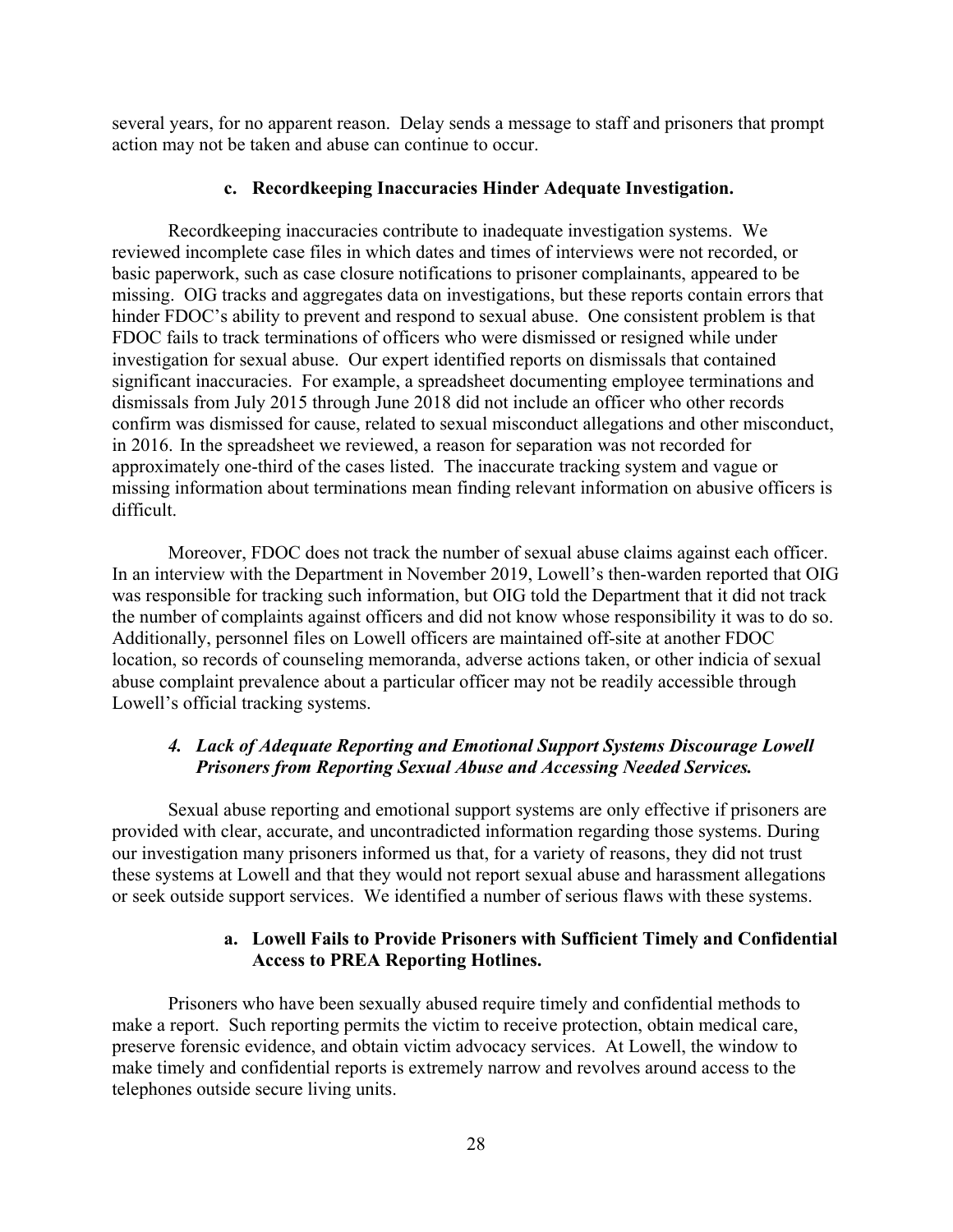Posters in the prisoner living areas list six avenues to make a report of sexual abuse. One avenue is to tell any staff member, which would be highly inappropriate if the staff member was the alleged perpetrator. Due to the typical inability of the facility to staff housing units with inmates could report to during the officer's shift. Another avenue is to submit a grievance or a by a staff member.<sup>30</sup> A third avenue is to report to the facility's PREA Compliance Manager remaining ways that a prisoner could initiate an urgent report would be to call the external Gulf legal counsel, or anyone else outside the facility."<sup>31</sup> However, during weekdays, prisoners are locations near the prisoner living unit.<sup>[32](#page-30-2)</sup> For prisoners relying on the phone system, this could create a delay of several hours after the time of victimization. more than one correctional officer, the offending officer may be the only staff person that prisoner request, which are not designed to address urgent or exigent needs and are also received (PCM), which would depend on the PCM's schedule and the prisoner's access to her/him. The Coast Children's Advocacy Center line, call the TIPS line, or call a "family member, friend, only permitted to use the phones from 5:00 p.m. through 11:00 p.m., and only in specific

For serious incidents of sexual abuse, such delays in reporting potentially place victims in grave danger and may compromise the investigative process.

# **Avenues to Report Sexual Abuse to an** *External* **Entity, Instructions on b. Lowell Fails to Provide Prisoners with Clear Information Regarding Maintaining** *Anonymity* **if Desired, and Access to Outside Confidential Support Services.**

 mechanisms and may feel that agency or facility personnel will ignore or cover-up an allegation, retaliation by staff. Accordingly, PREA requires agencies to provide both an effective external Prisoners who have experienced sexual abuse may not trust internal reporting or may fear retaliation for reporting to agency staff. Similarly, prisoner victims seeking confidential emotional support services know that providing information to facility mental health providers will result in a formal report of victimization raising identical fears of cover-up and

<span id="page-30-0"></span><sup>&</sup>lt;u>.</u> For example, the "Assistant Warden has 20 calendar days after receipt [of a grievance] to respond."

<span id="page-30-1"></span> $31$  approximately two years. Gulf Coast confidentiality provisions require affirmative signed consent from the prisoner prior to reporting the details of an allegation back to the facility. This would appear to prevent it from being "able to immediately forward inmate reports of sexual abuse and sexual harassment to agency officials," as required by the PREA Standards. 28 C.F.R. § 115.51(b). In any event, even if Gulf Coast was able to meet this requirement, it would be irrelevant so long as prisoners are not informed of the mechanism for prisoners to maintain anonymity when using this option. Seperately, prisoners could also write to someone outside the facility, but that would not 31 Gulf Coast is a certified Rape Crisis Center, and has been serving as the FDOC external reporting entity for address an urgent situation.

<span id="page-30-2"></span><sup>32</sup>  their dorm." Telephone hours are listed as 5:00 p.m. through 11:00 p.m. on Monday through Friday. (Additional hours are permitted on Saturday and Sunday.) The Handbook also indicates that prisoners are "required to place your name on the telephone list and are only to make calls during that time period." Investigative staff informed us that telephones are disconnected outside of the designated hours. The Lowell Handbook makes clear that prisoners "are prohibited from using any phone except the phone in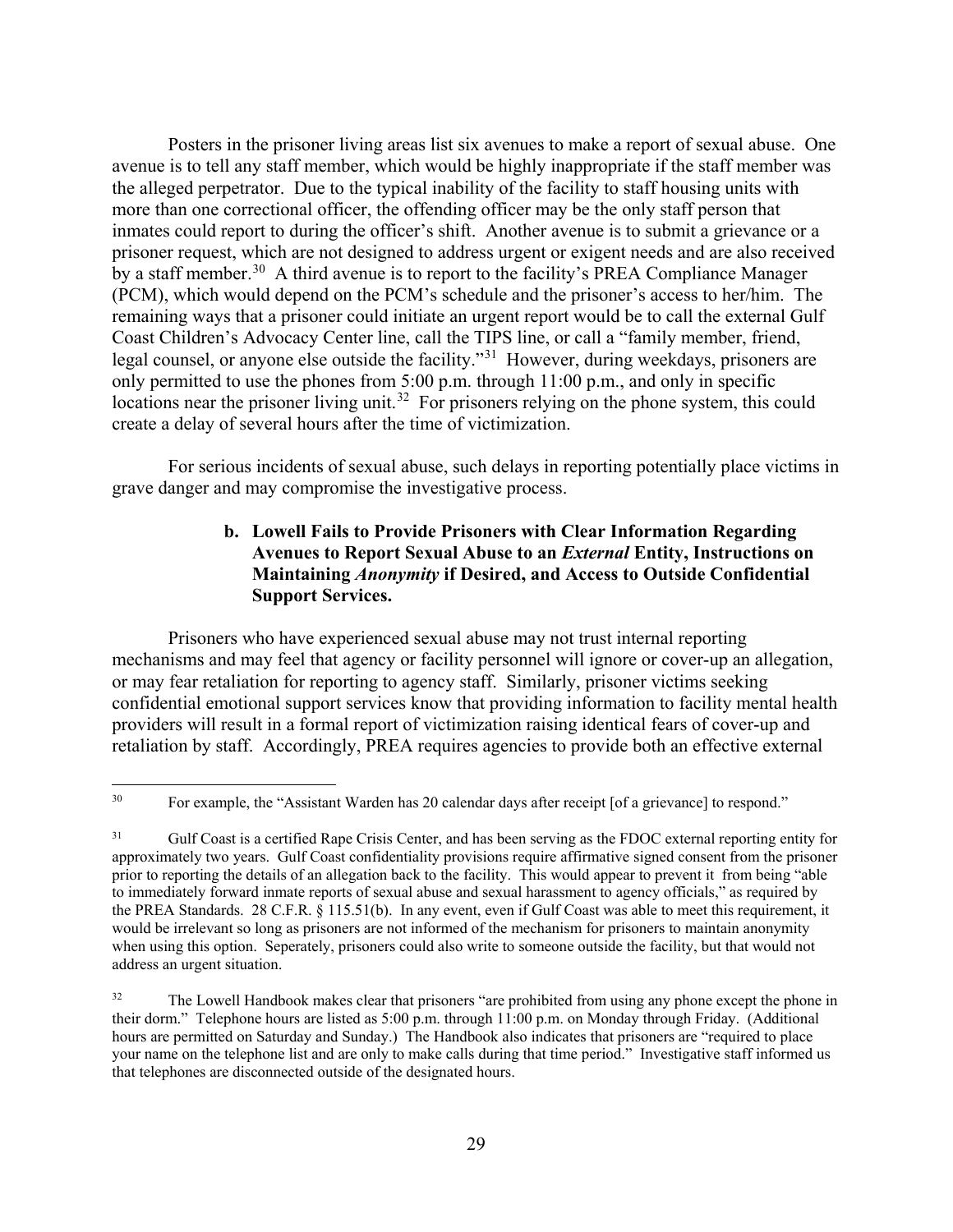reporting mechanism, and effective and confidential access to an external entity for emotional support services.<sup>[33](#page-31-1)</sup>

Prisoner education materials regarding anonymous external reporting and access to outside confidential emotional support services for Lowell prisoners is, on the whole, incomprehnsible. We identified incomplete, inaccurate, and contradictory information about prisoner reporting, anonymity, and outside confidential support services among the various prisoner and staff educational material we were provided. These materials included the RCP Handbook, the Lowell Handbook, educational posters within housing units, the FDOC PREA Guide, the PREA Education Facilitator's Guide, and the Sexual Abuse Awareness pamphlet.

 Lowell's external reporting entity, Gulf Coast, has received only about six calls from Lowell incongruous with the prevalence of prisoner allegations at the facility. Conflicting information about the nature of the anonymous external reporting mechanism and avenues to access confidential support services not only creates distrust among prisoners, but also confuses staff and increases the potential for staff to further misinform prisoners. In fact, prisoners in the two years it has been serving as a reporting entity—a number certainly

Prisoners are unlikely to engage in access to needed outside emotional support services if they believe that any such communications will be monitored or recorded by facility personnel.

# <span id="page-31-0"></span> **C. Officials at Lowell Knew of the Risk to Prisoners from Staff Sexual Abuse and Disregarded It.**

 Officials at FDOC and Lowell have been on notice of incidents of staff sexual abuse of prisoners for years and have failed to reasonably address the deficiencies that enabled the abuse to occur. By disregarding the obvious risks to prisoner safety, officials at Lowell evinced a deliberate indifference to prisoners' constitutional rights that enables staff sexual abuse of prisoners to continue. *Farmer*, 511 U.S. at 842.

 aware of a pattern of sexual abuse for years. In December of 2015, a series of Miami Herald acknowledging that FDOC worked with the Miami Herald in providing thousands of pages of While the Department's investigation focused on credible allegations of officers sexually abusing prisoners from 2017-2019, many of which resulted in findings of wrongdoing, officer arrests, and/or criminal charges, the problems are longstanding and FDOC officials have been articles focused on Lowell and reported widespread abuse of women prisoners. The articles discussed conditions at Lowell dating as far back as 2005. The series uncovered numerous incidents of sexual abuse and harassment by FDOC staff on prisoners based on interviews of Lowell prisoners, both current and former, and a review of misconduct reports filed against FDOC officals at Lowell, personnel files, prisoner histories, criminal records, as well as investigative reports. Prior to the publication of the series, FDOC released a statement public records and answering hundreds of inquiries regarding its facilities. Included in the statement was a comment from then Secretary Julie Jones who acknowledged that prior to her

<span id="page-31-1"></span><sup>33</sup>  distinct requirements in the standards and serve entirely different purposes. <sup>33</sup>*See* 28 C.F.R. §§ 115.51(b); 115.53(a). These Standards are sometimes conflated, but represent two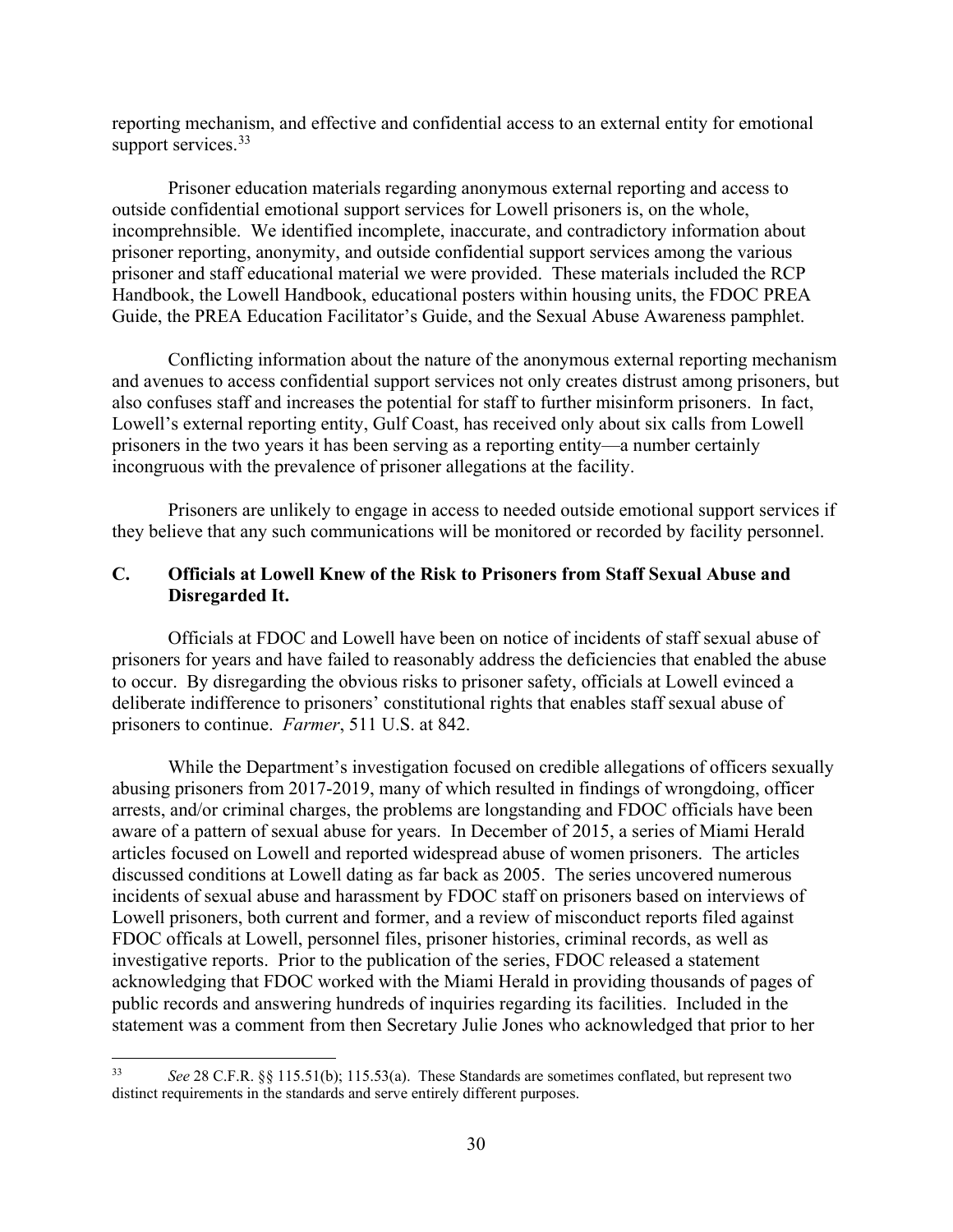and Lowell on notice of the risk to prisoners from staff sexual misconduct, and the State of sexual misconduct. However, these piecemeal measures were not reasonable steps to meet regarding security or investigative staff. Nor have specific remedial measures been reasonable; have not installed cameras to cover those areas. Further, despite the installation of a new warden abuse continued to place prisoners at risk of harm. Lowell prisoners remain at serious risk of taking over in January 2015, Lowell was "poorly managed" and lacked the leadership necessary to properly operate a correctional institituion. Publication of the Miami Herald series put FDOC responded by approving funding for capital improvements, including increased camera coverage; appointing a new warden at Lowell; reporting staff firings or disciplinary actions at Lowell; and requiring review procedures when prisoners were placed into confinement after making a claim FDOC's constitutional obligation to protect women at Lowell from sexual abuse by staff. Significantly, no reasonable steps have been taken to address long-standing staffing inadequacies for example, while additional cameras may have been added from time to time, FDOC has known that staff have used mezzanine areas at Lowell for sexual encounters with prisoners, but following the Miami Herald article, systemic deficiencies in protecting prisoners from sexual harm from staff sexual abuse, and FDOC has not taken reasonable efforts to address this risk.

 2017, problems with the risk of harm to prisoners from staff sexual abuse and the disregard of at Lowell who, at the time, had multiple allegations against him with many of them being "sexual in nature."<sup>[34](#page-32-0)</sup> At that time, of the ten investigations against the officer, six remained open. While this officer was ultimately relocated to another facility, it took ten allegations Yet, in November 2019, when the Department asked who was responsible for tracking the number of PREA allegations against a staff member to identify potential issues with staff misconduct, an OIG inspector told us that there was no such system in place. In our review of though instances of sexual abuse continue to occur along repeated factual patterns. In addition, officials at FDOC and Lowell were aware of dozens of incidents dating back to 2013 in which Lowell officers were alleged to have engaged in sexual misconduct with prisoners, but failed to take action to address the systemic issues with sexual abuse at Lowell. In this risk persisted. For example, in March 2017, the warden sent an email addressing an officer including allegations involving sexual misconduct before action was taken against the officer. Lowell investigatory files, we saw no evidence of reasonable corrective action by Lowell even

 existent reponse to allegations of sexual abuse. For example: In particular, OIG has put Lowell officials on notice of Lowell's delinquent or non-

- In December 2017, while notifying officials at Lowell of outstanding PREA allegations in which no action had been taken in response, OIG noted that "this has become a constant issue."
- In October 2017, an OIG inspector notified the Lowell Warden and a colonel<sup>35</sup> that a PREA number had not been generated and post-rape guidelines had not

<span id="page-32-0"></span>Email from Warden to Regional Director, Mar. 15, 2017 (on file with Department).

<span id="page-32-1"></span><sup>35</sup>  officer; and below assistant warden and warden. 35 Colonel is the highest officer rank in FDOC, above major, captain, lieutenant, sergeant, and corrections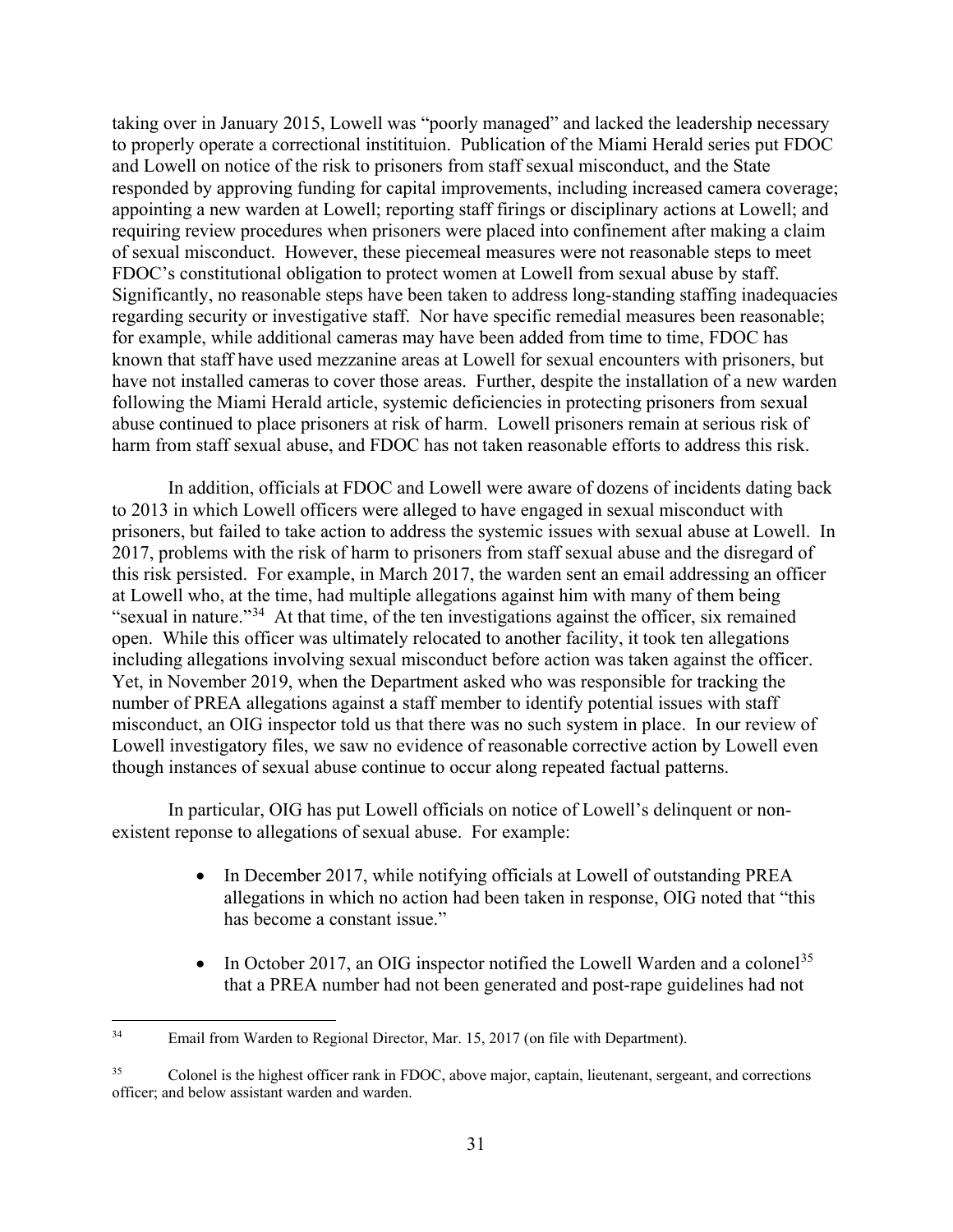been followed for a prisoner's allegation that a staff member had raped her. The or prisoner statement, even though the prisoner had made serious PREA unjustified delay in handling an urgent PREA matter. OIG's Emergency Action OIG inspector noted that he had not received a sexual misconduct incident report allegations against a staff member. The report had initially been handled as only a use of force allegation, even though it contained PREA allegations, resulting in Center (EAC), which receives emergency complaints, also had not been made aware of the rape allegation, according to the OIG email despite the allegation being reported.

 • In late November 2017, OIG notified top officials at Lowell that a prisoner called the TIPS line in late October 2017 and again in early November 2017 to report sexual abuse, but as of late November 2017, nothing had been done by the facility with regard to the allegations.

Lowell did receive a successful external PREA audit in 2019.<sup>36</sup> However, "passing" a PREA audit does not ensure that a facility is constitutionally compliant. The PREA Final Rule harbor with regard to otherwise constitutionally deficient conditions involving inmate sexual makes clear, "[t]he standards are not intended to define the contours of constitutionally required conditions of confinement. Accordingly, compliance with the standards does not establish a safe abuse." 77 Fed. Reg. 37106, at 37107 (June 20, 2012). In addition, while Lowell took some measures to address deficiencies raised by the PREA audits, Lowell's severe staffing

[http://www.dc.state.fl.us/PREA/Final%20LCI%20PREA%20Report%20OAS.PDF.](http://www.dc.state.fl.us/PREA/Final%20LCI%20PREA%20Report%20OAS.PDF)<br>The auditor issuing the 2019 report remains certified by the Department. This audit was contracted through an entity known as PREA Auditors of America LLC (PAA). *See*  http://www.dc.state.fl.us/PREA/Final%20LCI%20PREA%20Report%20OAS.PDF; https://preaauditing.com/. [http://www.dc.state.fl.us/PREA/Final%20LCI%20PREA%20Report%20OAS.PDF;](http://www.dc.state.fl.us/PREA/Final%20LCI%20PREA%20Report%20OAS.PDF) [https://preaauditing.com/.](https://preaauditing.com/)<br>Public records indicate that PAA is the recipient of a contract for the Bureau of Prisons, and also maintained contractual relationships for PREA audits with the U.S. Air Force and the U.S. Navy. *See*  https://govtribe.com/vendors/prea-auditors-of-america-llc-76nt3.

[https://govtribe.com/vendors/prea-auditors-of-america-llc-76nt3.](https://govtribe.com/vendors/prea-auditors-of-america-llc-76nt3)<br>Press reports indicate that PAA has conducted at least 11 PREA audits of Alabama Department of Corrections (ADOC) facilities starting in 2016 with the Julia Tutwiler Prison for Women. *See*  [https://www.al.com/news/2016/10/audits\\_claim\\_alabama\\_prisons\\_m.html.](https://www.al.com/news/2016/10/audits_claim_alabama_prisons_m.html) The Department of Justice opened an investigation into allegations of, among other things, "prisoner-on-prisoner sexual abuse" in October 2016, and concluded its investigation in April 2019 finding that ADOC engages in a pattern or practice of violating "the Eighth Amendment of the United States Constitution by failing to protect prisoners [from] prisoner-on-prisoner sexual abuse..." [https://www.justice.gov/crt/special-litigation-section-case-summaries/download#Alabama\\_men.](https://www.justice.gov/crt/special-litigation-section-case-summaries/download#Alabama_men)

The PAA leadership team includes a named President and Vice President. [https://preaauditing.com/.](https://preaauditing.com/) Neither of these leadership team members are certified by the Department to conduct PREA audits. *See*  [https://www.prearesourcecenter.org/audit/list-of-certified-auditors.](https://www.prearesourcecenter.org/audit/list-of-certified-auditors) Nevertheless, the Vice President's description on the PAA website states: "With over 35 years of detentions experience, [the Vice President] *sets the standards and leads the auditing team for PAOA.*" (emphasis added).

<span id="page-33-0"></span> $\overline{a}$ 36 PREA noncompliance. *See* <http://www.dc.state.fl.us/PREA/Lowell2016.pdf>at 4. The auditor issuing this report was decertified by the Department on February 14, 2019 for "[f]ailure to comply with the PREA audit methodology requirements." *See* [https://www.prearesourcecenter.org/audit/list-of-certified-auditors.](https://www.prearesourcecenter.org/audit/list-of-certified-auditors) The second Final PREA Audit Report was issued on July 8, 2019. *See*  Lowell's 2016 Final PREA Audit Report, issued on or about November 4, 2016, identified two areas of

http://www.dc.state.fl.us/PREA/Final%20LCI%20PREA%20Report%20OAS.PDF.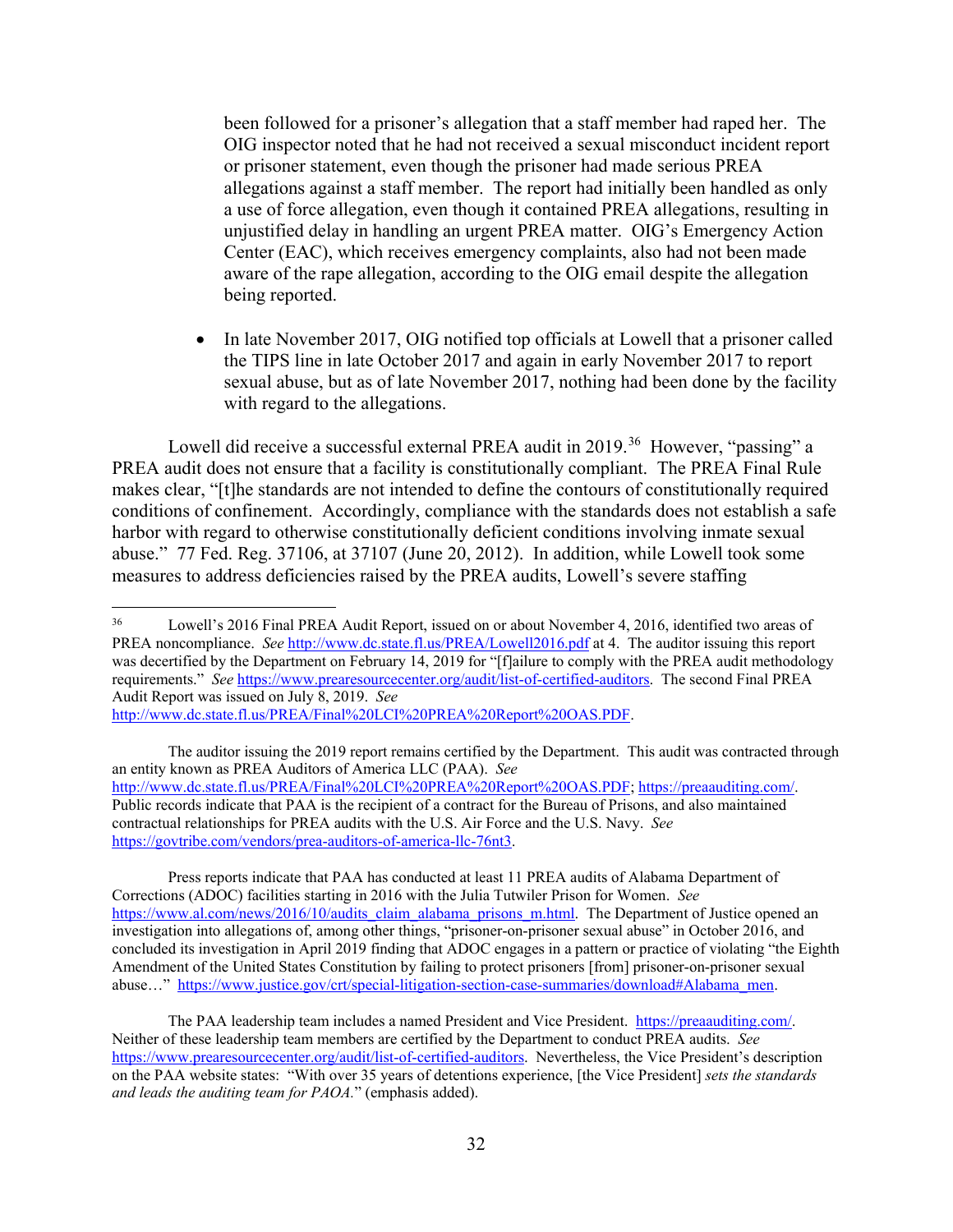deficiencies, discussed above, remain unremedied, despite the notice provided by the 2016 PREA audit and additional reports noting the serious risk to prisoners posed by Lowell's understaffing.

 the time and another Assistant Warden that Lowell's 2018 PREA Facility Corrective Action Plan showed that "Lowell doubled in the number of PREA allegations from last year." The Assistant bad thing." In November 2019, the Department asked the former Warden, current Warden and 2018. No one could speak to any steps that had been taken in 2019 to address the issue since the 2018 report came out. On January 10, 2019, an Assistant Warden acknowledged in an email to the Warden at Warden further stated, "I did my best to make the increase in PREA cases sound like not such a an OIG supervisor what steps had been taken to address the increase in PREA allegations from

# **V. MINIMAL REMEDIAL MEASURES**

<span id="page-34-0"></span> As the efforts by FDOC to address the issues outlined in this Notice have been thus far necessary. inadequate to protect women from sexual abuse at Lowell, the following remedial measures are

- Comply with PREA and its implementing regulations, the National Standards to Prevent, Detect, and Respond to Prison Rape (28 C.F.R. §§ 115 et seq.).
- If it is necessary to hold prisoners who report sexual abuse in Administrative Confinement or other segregated housing in order to keep them safe from further abuse or retaliation, ensure that such prisoners have access to privileges, including telephones, visitation, commissary, programming, vocational opportunities, and outside recreation.
- is independent from FDOC. • Ensure that prisoners have internal and external confidential options for timely reporting sexual abuse and sexual harassment, anonymously if requested, including an option that
- Ensure that prisoners receive accurate and complete information and education on how to access all internal and external confidential reporting options.
- Ensure that prisoners who report sexual abuse have access to victim advocates during evidence collection and investigative interviews.
- • Ensure that all prisoners have access to confidential external emotional support services related to sexual abuse.
- standards, to ensure that persons who report sexual abuse or sexual harassment do not • Develop and implement a system for monitoring retaliation, consistent with the PREA experience retaliation by other prisoners or staff.